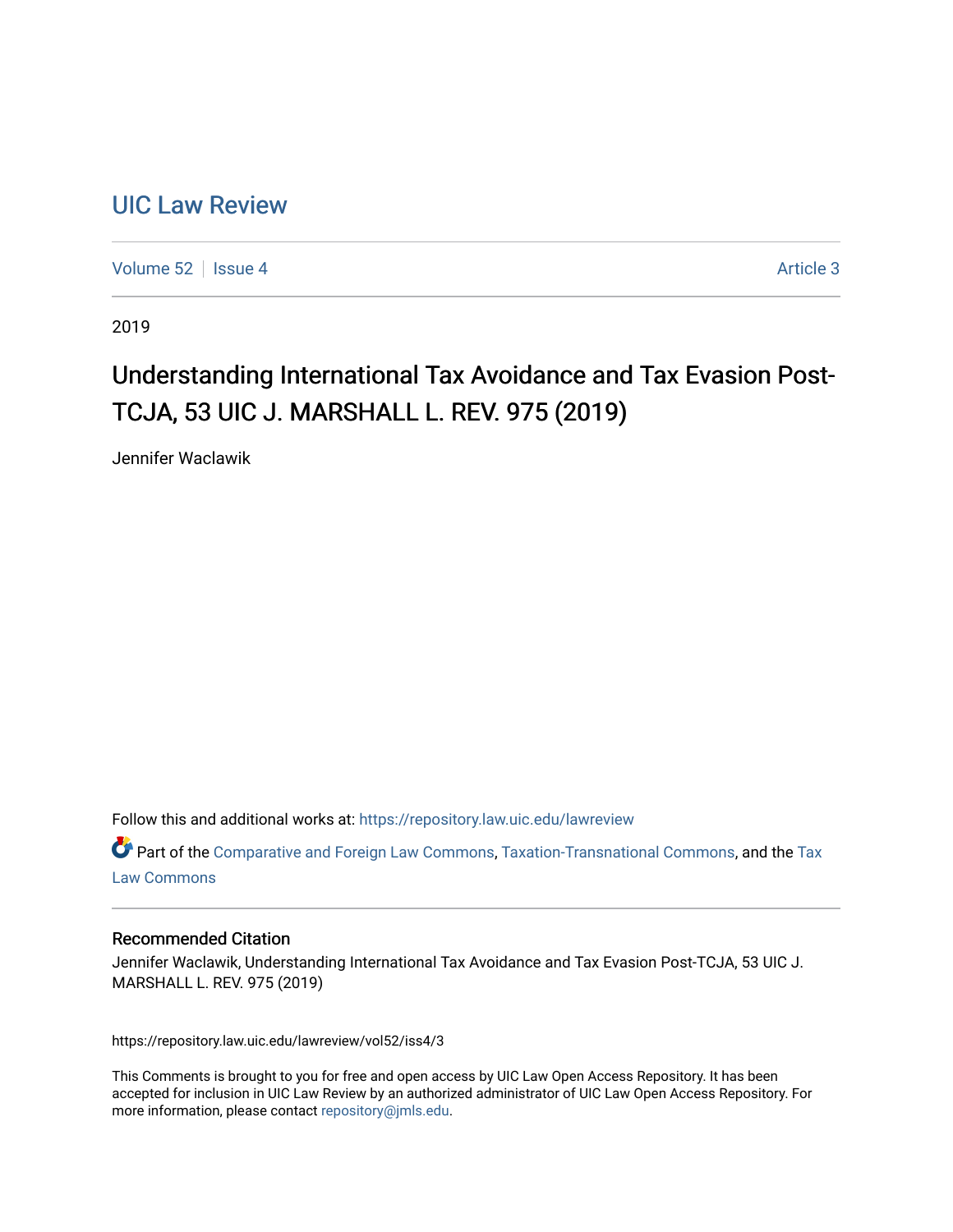## UNDERSTANDING INTERNATIONAL TAX AVOIDANCE AND TAX EVASION POST-TCJA

### JENNIFER WACLAWIK\*

| I.  |             |                                                         |
|-----|-------------|---------------------------------------------------------|
| II. |             |                                                         |
|     | А.          |                                                         |
|     |             | Worldwide vs. Territorial Tax Systems981<br>1.          |
|     |             | 2.                                                      |
|     |             | 3.                                                      |
|     |             | 4.                                                      |
|     |             | 5.                                                      |
|     | В.          |                                                         |
|     |             | IRC Section 965 Modification - One-Time Deemed<br>1.    |
|     |             |                                                         |
|     |             | The Participation Exemption - New Code Section<br>2.    |
|     |             |                                                         |
|     |             | Global Intangible Low Tax Income ("GILTI")988<br>3.     |
|     |             | Foreign Derived Intangible Income ("FDII")  988<br>4.   |
|     |             | The Base Erosion and Anti-Abuse Tax ("BEAT")<br>5.      |
|     |             |                                                         |
|     |             |                                                         |
|     | $A_{\cdot}$ | What is the Problem with Tax Evasion and Tax            |
|     |             |                                                         |
|     |             | The Tensions Between Laws, Economics, and<br>1.         |
|     |             |                                                         |
|     |             | Treaties with Other Countries and Information<br>2.     |
|     |             | Disclosures are Inadequate to Address Tax               |
|     |             |                                                         |
|     | В.          | TCJA Impacts on Tax Evasion and Tax Avoidance           |
|     |             |                                                         |
|     |             | Moving Towards a Territorial System by Utilizing<br>1.  |
|     |             | New Participation Exemption and the<br>the              |
|     |             |                                                         |
|     |             | If It Sounds Too Good to be True, it Probably is:<br>2. |
|     |             | GILTI's Limiting Effect on the "Territorial" Tax        |
|     |             |                                                         |
|     |             | FDII Deduction to the Rescue: Will It be Enough<br>3.   |
|     |             | to Keep Businesses in the U.S. and Bring Foreign        |
|     |             |                                                         |
|     |             | BEAT Is Not Expansive Enough, Most Taxpayers<br>4.      |
|     |             |                                                         |
| IV. |             |                                                         |
|     | А.          | Comprehension is the Key to Working Towards a           |
|     |             |                                                         |
|     |             |                                                         |
|     | В.          | Global Exchange of Information and Mandatory            |
|     |             |                                                         |
|     | C.          | Require the Policy Motivations Behind the IRC to be     |
|     |             | a Part of the Interpretation of What is and What is     |
|     |             |                                                         |
|     | D.          | Increase the IRS Budget in Order to Allow for More      |
|     |             |                                                         |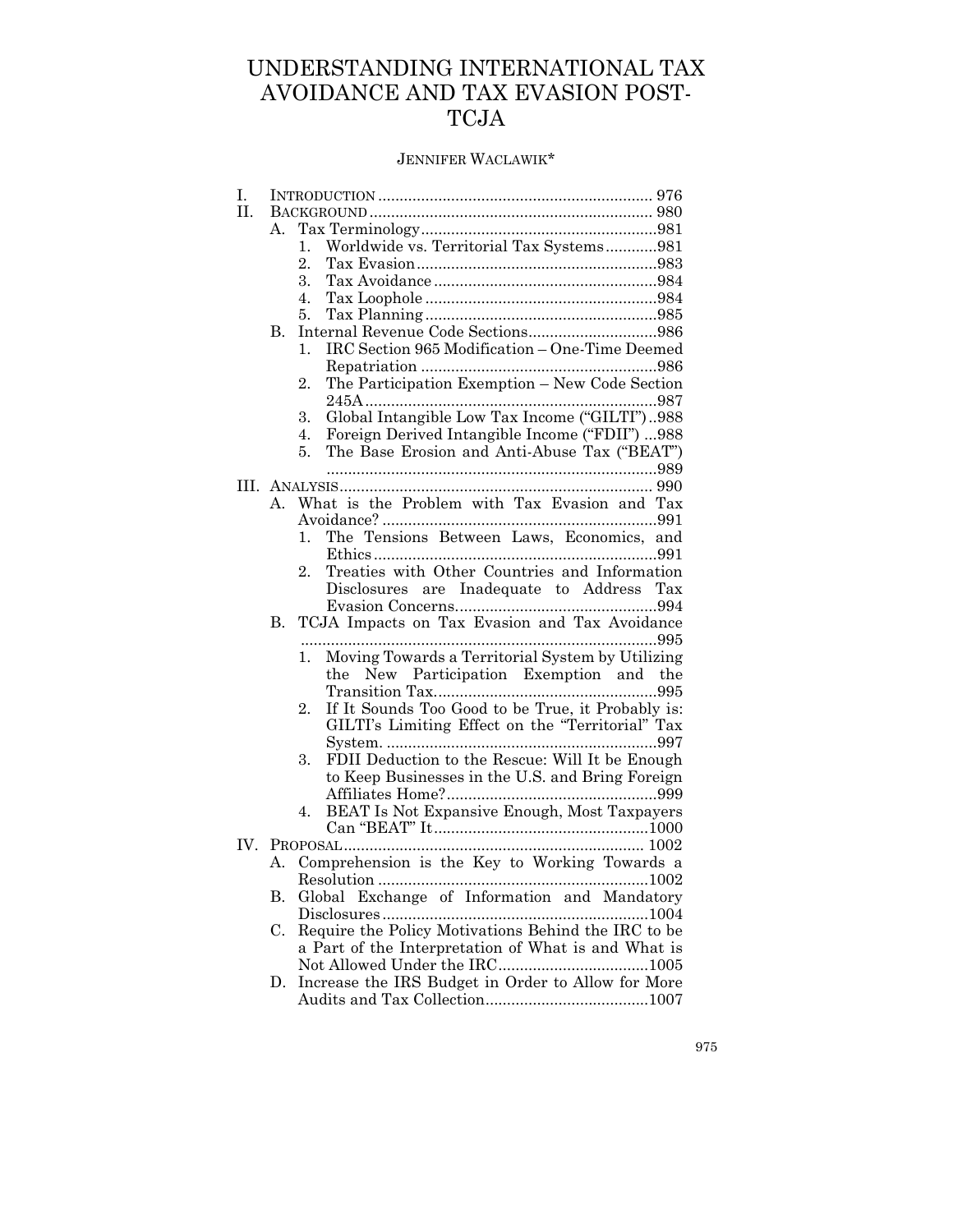#### 976 *UIC John Marshall Law Review* [52:975

|  | E. Wait for More Guidance on the New Tax Provisions |  |
|--|-----------------------------------------------------|--|
|  |                                                     |  |
|  |                                                     |  |

#### *Abstract*

Late in 2017, Congress passed the Tax Cuts and Jobs Act ("TCJA"). Although the TCJA contained a myriad of provisions that will impact the Internal Revenue Code ("IRC"), this comment will focus on those that were enacted to combat international tax avoidance and evasion. Before the new TCJA provisions are introduced, this comment will explain some of the common tax terminology that frames the need for tax reform; for example, territorial tax system, tax avoidance, tax evasion, and loopholes. This comment will only focus on the TCJA provisions that will impact multinational companies.

The following IRC provisions will be analyzed: IRC 965 One-Time Deemed Repatriation; IRC 245A The Participation Exemption; IRC 951A Global Intangible Low-Taxed Income; IRC 250 Foreign-Derived Intangible Income; IRC 59A Base Erosion and Anti-Abuse Tax. Following an introduction of the new provisions, there will be an analysis including how the new provisions are expected to be applied, their effectiveness, and the new loopholes. Finally, tax reform is only one way to combat tax evasion and tax avoidance that has gone too far. This comment will identify and evaluate solutions that do not rely solely on tax reform.

#### <span id="page-2-1"></span>I. INTRODUCTION

<span id="page-2-0"></span>Just before taxes are due, on April  $15th<sup>1</sup>$ , there are often news reports regarding people who are under investigation by the Internal Revenue Service ("IRS") for some tax related scandal. In 2018, Amazon.com, Inc. ("Amazon")—a company with a market value exceeding \$1 trillion<sup>2</sup>—reported U.S. profits in excess of \$11.2 billion.<sup>3</sup> Amazon paid no federal income taxes on that profit.<sup>4</sup> 2018 was not an anomaly—Amazon reported U.S. profits of \$5.6 billion

<span id="page-2-2"></span>\*

<sup>1.</sup> I.R.C. § 6072(a) (2018). Not considering taxpayer requests for extensions, April 15th is the deadline for taxpayers who file using a calendar year as opposed to a fiscal year. *Id.*

<sup>2.</sup> David Streitfeld, *Amazon Hits \$1,000,000,000,000 in Value, Following Apple*, N.Y. TIMES (Sept. 4, 2018), www.nytimes.com/2018/09/04/ technology/amazon-stock-price-1-trillion-value.html.

<sup>3.</sup> Matthew Gardner, *Amazon in Its Prime: Doubles Profits, Pays \$0 in Federal Income Taxes*, INST. ON TAX'N & ECON. POL'Y (Feb. 13, 2019), www.itep.org/amazon-in-its-prime-doubles-profits-pays-0-in-federal-incometaxes/.

<sup>4.</sup> *Id.*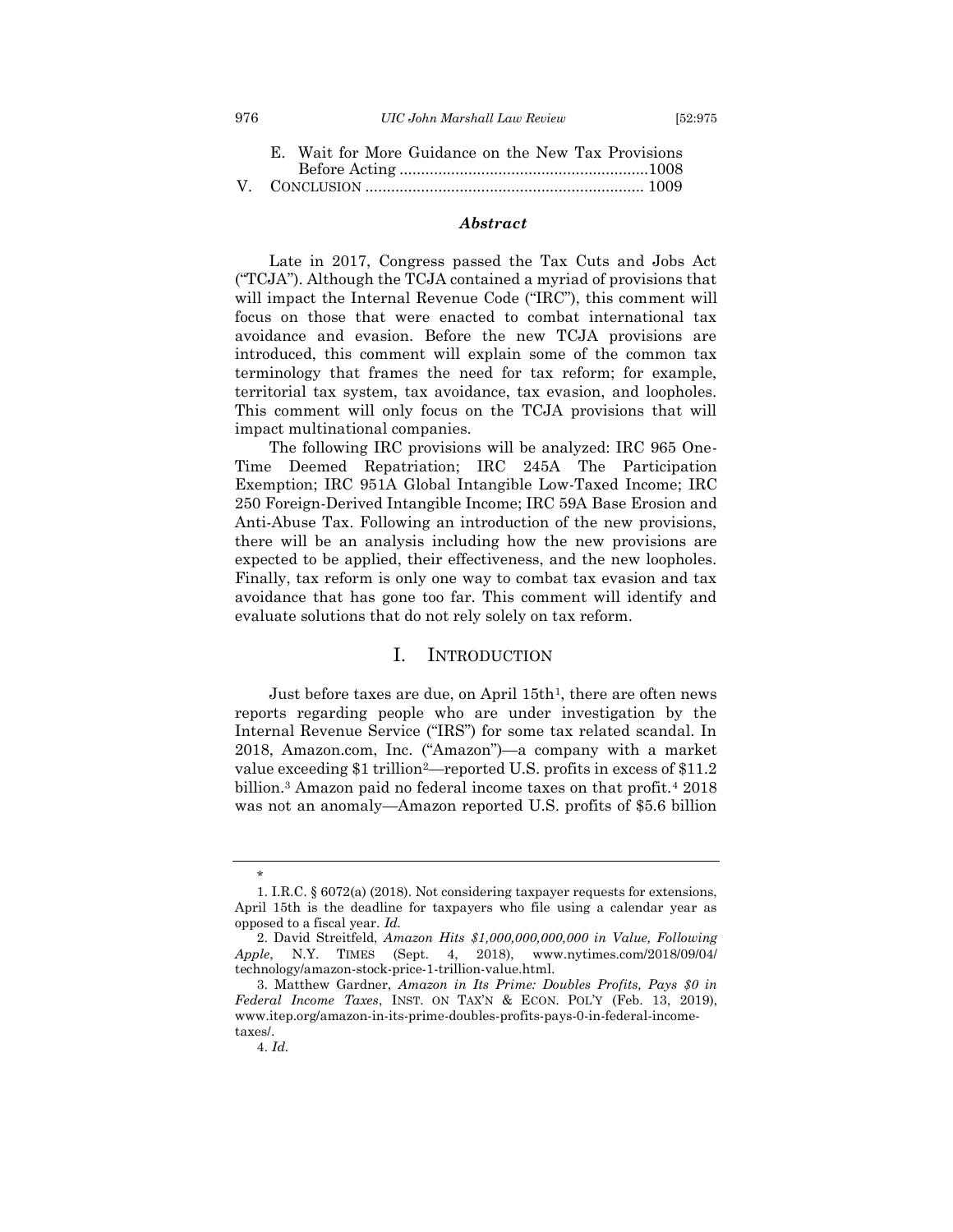in 2017 and, likewise, paid no federal income taxes on that profit.<sup>5</sup> Outside of the U.S., Amazon was able to pay little to no taxes on its international profits as a result of its entity structure and its allocation of most of its profits to its Luxembourg-based holding company.<sup>6</sup> Amazon is not alone; many corporations and wealthy individuals perceive tax planning as a game, where the objective is to reduce their taxes to as little as possible.<sup>7</sup> Some people commend the ability to pay the lowest amount of taxes and others are troubled by it. This comment will look at how Amazon and other corporations and individuals are able to reduce their tax liabilities and how that has recently changed.

Surprising tax stories might emerge in the next few years given the changes in the Internal Revenue Code ("IRC"), most of which took effect in 2018.<sup>8</sup> On December 20, 2017, Congress passed what is commonly known as the "Tax Cuts and Jobs Act" ("TCJA"), although its official name is "An act to provide for reconciliation pursuant to titles II and V of the concurrent resolution on the budget for fiscal year 2018."<sup>9</sup> The shorter TCJA name was found to be in violation of the Byrd Rule<sup>10</sup> because it was too short, and the Senate petitioned for it to be changed.<sup>11</sup> The TCJA was passed in

<sup>5.</sup> *Id. See also* Laura Stampler, *Amazon Will Pay a Whopping \$0 in Federal Taxes on \$11.2 Billion Profits*, FORTUNE (Feb. 14, 2019), www.fortune.com/ 2019/02/14/amazon-doesnt-pay-federal-taxes-2019/.

<sup>6.</sup> Brian Mistler, *Taking Action Against Base Erosion Profit Shifting*, 32 ARIZ. J. INT'L & COMP. L. 902, 918 (2015).

<sup>7.</sup> Sara Dillon, *Tax Avoidance, Revenue Starvation and the Age of the Multinational Corporation*, 50 INT'L LAW. 275, 289-90 (2017).

<sup>8.</sup> The last major tax act was passed in 1986, although there have been other additions to the IRC since 1986. Timothy J. McCormally, *Tax Reform and the IRS: Five Takeaways for Tax Practitioners*, TAX ADVISOR (June 1, 2018), www.thetaxadviser.com/issues/2018/jun/tax-reform-irs-five-takeaways-taxpractitioners.html.

<sup>9.</sup> Howard Gleckman, *The 2017 Lump of Coal Award: Tax Cuts and Jobs Act Edition*, FORBES (Dec. 22, 2017), www.forbes.com/sites/beltway/2017/12/22/thetax-vox-2017-lump-of-coal-award-tax-cuts-and-jobs-act-edition/. The Senate decided at the last minute that the abbreviated title "Tax Cuts and Jobs Act" could not be used. *Id.* However, nine sections still refer to the Act as the "Tax Cuts and Jobs Act." *An Act to Provide for Reconciliation Pursuant to Titles II and V of the Concurrent Resolution on the Budget for Fiscal Year 2018*, PUB. L. NO. 115-97 (2017). Throughout this comment the Tax Act will be referred to as the "TCJA."

<sup>10.</sup> The Byrd Rule "prohibits the Senate from passing legislation using the budget reconciliation rules if the legislation contains extraneous provisions." Sally P. Schreiber, *Congress Passes Tax Reform*, J. OF ACCT. (Dec. 20, 2017), www.journalofaccountancy.com/news/2017/dec/congress-passes-tax-reform-201718091.html.

<sup>11.</sup> Naomi Jagoda, *Senate Parliamentarian Rules Against GOP Tax Bill's Name*, THE HILL (Dec. 19, 2017), www.thehill.com/policy/finance/365691 senate-parliamentarian-rules-against-gop-tax-bills-name; Thomas Kaplan & Alan Rappeport, *Republican Tax Bill Passes Senate in 51-48 Vote*, N.Y. TIMES (Dec. 19, 2017), www.nytimes.com/2017/12/19/us/politics/tax-bill-votecongress.html (explaining the need to change the name).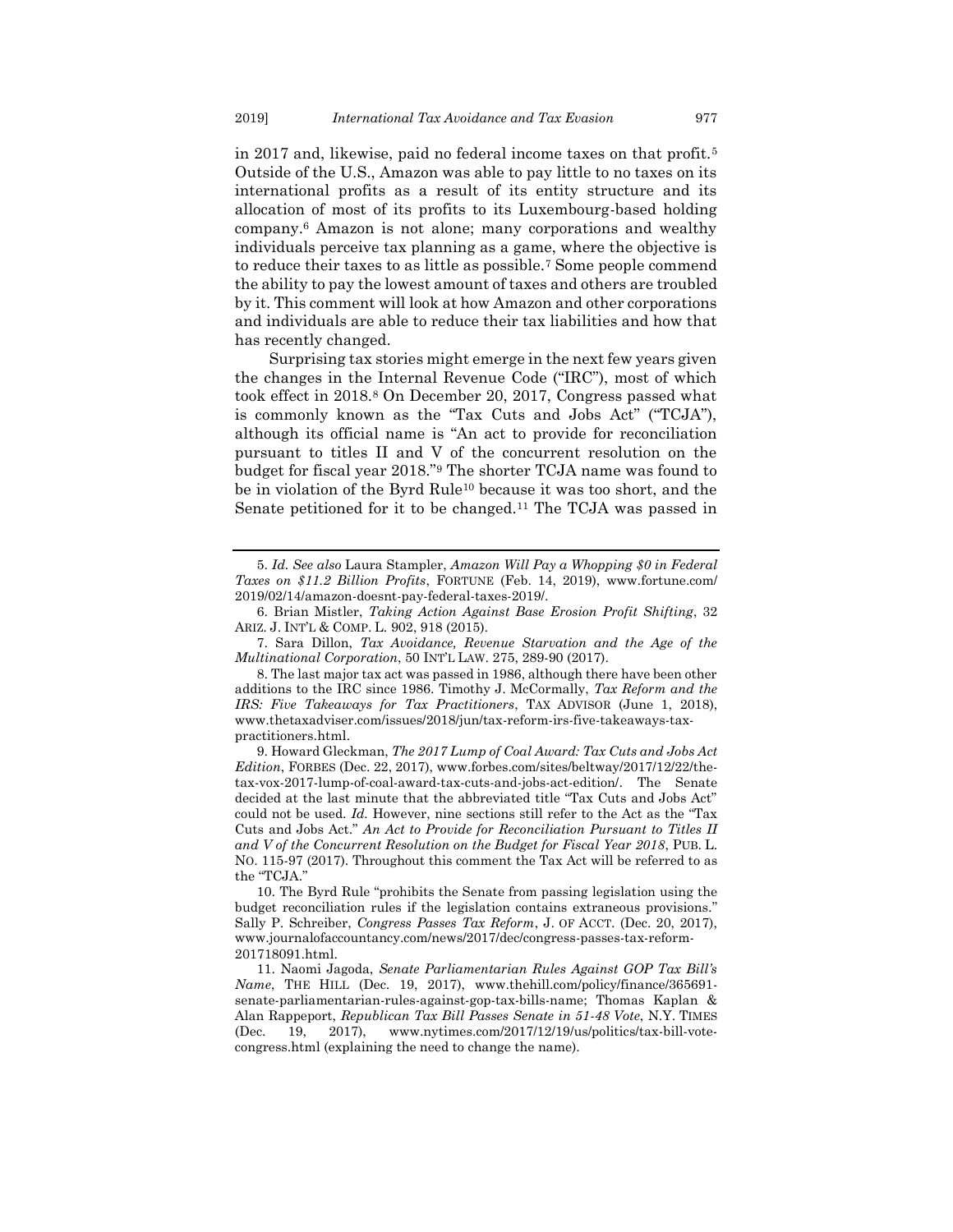such a rush that there was not enough time to change the name to a less lengthy and less generic one.<sup>12</sup> Many people believe that in the rush to pass the TCJA, existing tax loopholes were left open and new ones were created.<sup>13</sup> A major concern with the TCJA is the adequacy of its substantive provisions.<sup>14</sup>

<span id="page-4-1"></span><span id="page-4-0"></span>Among the changes to the IRC are new international provisions that apply to corporations, as well as revisions to some of the preexisting provisions.<sup>15</sup> The reason for changing the IRC was partly to incentivize domestic businesses to continue their operations in the U.S.<sup>16</sup> Another reason was to entice domestic businesses who moved abroad to bring back their money and operations to the U.S. to help stimulate the economy.<sup>17</sup> Although there were many reasons for updating the IRC, the focus of this comment will be on its implications for tax evasion and avoidance in the international context.

Apple Inc. ("Apple") is an example of a U.S. corporation that will be significantly impacted by the TCJA. In 2018, Apple became the world's first public company to have a market value of over \$1 trillion, which ordinarily would result in a large source of tax revenue for the government.<sup>18</sup> After all, just like individuals who pay taxes on the income they earn, corporations also pay income taxes. Apple's 2017 10-K<sup>19</sup> filing reports that Apple's foreign

[hereinafter Pomerleau I]. The main international provisions of the TCJA include: The Participation Exemption, Global Intangible Low Tax Income ("GILTI"), Foreign Derived Intangible Income ("FDII"), and The Base Erosion and Anti-Abuse Tax ("BEAT"). *Id.* 

<sup>12.</sup> Paul Starr, *The Tax Act That Lost Its Name*, AM. PROSPECT (June 28, 2018), www.prospect.org/article/tax-act-lost-its-name. The confusion and subsequent explanations required for adequate comprehension and application of the TCJA could result in a "technical corrections" bill from Congress in order to address errors in the legislation. *Id.*

<sup>13.</sup> *Id.* While some of the errors are only cosmetic, there are some errors that create substantive issues, such as having the potential to void certain provisions. *Id.* 

<sup>14.</sup> *Id.* 

<sup>15.</sup> Kyle Pomerleau, *A Hybrid Approach: The Treatment of Foreign Profits Under the Tax Cuts and Jobs Act*, TAX FOUND. (May 3, 2018), www.taxfoundation.org/treatment-foreign-profits-tax-cuts-jobs-act/

<sup>16.</sup> Philip Wagman, et al., *Tax Reform Implications for U.S. Businesses and Foreign Investments*, HARV. L. SCH. F. ON CORP. GOVERNANCE & FIN. REG. (Jan. 5, 2018), www.corpgov.law.harvard.edu/2018/01/05/tax-reform-implicationsfor-u-s-businesses-and-foreign-investments/.

<sup>17.</sup> *Id.*

<sup>18.</sup> Thomas Heath, *Apple is the First \$1 Trillion Company in History*, WASH. POST (Aug. 2, 2018), www.washingtonpost.com/business/economy/apple-is-thefirst-1-trillion-company-in-history/2018/08/02/ea3e7a02-9599-11e8-a679 b09212fb69c2\_story.html?utm\_term=.30616b33da46.

<sup>19.</sup> "A 10-K is a comprehensive report filed annually by a publicly traded company about its financial performance and is required by the U.S. Securities and Exchange Commission (SEC)." Will Kenton, *10-K*, INVESTOPEDIA (June 1, 2019), www.investopedia.com/terms/1/10-k.asp.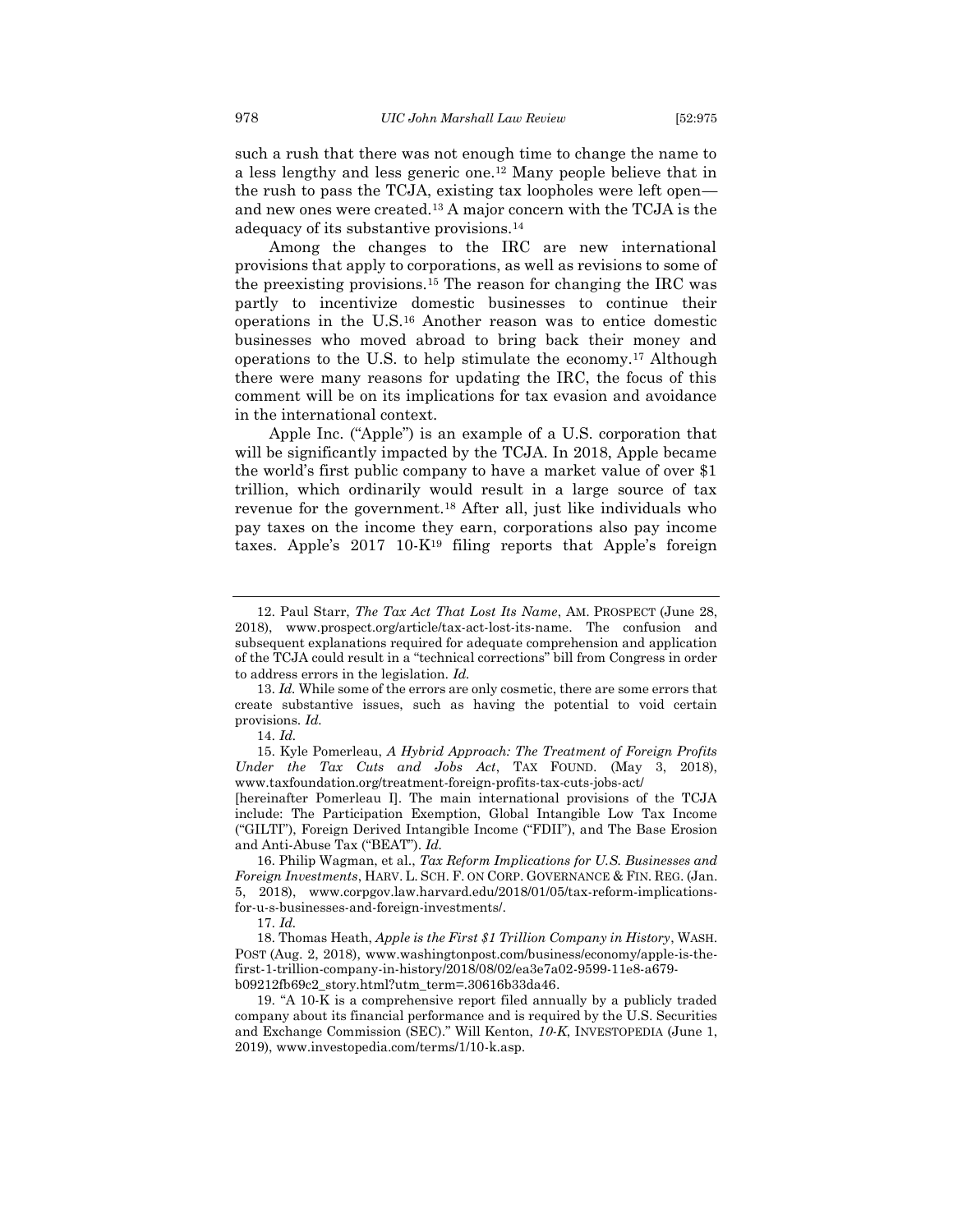<span id="page-5-0"></span>subsidiaries generated approximately \$252.3 billion in profits.<sup>20</sup> That amount represents about 10% of the disclosed profits that are being held offshore by U.S. companies.<sup>21</sup> If those profits are distributed back to the parent company in the U.S., Apple will owe about \$78.5 billion in taxes to the IRS.<sup>22</sup> However, that estimate is based on the IRC before the TCJA, and the TCJA changes the tax imposed on distributed profits from foreign-affiliated companies.

<span id="page-5-1"></span>Apple is one of the many U.S. corporations that will be impacted by the TCJA, specifically with regard to the money it is holding overseas.<sup>23</sup> Early in January 2018, Apple announced it anticipated it would pay about \$38 billion in taxes on the revenue generated by its foreign subsidiaries that is held abroad.<sup>24</sup> The reason for its announcement is the fact that the TCJA now requires taxes to be paid on certain foreign-sourced income, regardless of whether the revenue is brought back to the U.S. or not.<sup>25</sup> The estimated \$38 billion tax bill represents less than half the amount of tax Apple reportedly owed on the \$252.3 billion in profits it keeps outside the U.S.<sup>26</sup> Even though the TCJA will help generate tax revenue from the money and other assets U.S. companies are holding abroad, the TCJA does not require those companies to bring any of the money or assets back.<sup>27</sup> As of 2018, 94% of Apple's cash generated abroad remains there.<sup>28</sup> Courtesy of a new provision in the TCJA, Apple is allowed to make a one-time cash distribution of its foreign-source income to its U.S.-based entity at a new lower tax rate.<sup>29</sup>

This comment will analyze the international business dealings that were created by some corporations to avoid paying U.S. tax, and others, in order to evade U.S. tax. The differences between tax

28. Wakabayashi & Chen, *supra* note [23.](#page-5-1)

<sup>20.</sup> *Fact Sheet: Apple and Tax Avoidance*, INST. ON TAX'N & ECON. POL'Y (Nov. 5, 2017), www.itep.org/fact-sheet-apple-and-tax-avoidance/.

<sup>21.</sup> *Id.*

<sup>22.</sup> *Id.* 

<sup>23.</sup> Daisuke Wakabayashi & Brian X. Chen, *Apple, Capitalizing on New Tax Law, Plans to Bring Billions in Cash Back to U.S.*, N.Y. TIMES (Jan. 17, 2018), www.nytimes.com/2018/01/17/technology/apple-tax-bill-repatriate-cash.html. It is estimated that the new provisions in the TCJA will allow Apple to bring back its overseas profits and result in about \$43 billion in tax savings. *Id.* 

<sup>24.</sup> Molly Moses, *Repatriation Tax Has Distribution Loophole, Analyst Says, 2018,* LAW360 TAX AUTH. 19-172 (Jan. 19, 2018), www.law360.com/taxauthority/articles/1004031/repatriation-tax-has-distribution-loophole-analystsays. In addition to the new tax payments, Apple plans to "contribute more than \$350 billion to the U.S. economy over the next five years." *Id.*

<sup>25.</sup> *Id.* 

<sup>26.</sup> *Fact Sheet: Apple and Tax Avoidance*, *supra* note [20.](#page-5-0)

<sup>27.</sup> Erica York, *Evaluating the Changed Incentives for Repatriating Foreign Earnings*, TAX FOUND. (Sept. 27, 2018), www.taxfoundation.org/tax-cuts-andjobs-act-repatriation/.

<sup>29.</sup> *Id.* "Apple has saved \$43 billion in taxes" under the special TCJA provision. *Id.* Even if Apple decided not to bring the money back to the U.S., it would be taxed on its foreign holdings. *Id.*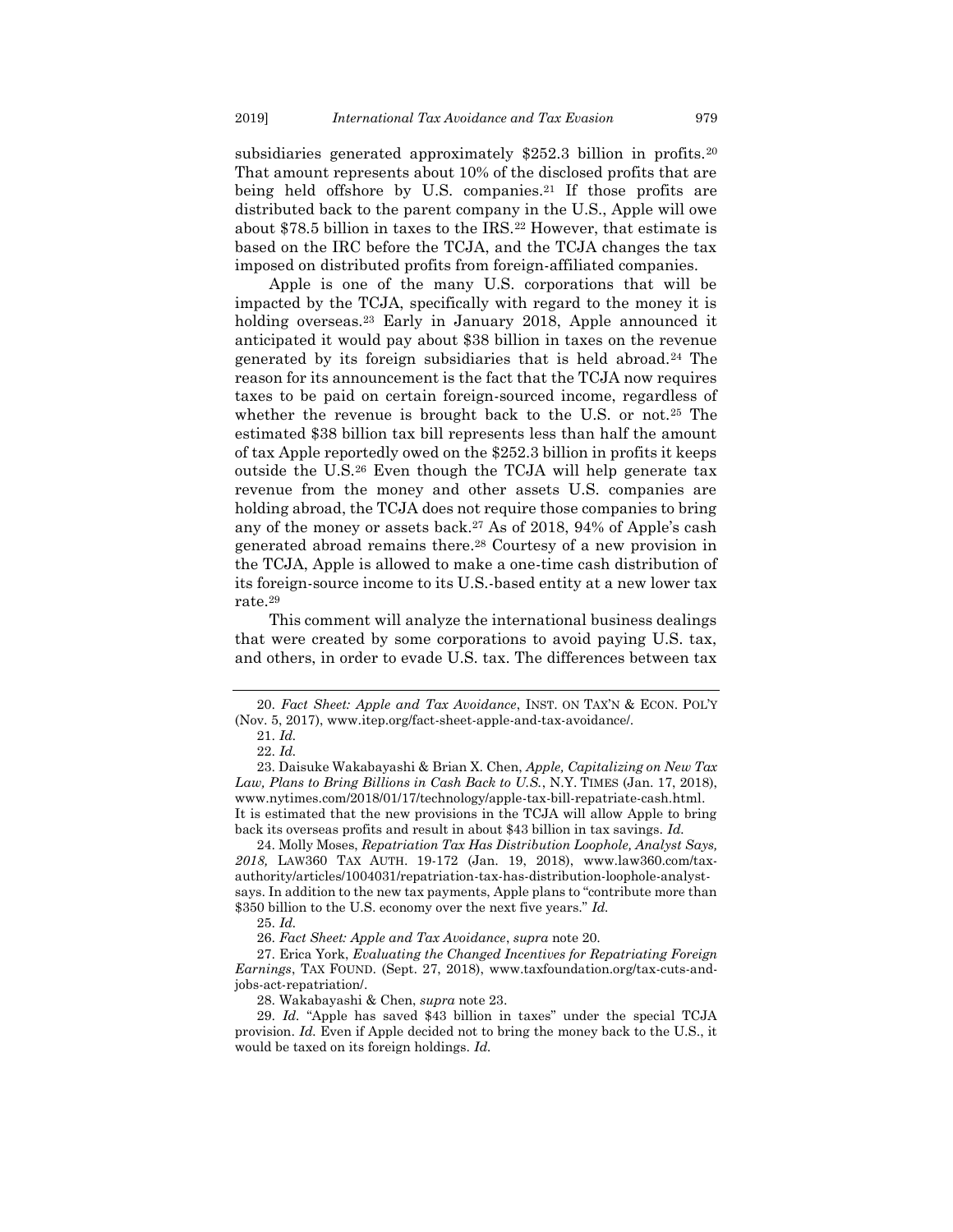avoidance, tax evasion, and the impact they have on the IRS's ability to collect income tax will also be analyzed. This comment will focus on the international TCJA provisions that were enacted to help address the problems associated with tax avoidance and tax evasion. Part II of this comment will lay out the new and modified IRC provisions that will impact domestic individuals and businesses with international ties. <sup>30</sup> Part III of this comment will strategically decipher the IRC and how it has resulted in abusive tax schemes, <sup>31</sup> as well as acceptable tax schemes. Part IV of this comment will offer various suggestions for addressing tax evasion and tax avoidance.<sup>32</sup> The proposal will focus on individual and organizational comprehension of the IRC and collaboration. It will also consider requiring taxpayers to evaluate the Congressional intent of the IRC provisions rather than only looking at the words. Finally, the need for an evaluation of IRS efficiency and the IRS's ability to audit more tax returns, in order to increase taxpayer accountability, will be addressed.

#### <span id="page-6-0"></span>II. BACKGROUND

The TCJA adds another layer of complexity to the already confusing and ambiguous IRC.<sup>33</sup> Most businesses and individuals do not like paying taxes, but that does not mean taxpayers can neglect to pay taxes.<sup>34</sup> Additionally, "[t]he losers under this tax

<sup>30.</sup> "International ties" refer primarily to businesses dealings or other tax strategies that require a domestic corporation or individual to establish a relationship abroad solely for tax purposes. *See Briefing Book: What are the Consequences of the New US International Tax System?*, TAX POL'Y CTR., www.taxpolicycenter.org/briefing-book/what-are-consequences-new-us-

international-tax-system (last visited Jan. 8, 2020) (describing the TJCA's impact on multinational corporations).

<sup>31.</sup> *Overview – Abusive Tax Schemes*, I.R.S., www.irs.gov/compliance/ criminal-investigation/overview-abusive-tax-schemes (last updated July 10, 2019). "Abusive tax schemes have evolved from simple structuring of abusive domestic and foreign trust arrangements into sophisticated strategies that take advantage of the financial secrecy laws of some foreign jurisdictions and the availability of credit/debit cards issued from offshore financial institutions." *Id.* 

<sup>32.</sup> It is estimated that in 2012, profit shifting cost the IRS about \$77 billion to \$111 billion in unpaid taxes. Kimberly A. Clausing, *The Effect of Profit Shifting on the Corporate Tax Base*, TAX NOTES (Jan. 25, 2016), www.taxhistory.org/www/features.nsf/Articles/622F036AA4CAD8DF85257F5 D006799D2. While it is important to estimate the amount of unpaid taxes, it is hard to obtain an accurate figure. *Id.* This is because the strategies employed by taxpayers are often implemented so that they do not to report or disclose the income, and without the disclosure, it is hard to obtain an accurate estimate. *Id.* 

<sup>33.</sup> Ray Martin, *Tax Planning 2018: Confusion Under the New Tax Law Can Be Costly*, CBS: MONEYWATCH (July 3, 2018), www.cbsnews.com/news/taxplanning-for-2018-confusing-under-new-tax-law/.

<sup>34.</sup> Marjorie E. Kornhauser, *People Don't Like Paying Taxes. That's Because They Don't Understand Them.*, WASH. POST (Apr. 14, 2017),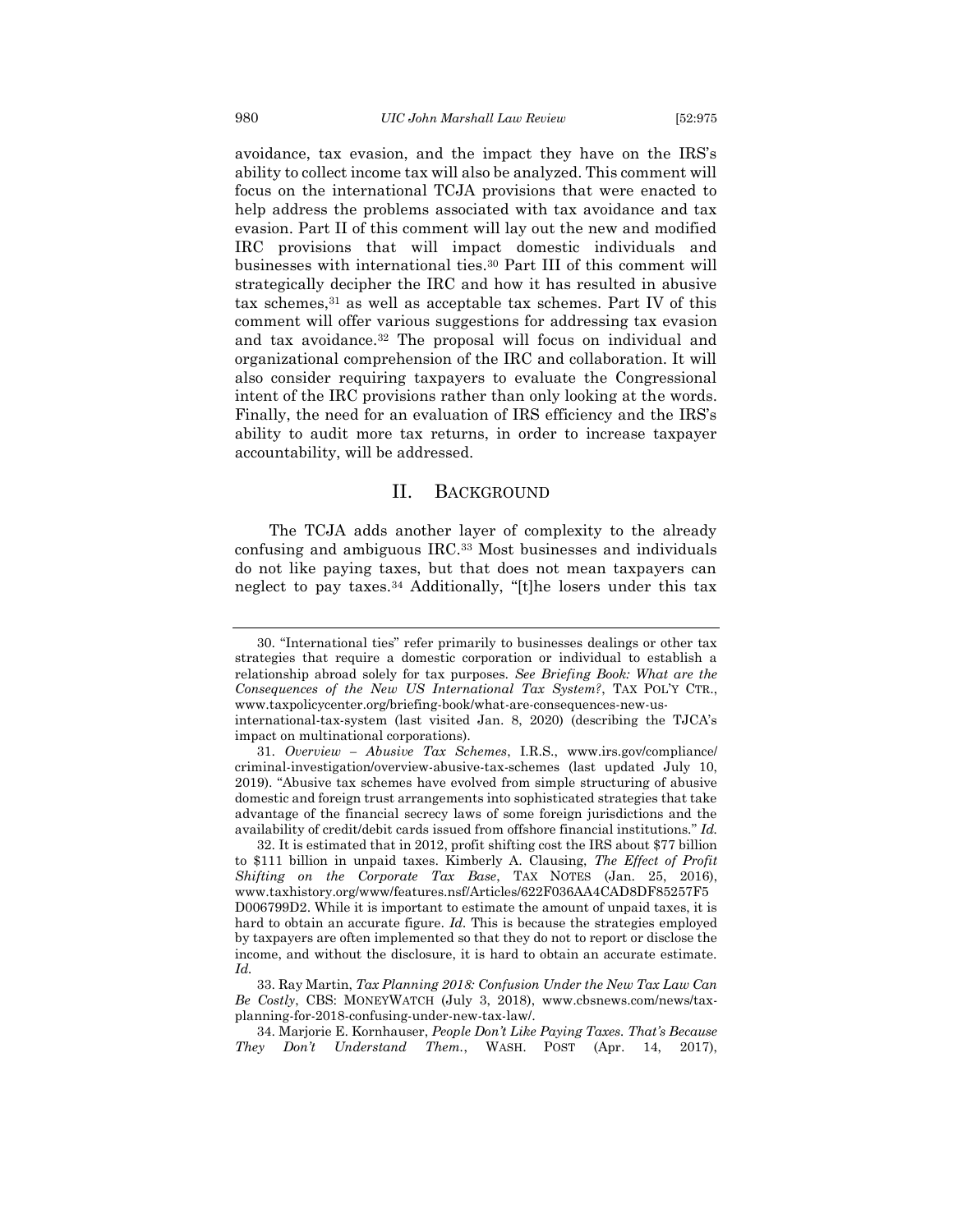system" argue that winning taxpayers should not be able to avoid taxes in legal, but questionable ways.<sup>35</sup> Terms such as tax evasion, tax avoidance, tax loopholes, and tax planning are frequently used, but what do they really mean? The new TCJA tax provisions might seem like a bunch of catchy acronyms and words on paper, but they are relevant to the future of taxation for both individuals and businesses in the U.S., as well as those with international ties.

Taxes can be imposed by states, the federal government, or even international governments. Some common taxes that impact individuals and businesses include: sales tax, property tax, state income tax, federal income tax, duties, excise tax, etc. Although the focus of this comment will primarily be on the taxes imposed on businesses with international ties, that is only one aspect of tax avoidance and tax evasion. In order to comprehend the magnitude of the issues arising from tax evasion, it is important to remember that there are many different avenues a tax evader can take both domestically and internationally.

This portion of the comment will look at the U.S. tax system and various provisions that play a large role in the structure of international business dealings. In order to do that, it is necessary to unpack some commonly used tax terms that are easily misconstrued. Additionally, this section will focus on the federal tax system and some of the main IRC provisions from the TCJA.

### *A. Tax Terminology*

#### <span id="page-7-0"></span>*1. Worldwide vs. Territorial Tax Systems*

<span id="page-7-1"></span>In every tax system, knowing who has influence over the tax system is important to identify issues and propose solutions. The "power to lay and collect taxes, duties, imposts and excises" comes from the Constitution and is bestowed upon Congress.<sup>36</sup> Additionally, Congress has the power to impose and collect said taxes "on incomes, from whatever source derived, without apportionment among the several states, and without regard to any census or enumeration." <sup>37</sup> Congress used the aforementioned powers to enact the IRC, which is found in Title 26 of the United

www.washingtonpost.com/posteverything/wp/2017/04/14/people-dont-likepaying-taxes-thats-because-they-dont-understand-them/. People are quick to argue that taxes are unfair or too high, but they are often misinformed. *Id.*

<sup>35.</sup> Matthew Gardner, *The 35 Percent Corporate Tax Myth*, INST. ON TAX'N AND ECON. POL'Y (Mar. 9, 2017), www.itep.org/the-35-percent-corporate-taxmyth/. The losers include: the general public, disadvantaged companies, the U.S. economy, state government and state taxpayers, and "the integrity of the tax system and public trust therein." *Id.*

<sup>36.</sup> U.S. CONST. art. I, § 8.

<sup>37.</sup> U.S. CONST. amend. XVI.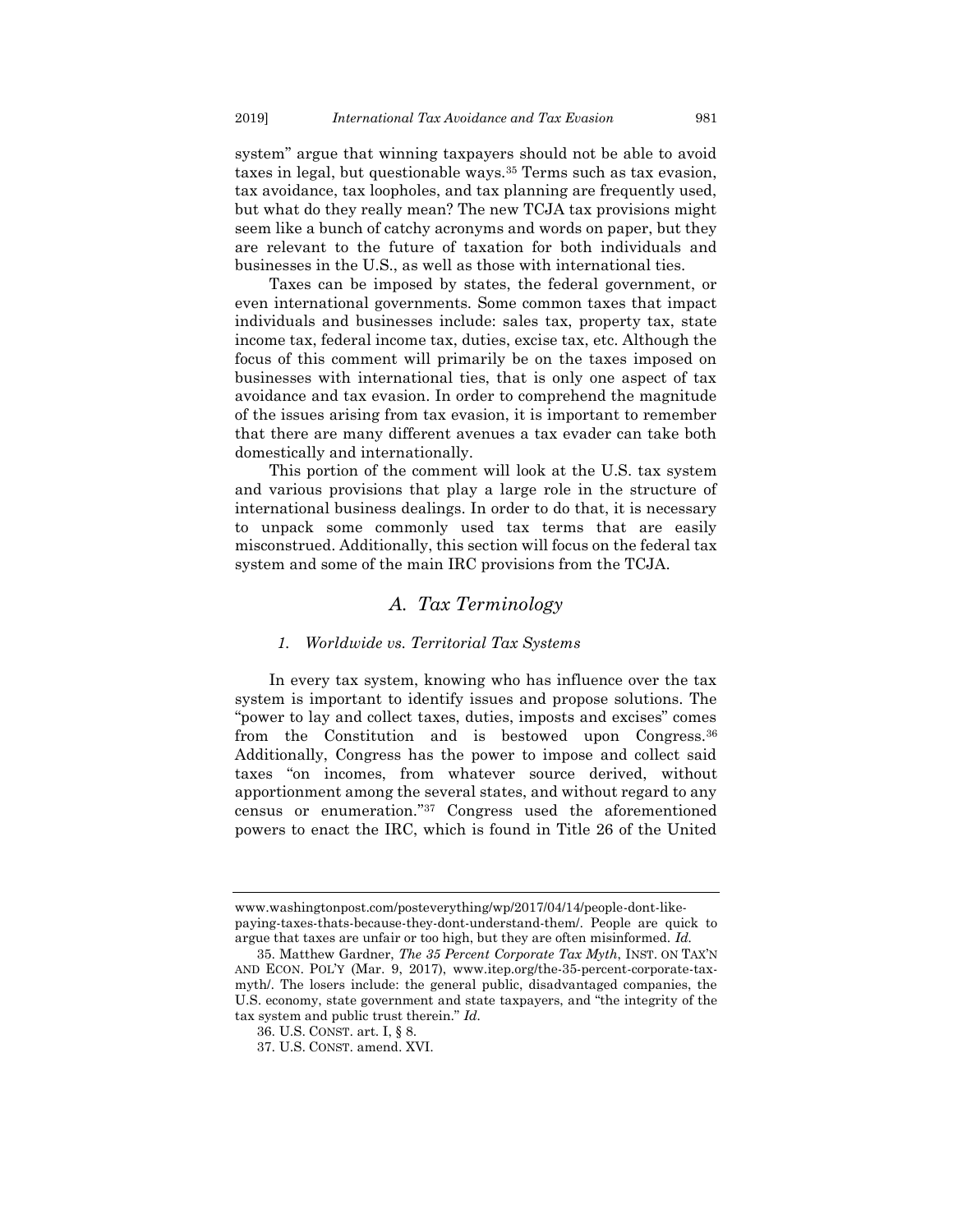States Code.<sup>38</sup> On July 1, 1862, Congress established the IRS.<sup>39</sup> The IRS is not in charge of creating taxes; instead, the IRS is in charge of enforcing and collecting taxes.<sup>40</sup>

It is also important to identify where income is generated. Prior to the enactment of the TCJA, income generated in foreign countries would usually be subjected to U.S. taxation.<sup>41</sup> In other words, before the TCJA, the U.S. tax system was a worldwide tax system, which means income is taxed regardless of where it is earned.<sup>42</sup> If U.S. businesses, with operations abroad, wanted to distribute any profits earned abroad back to the U.S., the distributions were taxed as ordinary income with an allowance for taxes paid abroad.<sup>43</sup> That method of taxation changed when the TCJA was passed. The TCJA arguably<sup>44</sup> converts the U.S. tax system into a territorial system.<sup>45</sup> Under the new system, U.S. businesses generally receive an exemption<sup>46</sup> for all income earned abroad and U.S. tax is never paid.<sup>47</sup>

41. Pomerleau I, *supra* not[e 15.](#page-4-0)

42. Alex Trostorff & Trevor Wilson, *Worldwide Tax System vs. Territorial Tax System*, NAT'L L. REV. (Feb. 1, 2017), www.natlawreview.com /article/worldwide-tax-system-vs-territorial-tax-system. Some people argue that even after considering the changes from the TCJA, the U.S. tax system is not a pure territorial system nor is it a pure worldwide system—it is a hybrid. Pomerleau I, *supra* note [15](#page-4-0)*.* Regardless of what system prevails, it is clear that extraterritorial profits will be taxed, as the TCJA requires repatriation. *Id.*

43. Wagman, et al., *supra* not[e 16.](#page-4-1)

44. The TCJA does not eliminate all instances of taxation on income from countries other than the United States. William G. Gale, et al., *Effects of the Tax Cuts and Jobs Act: A Preliminary Analysis*, TAX POL'Y CTR. 1, 6 (June 13, 2018),

www.taxpolicycenter.org/sites/default/files/publication/155349/2018.06.08\_tcja \_summary\_paper\_final\_0.pdf.

45. John Myrick, *Making Sense of the New, Modernized International Tax Regime*, CPA PRAC. ADVISOR (Apr. 10, 2018), www.cpapracticeadvisor.com/ news/12407291/making-sense-of-the-new-modernized-international-taxregime.

46. The new international TCJA provisions do not eliminate all tax on foreign earnings, but rather there are a series of provisions that allow for new deductions that end up reducing the tax owed. Mindy Herzfeld, *New Analysis: How Some Taxpayers Got Cut Out of the Tax Cuts and Jobs Act*, TAX NOTES (Jan. 22, 2018), www.taxnotes.com/tax-reform/news-analysis-how-sometaxpayers-got-cut-out-tax-cuts-and-jobs-act.

47. *Id.*

<sup>38.</sup> *Facts & Fiction of Frivolous Arguments – Nonfiler Enforcement*, I.R.S., www.irs.gov/compliance/criminal-investigation/facts-fiction-of-frivolousarguments-nonfiler-enforcement (last updated July 31, 2019).

<sup>39.</sup> *Id.*

<sup>40.</sup> Laura Kalick, *Exempt Organizations IRS Priorities*, BDO (Nov. 19, 2015), www.bdo.com/blogs/nonprofit-standard/november-2015/exemptorganizations-irs-priorities.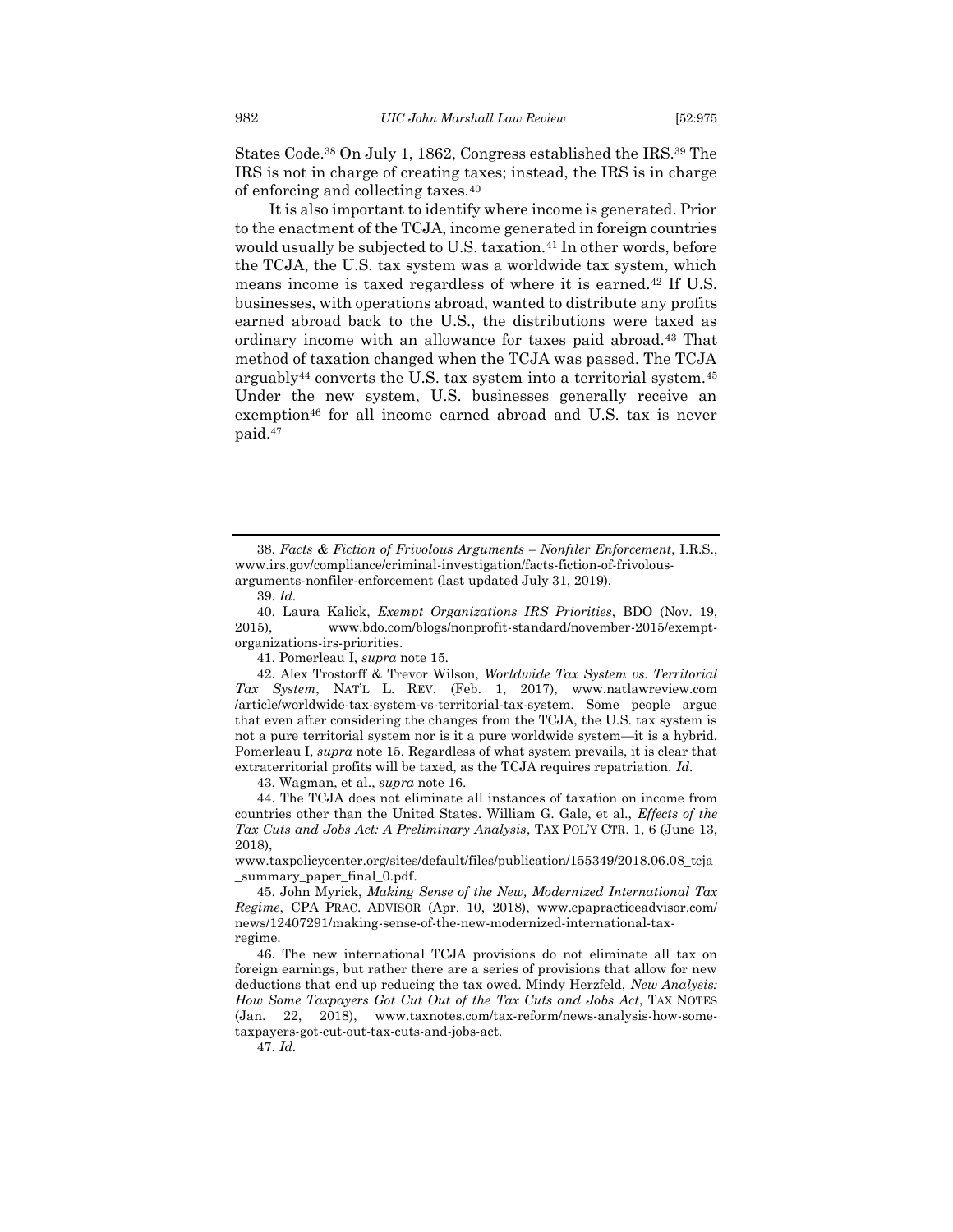#### *2. Tax Evasion*

Tax evasion, or tax fraud, is the willful act of a taxpayer deciding not to pay taxes.<sup>48</sup> This occurs when a taxpayer deliberately claims a deduction that the taxpayer is not entitled to, when a taxpayer understates income or overstates expenses, or when a taxpayer fails to report earned income.<sup>49</sup> For example, the former owner of a Texas frozen food business used foreign intermediary companies to sell shrimp to the Texas company at an inflated cost in order to report lower income in the U.S.<sup>50</sup> In that example, the taxpayer overstated the business' expenses—the cost of the shrimp—in order to understate income.<sup>51</sup> As a result, the taxpayer had to pay the IRS over \$1.2 million, and was sentenced to fifteen years in prison.<sup>52</sup> While that was an example of a taxpayer who overstated expenses, failure to report income earned abroad may also constitute tax evasion.<sup>53</sup>

The IRS defines "gross income" very broadly, "income from whatever source derived," including<sup>54</sup> income earned overseas.<sup>55</sup> However, the TCJA introduced a few new international tax provisions<sup>56</sup> that eliminate the tax imposed on income generated overseas and brought back to the U.S.<sup>57</sup> Those provisions are subject

50. *IRS: Criminal Investigation Annual Report 2017*, I.R.S. 55 (Dec. 20, 2017), irs.gov/pub/foia/ig/ci/2017\_criminal\_investigation\_annual\_report. pdf.

52. *Id.* It is estimated that the entire wire and tax fraud scheme amounted to \$5.3 million. *Id.* 

<span id="page-9-0"></span>

<span id="page-9-1"></span><sup>48.</sup> I.R.C. § 7201 (2018). The penalty is no more than \$100,000 for individuals, no more than \$500,000 for corporations, or up to 5 years in jail and in some cases both a fine and imprisonment may be imposed. *Id.*

<sup>49.</sup> Smith v. Comm'r, 151 T.C. 47, 51-52 (2018) (explaining that a taxpayer who claimed a foreign tax credit from its Hong Kong affiliate should not have because it was not a controlled foreign corporation, resulting in the more than \$21 million distribution to the U.S. company being classified as a taxable dividend).

<sup>51.</sup> *Id.*

<sup>53.</sup> Jarret Jacinto, *Tax Violations*, 45 AM. CRIM. L. REV. 995, 1024 (2008). The audit process by IRS agents is very cumbersome and often results in an investigation of prominent taxpayers instead of the general population. *Id.* at 997-98.

<sup>54.</sup> The new TCJA provisions changed the way certain businesses will be taxed on overseas profits in the short-term and the long-term. Pomerleau I, *supra* not[e 15](#page-4-0). This was briefly mentioned in the "Worldwide vs. Territorial Tax System" section above, but it will also be discussed in length in the analysis section.

<sup>55.</sup> I.R.C. § 61 (2018). The general definition lists fourteen items that are included in gross income, but explicitly states that the list is not exhaustive leaving discretion at the hands of the IRS. *Id.* 

<sup>56.</sup> The new provisions will be discussed in length in the "Internal Revenue Code Sections" portion of this comment. They include the following: One-time Deemed Repatriation, Participation Exemption, Global Intangible Low Tax Income, Foreign Derived Intangible Income, and Base Erosion and Anti-abuse Tax.

<sup>57.</sup> Eric Toder, *Explaining the TCJA's International Reforms*, TAX POL'Y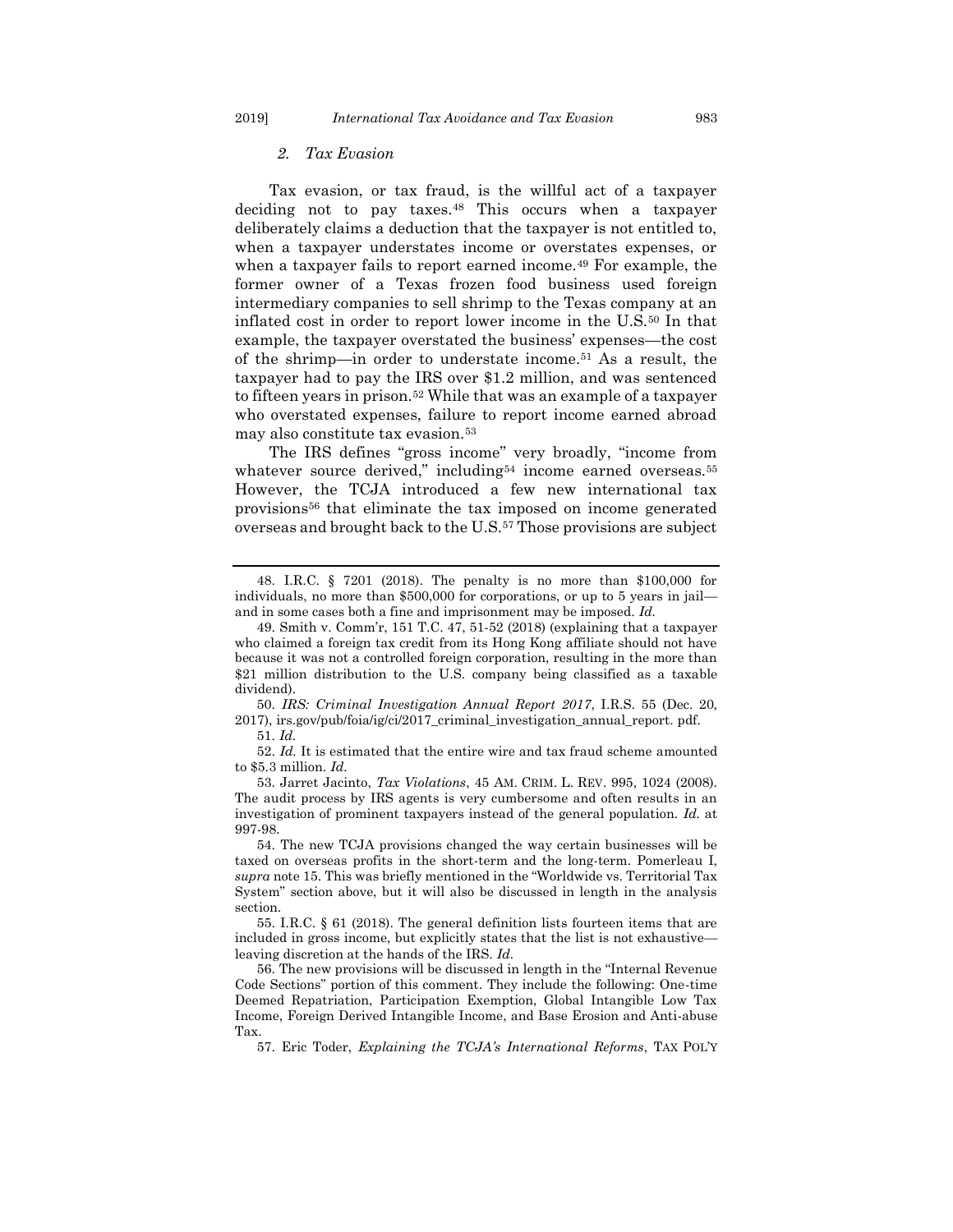to various requirements and exceptions, which will be discussed in detail later.<sup>58</sup>

#### *3. Tax Avoidance*

<span id="page-10-0"></span>Tax avoidance is a method of reducing the amount of tax a taxpayer owes by using "legal maneuvers," such as loopholes in the IRC.<sup>59</sup> As the United States Court of Appeals for the Second Circuit pointed out, "[a]nyone may so arrange his affairs that his taxes shall be as low as possible; he is not bound to choose that pattern which will best pay the Treasury; there is not even a patriotic duty to increase one's taxes."<sup>60</sup> Tax avoidance results in about \$135 billion of uncollected tax revenue every year.<sup>61</sup>

The IRS is unable to, though some argue it should be able to, collect taxes on income that escapes taxation as a result of tax avoidance.<sup>62</sup> Another cost of tax avoidance, that is often hard to monetize, is the cost to the U.S. economy, which results from funds being kept out of the U.S., as well as U.S.-based jobs that are relocated overseas.<sup>63</sup>

#### <span id="page-10-2"></span>*4. Tax Loophole*

<span id="page-10-1"></span>The term "tax loophole" is not in the IRC, but its meaning and use is widely known. A loophole is "[a]n ambiguity, omission, or exception (as in a law or other legal document) that provides a way to avoid a rule without violating its literal requirements; esp., a tax-

58. *Id.*

61. Michael Cohn, *House Committee Debates Tax Reform Prospects*, ACCT. TODAY (May 18, 2017), www.accountingtoday.com/news/house-committeedebates-tax-reform-prospects. This article was published in the same year the Trump administration's tax overhaul was passed, and the last major tax "reform" was passed over 30 years ago. *Id.*

62. Bank, *supra* note 59, at 128. An investment banker from J.P. Morgan, who was investigated in connection with the stock market crash and subsequent Great Depression, disagreed with the negative light cast on tax avoidance, claiming, "if the government doesn't know enough to collect taxes, a man's a fool to pay them." *Id.* (internal citations omitted).

63. Alexandra Thornton, *11 Ways the Wealthy and Corporations Will Game the New Tax Law*, CTR. FOR AM. PROGRESS (July 25, 2018), www.americanprogress.org/issues/economy/reports/2018/07/25/453981/11-

ways-wealthy-corporations-will-game-new-tax-law/ (noting that some costs include a reduction in funding for "infrastructure improvements, education, health care, and more").

CTR. (Feb. 2, 2018), www.taxpolicycenter.org/taxvox/explaining-tcjasinternational-reforms.

<sup>59.</sup> Steven A. Bank, *When Did Tax Avoidance Become Respectable?*, 71 TAX. L. REV. 123 (2017).

<sup>60.</sup> Helvering v. Gregory, 69 F.2d 809, 810 (2d Cir. 1934) (holding that a deficiency was properly assessed on a taxpayer who set up a corporation for the sole purpose of reducing taxes on the sale of stock that an already existing company owned), *aff'd sub nom.* Gregory v. Helvering, 293 U.S. 465 (1935).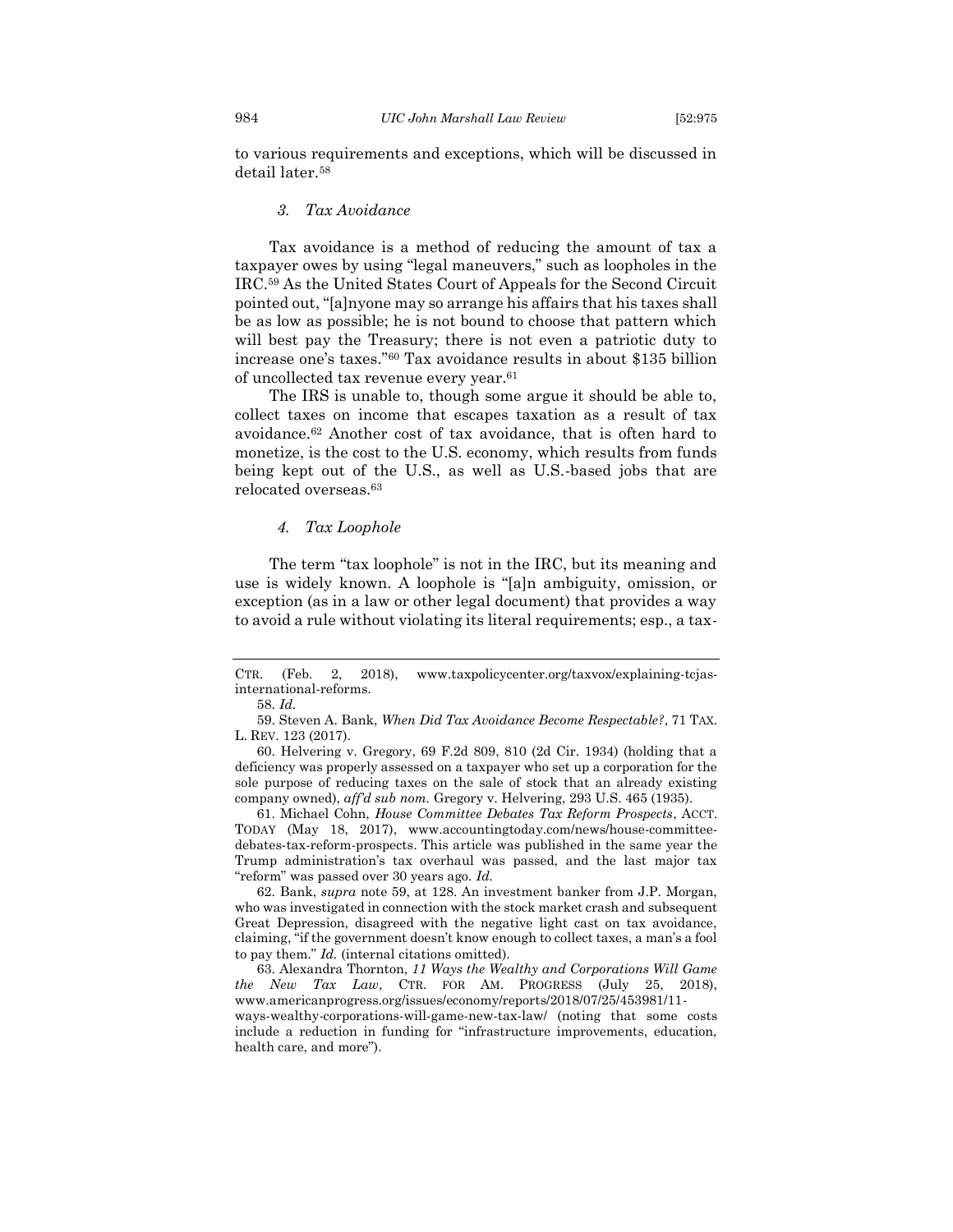code provision that allows a taxpayer to legally avoid or reduce income taxes."<sup>64</sup> Eventually, the IRS may get around to explaining ambiguities and addressing loopholes, but by then new loopholes will be discovered and used, causing the cycle to repeats itself.<sup>65</sup>

Tax loopholes raise many concerns: loss of tax revenue, fairness, distorted economic and business decisions, compliance, and enforcement.<sup>66</sup> For example, tax loopholes are often only available to the wealthy who can hire advisors to sift through the IRC and find opportunities to reduce taxes owed.<sup>67</sup> Fairness is often the biggest gripe with tax loopholes, with people asking, 'Why does everyone have a loophole but me? Why shouldn't I have a window to crawl out of?'<sup>68</sup> In response to that question and other concerns raised by various individuals about taxpayer morale, Congress passed the Tax Reform Act of 1969.<sup>69</sup> However, that Act could not address every concern, as evidenced by the subsequent tax reform attempts.<sup>70</sup>

#### *5. Tax Planning*

<span id="page-11-0"></span>"Tax planning is the analysis of a financial situation or plan from a tax perspective."<sup>71</sup> Taxpayers are free to use tax provisions that have been derived from "policy judgments reached through a democratic process."<sup>72</sup> The charitable deduction is an example of a tax planning deduction, which has been an allowable deduction for many years.<sup>73</sup> Tax planning is one of the many terms used to describe "tax strategies," but it is often viewed more positively than

<span id="page-11-1"></span>

<sup>64.</sup> *Loophole*, BLACK'S LAW DICTIONARY (10th ed. 2014).

<sup>65.</sup> Lily Batchelder & David Kamin, *The GOP Tax Plan Creates One of the Largest New Loopholes in Decades*, L.A. TIMES (Dec. 31, 2017), www.latimes.com/opinion/op-ed/la-oe-batchelder-kamin-tax-deduction-passthrough-income-20171231-story.html.

<sup>66.</sup> Heather M. Field, *A Taxonomy for Tax Loopholes*, 55 HOUS. L. REV. 545, 565-73 (2018) [hereinafter Field].

<sup>67.</sup> *Id.* at 555. Even though loopholes are available, taxpayers should not be so quick to utilize them as there could be unintended future problems. *Id.* at 547.

<sup>68.</sup> Bank, *supra* note 59, at 130.

<sup>69.</sup> *Id.* (noting, "Joseph Barr, President Lyndon Johnson's Treasury Secretary, warned of a possible 'tax revolt' over 'the inequities in the tax code'" including several loopholes used by the wealthy) (internal citations omitted).

<sup>70.</sup> *Id.*

<sup>71.</sup> Julia Kagan, *Tax Planning*, INVESTOPEDIA (June 30, 2019), www.investopedia.com/terms/t/tax-planning.asp.

<sup>72.</sup> Heather M. Field, *Aggressive Tax Planning & The Ethical Tax Lawyer*, 36 VA. TAX REV. 261, 305 (2017) (internal citations omitted) [hereinafter Field II].

<sup>73.</sup> Joseph Rosenberg, et al., *The New Debate Over a Charitable Deduction for Nonitemizers*, URB. INST. 1, 2 (Oct. 2016), www.taxpolicycenter.org/ sites/default/files/publication/135446/the-new-ebate-over-a-charitable-

deduction-for-nonitemizers.pdf. The policy motivation behind the deduction is to encourage charitable giving. *Id.*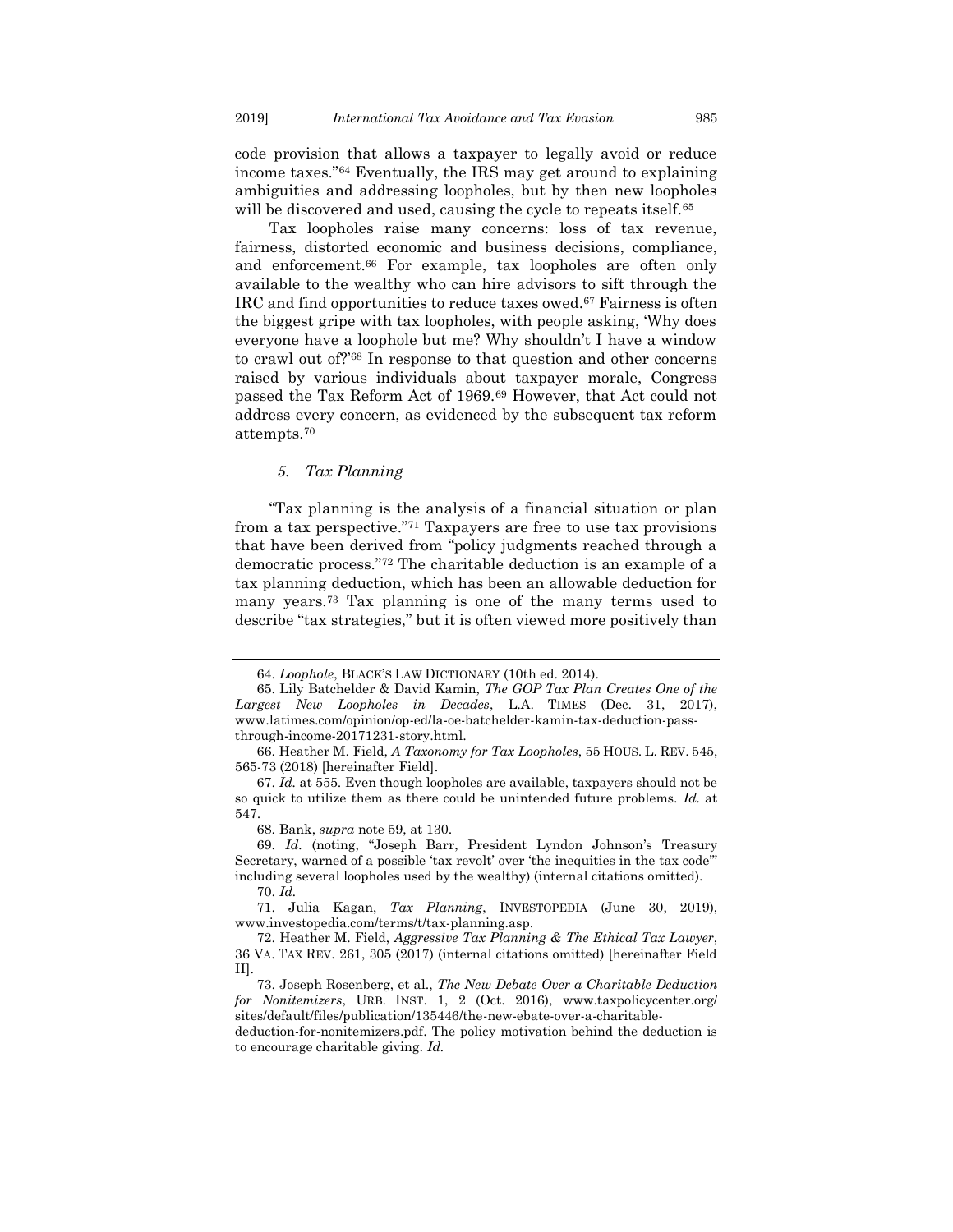other terms that connotate the same ideas.<sup>74</sup> Tax planning is similar to tax avoidance, but without the negative connotation.<sup>75</sup> There seems to be a difference between "permissible tax planning" and "unethical loophole lawyering."<sup>76</sup>

## *B. Internal Revenue Code Sections*

<span id="page-12-0"></span>The key to a successful analysis of tax provisions is to look beyond the terminology and determine what exactly the legislature was trying to accomplish.

#### <span id="page-12-1"></span>*1. IRC Section 965 Modification – One-Time Deemed Repatriation*

The modification of IRC Section 965<sup>77</sup> is one of the TCJA changes that is moving the U.S. tax system towards a territorial system.<sup>78</sup> Prior to the TCJA, U.S. businesses that made profits overseas only paid taxes on that income when it was brought back to the U.S.<sup>79</sup> Post-TCJA, qualifying businesses whose fiscal year began before January 1, 2018 were subject to a mandatory transition tax.<sup>80</sup> The transition tax required certain corporations to pay taxes on any of the deferred foreign-sourced income that was generated from 1986 through December 31, 2017.<sup>81</sup> Given that the accumulated amounts of foreign-sourced income for certain U.S. shareholders will be large, shareholders will have eight years to pay the transfer tax.<sup>82</sup> The transfer tax applies to controlled foreign corporations<sup>83</sup> ("CFCs") and other foreign corporations, but excludes

81. I.R.C. § 965 (2018).

<sup>74.</sup> Bank, *supra* note 59, at 124-25.

<sup>75.</sup> Lauren O'Malley, *Delineating Permissible Tax Planning and Abusive Tax Avoidance: Tax Shelters, Pre-Tax Profit, and the Foreign Tax Credit*, 36 B.U. INT'L L.J. 143, 145 (2018).

<sup>76.</sup> Field II, *supra* note 72, at 268.

<sup>77.</sup> I.R.C. § 965(a). The provision is titled "Treatment of deferred foreign income upon transition to participation exemption system of taxation." *Id.*

<sup>78.</sup> Toder, *supra* note 57.

<sup>79.</sup> Paul Sczudlo & Megan Lisa Jones, *Bring It Home*, 41 L.A. LAW., Sept. 2018, at 22, 24.

<sup>80.</sup> *Section 965 Transition Tax*, I.R.S., www.irs.gov/businesses/section-965 transition-tax (last updated June 26, 2018).

<sup>82.</sup> *State Preliminary Assessment of IRS Section 965 Reporting Guidance*, GRANT THORNTON (Apr. 13, 2018), www.grantthornton.com/library/ alerts/tax/2018/SALT/General/IRS-Section-965-reporting-guidance.aspx.

<sup>83.</sup> "A controlled foreign corporation is any foreign corporation in which more than 50 percent of the total combined voting power of all classes of stock entitled to vote is owned directly, indirectly, or constructively by U.S. shareholders on any day during the taxable year of such foreign corporation or more than 50% of the total value of the stock is owned directly, indirectly or constructively by U.S. shareholders on any day during the taxable year of the corporation." IRM 4.61.7.3 (Oct. 8, 2019).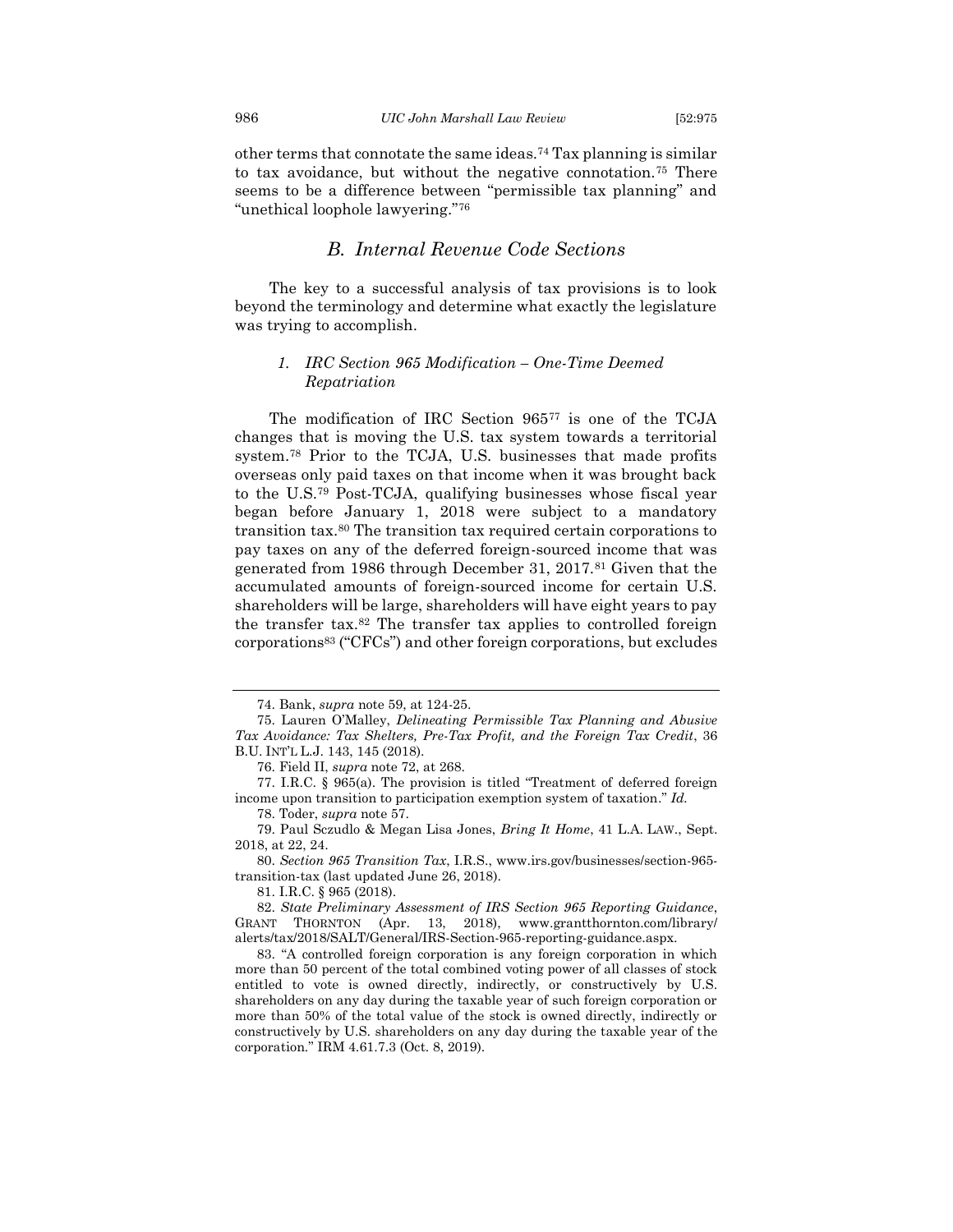<span id="page-13-0"></span>passive foreign investment companies<sup>84</sup>.<sup>85</sup>

#### *2. The Participation Exemption – New Code Section 245A*

In an attempt to entice U.S. companies to bring back their revenue that is located abroad, the "participation exemption" was created.<sup>86</sup> Section 245A allows U.S. corporations with foreign subsidiaries to issue dividends<sup>87</sup> from the foreign subsidiaries without paying U.S. taxes.<sup>88</sup> The U.S. corporation must own at least 10% of the foreign company in order for it to be eligible to receive the deduction that reduces its U.S. tax obligation to \$0.<sup>89</sup> In addition to the ownership requirement, there is a holding period requirement for the stock of the foreign corporation.<sup>90</sup> The domestic corporation must hold the stock of the foreign entity for more than 366 days in order to qualify for the participation exemption.<sup>91</sup> Finally, the participation exemption does not apply to dividends that "received a tax benefit in a foreign country" because the purpose of the exemption is to alleviate the double taxation

85. *Section 965 Transition Tax*, *supra* note 80. IRC § 965 states that the transfer tax applies to "specified foreign corporations." I.R.C. § 965.

86. Pomerleau I, *supra* not[e 15.](#page-4-0)

87. A dividend is "any distribution of property made by a corporation to its shareholders—(1) out of its earnings and profits accumulated after February 28, 1913, or (2) out of its earnings and profits of the taxable year (computed as of the close of the taxable year without diminution by reason of any distributions made during the taxable year), without regard to the amount of the earnings and profits at the time the distribution was made." I.R.C. § 316(a) (2018).

88. I.R.C. § 245A (2018). The new provision is titled "Deduction for foreign source-portion of dividends received by domestic corporations from specified 10 percent owned foreign corporations." *Id.* 

90. Pomerleau I, *supra* not[e 15.](#page-4-0) There are various reasons the IRS requires a holding period. *Qualified Dividends*, FIDELITY, www.fidelity.com/taxinformation/tax-topics/qualified-dividends (last visited Oct. 26, 2018). For example, to determine the nature of a gain or loss, short-term or long-term, or, in this context, to ensure that the taxpayer qualifies for a deduction. *Id.* Qualified status results in the taxpayer receiving favorable tax treatment by not requiring the taxpayer to pay any income taxes and, as a result, the IRS requires a longer holding period to ensure the qualified deduction is being used as intended. *Id.* 

91. I.R.C. § 246 (2018). The provision is titled "Rules applying to deductions for dividends received." *Id.*

<sup>84.</sup> A passive foreign investment company is any foreign corporation where "75 percent or more of the gross income of such income for the taxable year is passive income or the average percentage of assets (as determined in accordance with subsection (e)) held by such corporation during the taxable year which produce passive income or which are held for the production of passive income is at least 50 percent." I.R.C. § 1297(a) (2018). Passive income means any of the foreign personal holding company income defined in I.R.C. § 954(c) including: dividends, certain property transactions, commodities transactions, foreign currency gains, income equivalent to interest, income from notional principal contracts, payments in lieu of dividends, and personal service contracts. I.R.C. § 1297(b).

<sup>89.</sup> *Id.*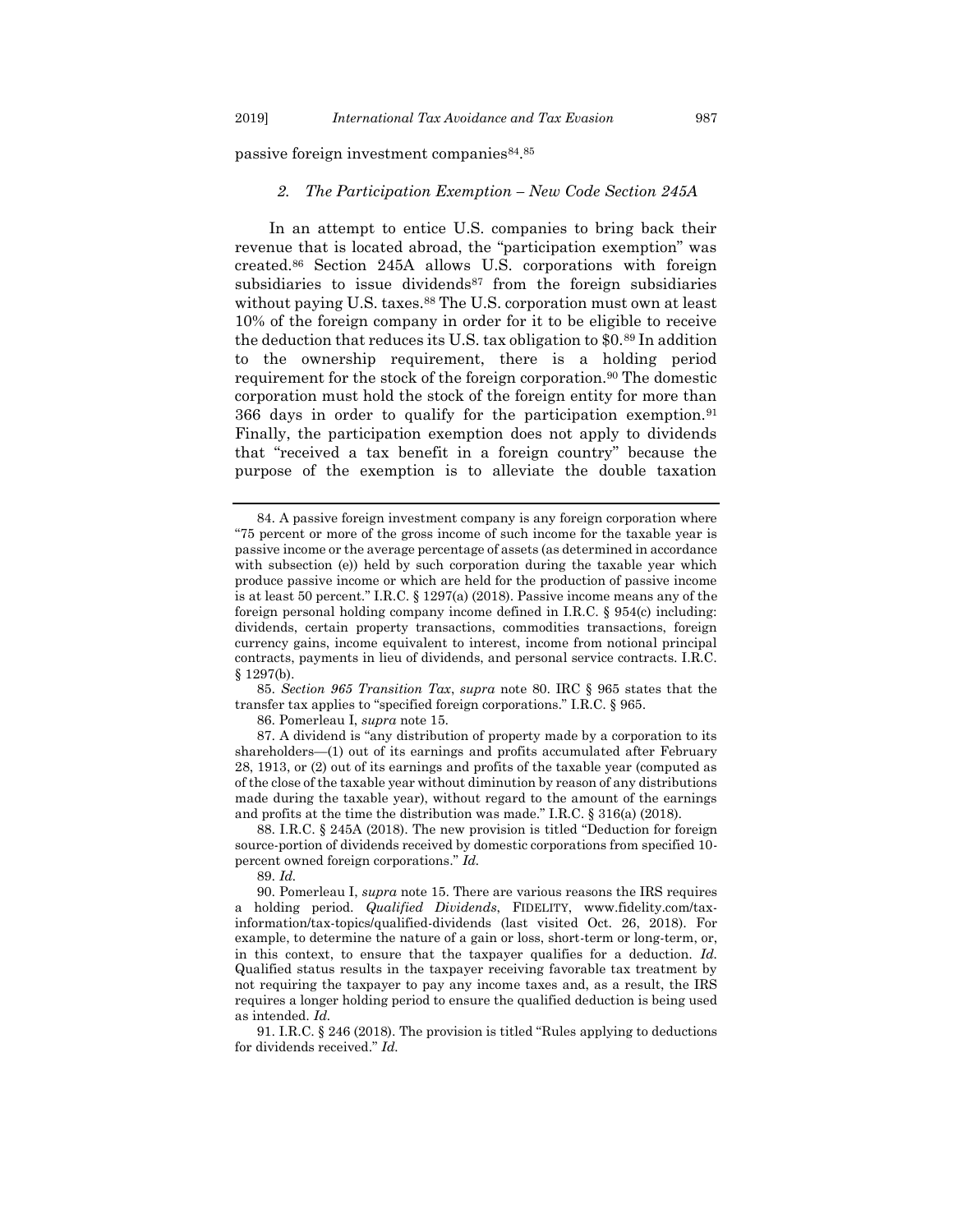<span id="page-14-0"></span>burden.<sup>92</sup>

#### *3. Global Intangible Low Tax Income ("GILTI")*

The TCJA also added a tax on a new type of income known as GILTI.<sup>93</sup> The tax applies to a U.S. shareholder's income from a CFC that exceeds a 10% return on income or depreciable tangible property.<sup>94</sup> The income is treated as Subpart F income<sup>95</sup> and any foreign taxes paid, up to 80%, reduce the amount of taxable Subpart F income.<sup>96</sup> The reference to "intangible" assets in the GILTI name is misleading as IRC Section 951A does not directly mention intangibles.<sup>97</sup> The new tax is supposed to discourage multinational corporations from "transferring" their intellectual property abroad in order to transfer their U.S. profits to lower-taxed jurisdictions.<sup>98</sup>

#### *4. Foreign Derived Intangible Income ("FDII")*

<span id="page-14-1"></span>FDII is defined as income that a U.S. corporation earns from its intangible assets located in the U.S. which is used to make sales to foreign markets.<sup>99</sup> The FDII deduction is 37.5% of the qualifying FDII starting in 2018 and 21.875% for tax years after 2025.<sup>100</sup> The impact of the deduction results in a tax reduction of about 50% on

<sup>92.</sup> Pomerleau I, *supra* not[e 15.](#page-4-0)

<sup>93.</sup> Kyle Pomerleau, *What's Up With Being GILTI?*, TAX FOUND. (Mar. 14, 2019), taxfoundation.org/gilti-2019/ [hereinafter Pomerleau II].

<sup>94.</sup> Andrew Velarde & Alexander Lewis, *Practitioners Bristle at GILTI Antiabuse Provision*, TAX NOTES (Sep. 18, 2018), www.taxnotes.com/editorspick/practitioners-bristle-gilti-antiabuse-provision.

<sup>95.</sup> Subpart F Income refers to "certain types of income and investments of earnings of a foreign corporation controlled by US shareholders . . . deemed distributed to the US shareholders and subject to current taxation." Lowell D. Yoder, et al., *Expansion of Subpart F Under the Tax Reform Act*, MCDERMOTT WILL & EMERY (Feb. 6, 2018), www.mwe.com/en/thought-leadership/ publications/2018/02/expansion-of-subpart-f-under-the-tax-reform-act. The specific types of Subpart F Income include: insurance income, foreign base company income, illegal bribes, kickbacks, or other payments, or income derived from any foreign country. I.R.C. § 952 (2018).

<sup>96.</sup> Sczudlo & Jones, *supra* note 79, at 25. Generally speaking, a controlled foreign corporation is a foreign corporation where more than 50% of its stock is owned by U.S. shareholders. I.R.C. § 957(a) (2018).

<sup>97.</sup> Martin A. Sullivan, *Economic Analysis: More GILTI Than You Thought*, TAX NOTES (Feb. 13, 2018), www.taxnotes.com/tax-reform/economic-analysismore-gilti-you-thought.

<sup>98.</sup> Pomerleau II, *supra* note 93.

<sup>99.</sup> Rufus V. Rhoades & Cindy Brittain, *2017-17 Federal Tax Legislative Analysis § 2.02* (2015)*.* FDII is supposed to work in tandem with GILTI and entice U.S. corporations to bring back profits and intellectual property to the U.S. *Id.*

<sup>100.</sup> Sczudlo & Jones, *supra* note 79, at 26. After considering the FDII deduction, the effective tax rate is 13.125% for FDII from 2018 to 2025 and 16.4% starting in 2026. *Id.*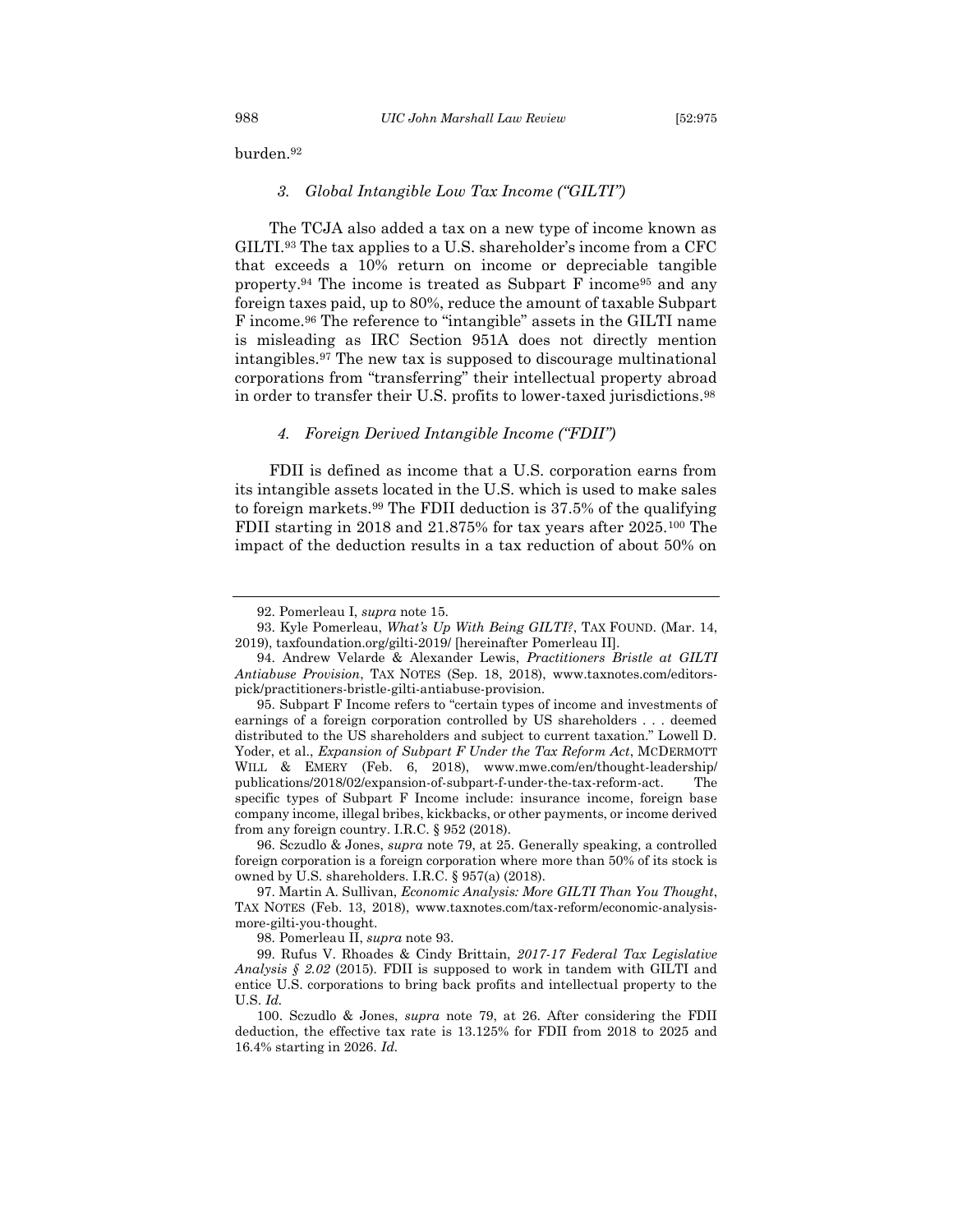qualifying FDII.<sup>101</sup> There is no carryover provision, which means if the deduction exceeds the taxable income for the year, the excess amount is forfeited.<sup>102</sup> Like GILTI, the FDII deduction only applies to C corporations103. <sup>104</sup> The intent is to even the playing field for U.S. businesses without CFCs and entice those who have moved abroad for tax reasons to come back to the U.S.<sup>105</sup>

#### <span id="page-15-2"></span><span id="page-15-1"></span>*5. The Base Erosion and Anti-Abuse Tax ("BEAT")*

<span id="page-15-0"></span>The BEAT targets large multinational corporations, and it imposes a 10% minimum tax on corporations with gross receipts in excess of \$500 million.<sup>106</sup> For the BEAT to apply, the U.S. corporation needs to own 25% of the foreign business.<sup>107</sup> The tax will not apply unless the payments made by U.S. corporations to foreign corporations exceed 3% of allowable deductions.<sup>108</sup> The BEAT limits the reduction of U.S. taxes through the use of intercompany payments.<sup>109</sup>

The purpose of BEAT is to prevent U.S. corporations with foreign affiliates from paying those affiliates arbitrarily inflated

104. *Three Ways U.S. International Tax Reform Could Level the Playing Field*, CPA PRAC. ADVISER (Feb. 22, 2018), www.cpapracticeadvisor.com/ news/12399419/three-ways-us-international-tax-reform-could-level-theplaying-field.

105. *Id.* To calculate the FDII savings, start by adding deduction-eligible income to foreign-derived deduction eligible income to get the Qualified Business Asset Investment ("QBAI") and then take 10% of QBAI and subtract it from the deduction-eligible income to arrive at deemed intangible income. *Id.* Then to calculate taxable FDII, multiply the deemed intangible income by the percentage ratio of deduction eligible income and foreign derived deduction eligible income and take that amount multiplied by 37.5% and reduce it to get FDII. *Id.* 

106. Pomerleau I, *supra* note [15.](#page-4-0) In 2018 the BEAT tax will be reduced to 5%. *Id.*

107. Rebecca M. Kysar, *Critiquing (and Repairing) the New International Tax Regime*, 128 YALE L.J. F. 339, 355 (2018).

108. *Id.* It is important to note that the tax code is complex and there are often exceptions depending on the type of business form or industry. *Id.* The limitations further support the notion that the BEAT tax is limited in application and its ability to bring foreign-sourced income back to the U.S. *Id.*

109. Sczudlo & Jones, *supra* note 79, at 26.

<sup>101.</sup> Thornton, *supra* note 63.

<sup>102.</sup> Frank J. Vari, *Foreign-Derived Intangible Income Deduction: Tax Reform's Overlooked New Benefit for U.S. Corporate Exporters*, TAX ADVISER (Aug. 2, 2018), www.thetaxadviser.com/newsletters/2018/aug/foreign-derivedintangible-income-deduction.html.

<sup>103.</sup> A C corporation is a corporation that elects to be taxed, for federal income tax purposes, "as a separate taxpaying entity." *Forming a Corporation*, I.R.S. (July 29, 2019), www.irs.gov/businesses/small-businesses-selfemployed/forming-a-corporation. "The profit of a [C] corporation is taxed to the corporation when earned, and then is taxed to the shareholders when distributed as dividends." *Id.* An S corporation does not require the corporation to pay income taxes—all income is taxed to the shareholders of the corporation at individual income tax rates. *Id.*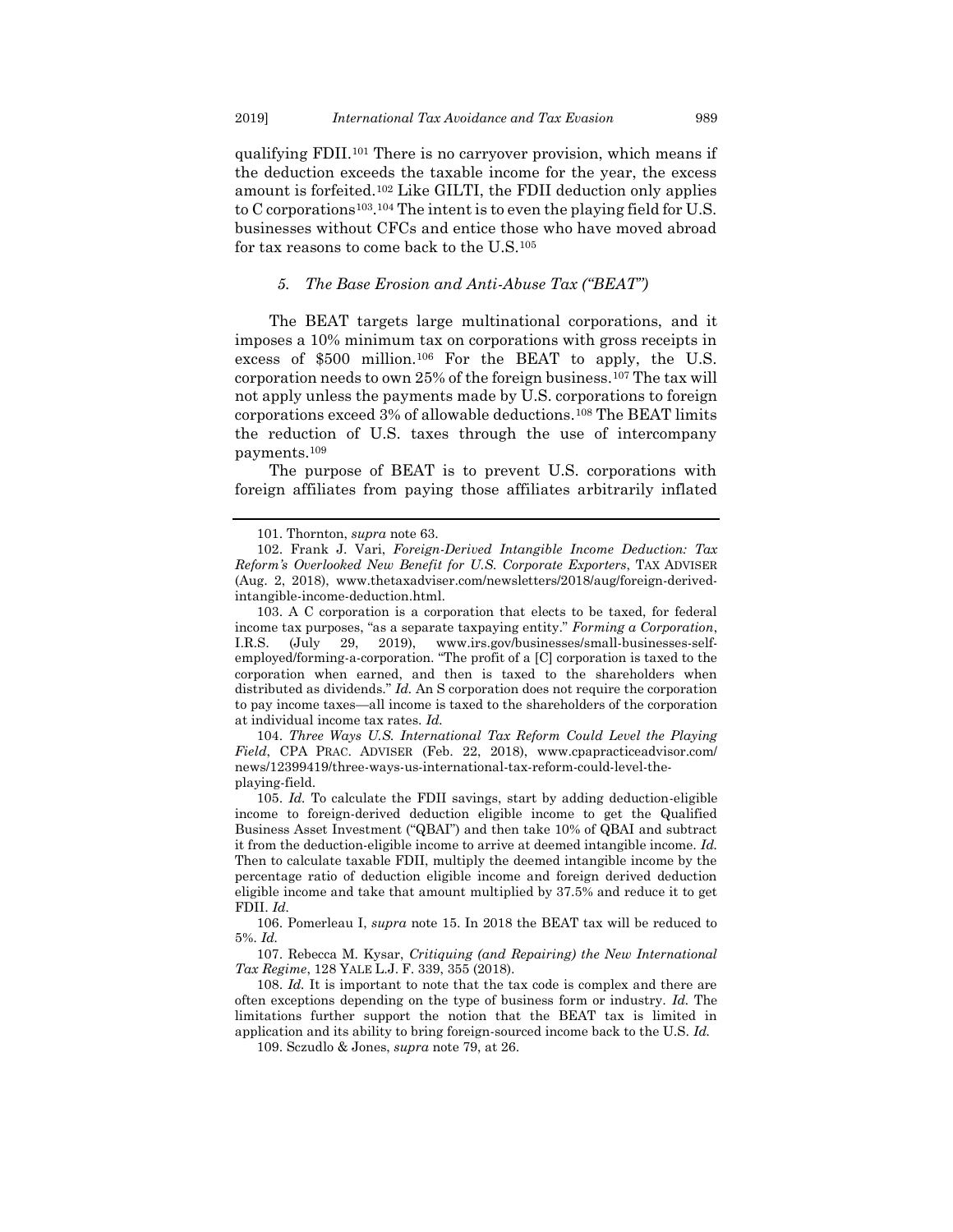<span id="page-16-1"></span>amounts for services or products.<sup>110</sup> That results in "earningsstripping," which shifts the U.S. corporations' U.S. profits to the foreign affiliate.<sup>111</sup> The following payments are limited: "interest, royalties, rents, service fees, the acquisition of property from a related party subject to depreciation or amortization, a premium paid among related parties for reinsurance payments, and the cost of goods sold for a company that inverted to become foreign after November 9, 2017." 112

There is a lot of uncertainty regarding how the aforementioned portions of the TCJA will impact existing domestic and international relations. There is also concern that in the haste to pass the TCJA, new loopholes were created.<sup>113</sup> The next section of this comment will analyze pre-TCJA and post-TCJA tax strategies and the resulting impact of the TCJA on multinational corporations and other taxpayers who are impacted by tax evasion and tax avoidance.

#### III. ANALYSIS

<span id="page-16-0"></span>The TCJA was labeled as being the answer to the flawed tax system, in part, because it would address taxpayers who took advantage of tax loopholes and it would simplify tax returns.<sup>114</sup> In order to understand the TCJA's impact, it is important to look at the issues and benefits of the tax system pre-TCJA. It is equally important to get a sense of what the future holds and what problems are likely to arise post-TCJA. However, proper interpretation of and decision-making based on the IRC is limited, due to the IRC's complexities and the necessity of legal and judicial interpretation of

<sup>110.</sup> Martin A. Sullivan, *Economic Analysis: Can Marked-Up Services Skip the BEAT?*, TAX NOTES (Feb. 6, 2018), www.taxnotes.com/tax-reform/economicanalysis-can-marked-services-skip-beat.

<sup>111.</sup> *Id.* "The BEAT is expected to raise \$149.6 billion over the 2018-2027 period, with nearly two-thirds of that amount collected in the last five years. *Id.*  112. *Id.*

<sup>113.</sup> Rebecca M. Kysar, *Tax Law and the Eroding Budget Process*, 81 L. & CONTEMP. PROB. 61, 94 (2018). *See also* Ron Wyden, *Trump's Tax Law and International Tax: More Complexity, Loopholes and Incentives to Ship Jobs Overseas*, S. FIN. COMM. 1, 2 (July 18, 2018), www.finance.senate.gov/imo/ media/doc/Wyden%20Report%20-%20Trumps%20Tax%20Law%20and%20 International%20Tax%20071818.pdf (explaining the myth that "Trump's tax law closes corporate loopholes").

<sup>114.</sup> The TCJA was supposed to make "the tax system fairer, as well as simpler and more efficient where possible." Alexandra Thornton, *Broken Promises: More Special Interest Breaks and Loopholes Under the New Tax Law*, CTR. FOR AM. PROGRESS (Mar. 1, 2018),

www.americanprogress.org/issues/economy/reports/2018/03/01/447401/brokenpromises-special-interest-breaks-loopholes-new-tax-law/ [hereinafter Thornton II]. Simplification and fairness were to be accomplished via closing loopholes and "eliminating special interest tax breaks." *Id.*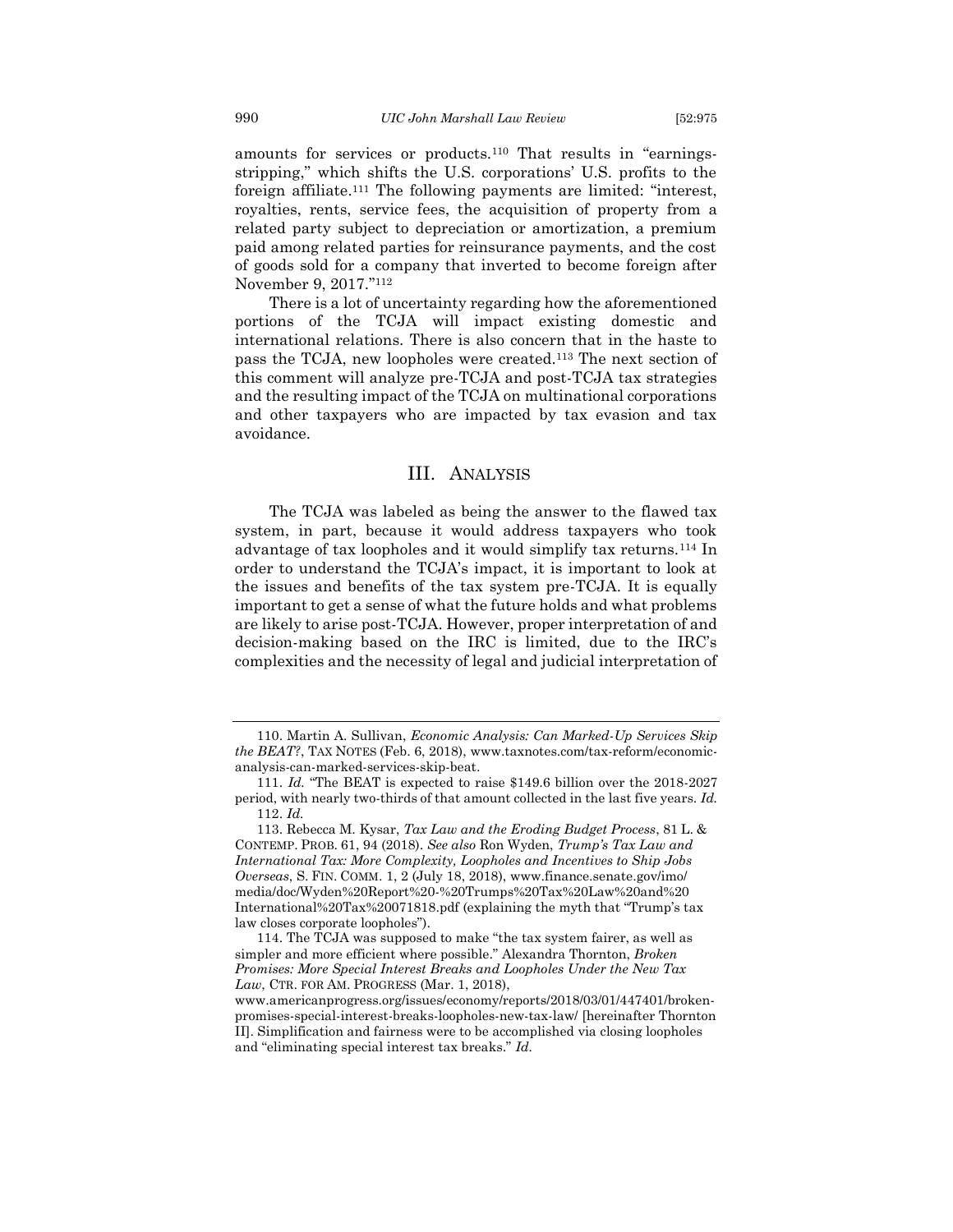the IRC.<sup>115</sup>

To begin, this section will address the issues that arise when multinational corporations engage in tax evasion and tax avoidance and why analyzing both are important to society. Next, this section will analyze the newly enacted international tax provisions, which deal with tax avoidance and tax evasion of multinational corporations, and the likely benefits and problems that may arise as a result of their enactment.

## <span id="page-17-0"></span>*A. What is the Problem with Tax Evasion and Tax Avoidance?*

The concepts "tax evasion" and "tax avoidance" are not new, and the easiest way to distinguish between the two is that the former is illegal, and the latter is not always illegal.<sup>116</sup> Tax avoidance can become illegal if it goes too far, but determining when it has gone too far is not always straightforward.<sup>117</sup> Adding to the lack of clarity in tax avoidance and evasion is the issue of the morality<sup>118</sup> of aggressive tax planning decisions, which is often raised by the public.<sup>119</sup> However, when it comes to deciding whether an action is legal or illegal, morality does not always come into play.<sup>120</sup>

#### *1. The Tensions Between Laws, Economics, and Ethics*

<span id="page-17-1"></span>Tax avoidance, although technically legal, impacts corporations and shareholders because it "skews the allocation of tax burdens," diverts funding from other public interests, burdens developing nations, and creates externalities.<sup>121</sup> Keeping profits in foreign corporations reduces the ability of U.S.-affiliated corporations to invest in the U.S. economy.<sup>122</sup> Also problematic, is

<sup>115.</sup> Alexander J. Morgenstern, *Corporate Tax Avoidance: Addressing the Merits of Preventing Multinational Corporations from Engaging in the Practice and Repatriating Overseas Profits*, 16 J. INT'L BUS. & L. 333 (2017).

<sup>116.</sup> Jasmine M. Fisher, *Fairer Shores: Tax Havens, Tax Avoidance, and Corporate Social Responsibility*, 94 B.U. L. REV. 337, 341 (2014).

<sup>117.</sup> Paul Sullivan, *Navigating Between Tax Avoidance and Evasion*, N.Y. TIMES (Feb. 11, 2013), www.nytimes.com/2013/02/12/business/crossing-theline-between-tax-avoidance-and-evasion.html.

<sup>118.</sup> "Morality" refers to the fairness argument that is often raised when people hear that large businesses or wealthy individuals are able to avoid paying certain taxes via various deductions and other tax strategies. *See* Hans J.L.M. Gribnau & Ave-Geidi Jallai, *Good Tax Governance: A Matter of Moral Responsibly and Transparency*, 1 NORDIC TAX 70 (2017) (discussing the moral implications of tax strategies).

<sup>119.</sup> *Id.*

<sup>120.</sup> Bank, *supra* note 59, at 127-28.

<sup>121.</sup> Fisher, s*upra* note 116, at 338-39.

<sup>122.</sup> James McBride, *How Will the Tax Overhaul Affect U.S. Competitiveness?*, COUNCIL ON FOREIGN REL. (Jan. 15, 2018),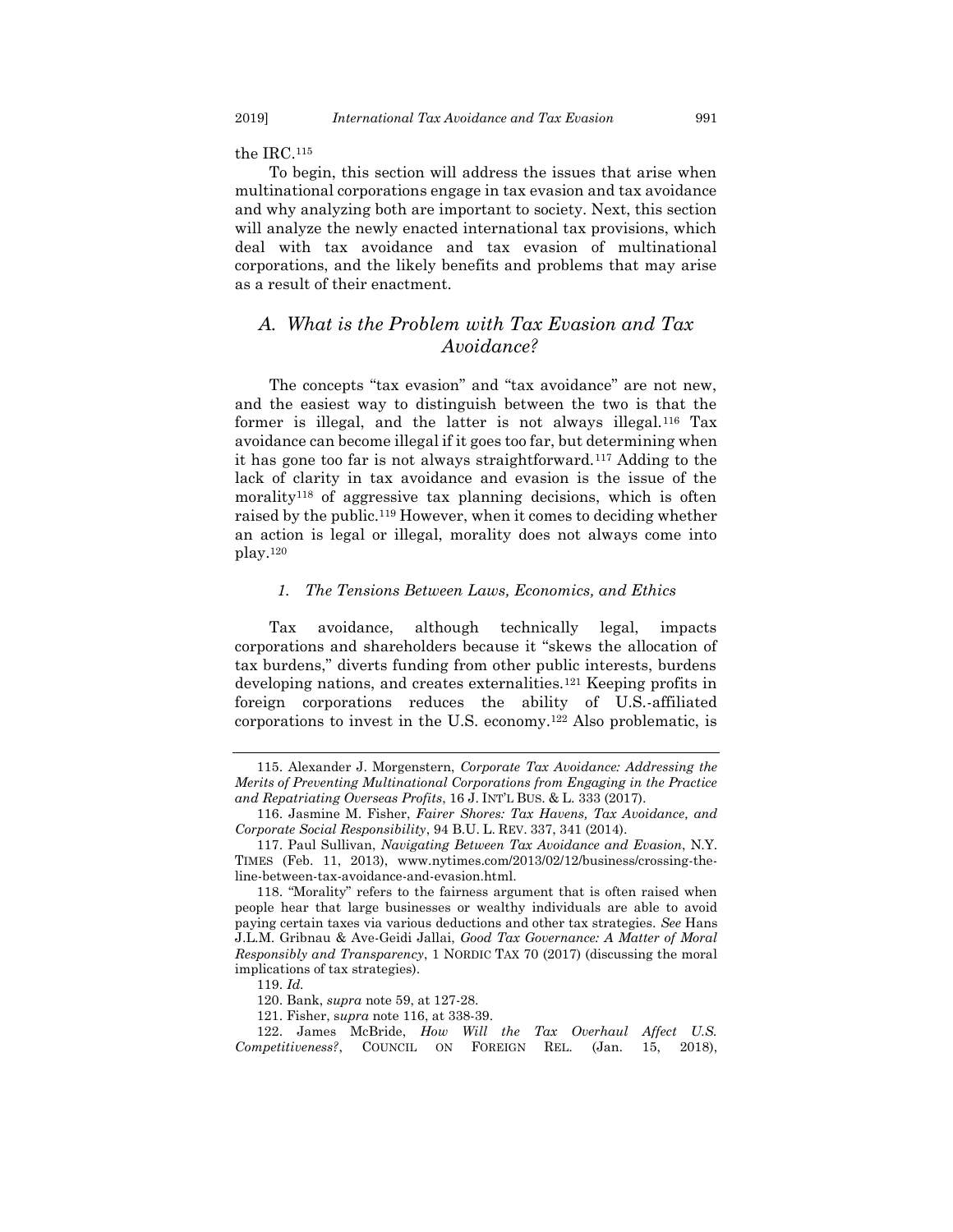that the line between tax evasion and tax avoidance is not clear and the ambiguities in the IRC lead to "loopholes." <sup>123</sup> This is especially problematic when those loopholes encourage business transactions, such as "transferring" intellectual property overseas or engaging in corporate inversions, which reduces the amount of taxable income that can be collected by the IRS.<sup>124</sup> The reduced collection of taxable income results in lost revenue for the federal government and U.S. citizens. As a result, the lost tax revenue needs to be collected from someone, and it is usually in the form of increased taxes in future years or budget cuts in areas, such as education and healthcare.<sup>125</sup>

Tax avoidance was not always accepted in society.<sup>126</sup> Morally suspect tax decisions were attacked by the public and federal authorities until 1934, when Judge Learned Hand stated that taxpayers can act to pay the lowest amount of taxes.<sup>127</sup> Historically, the tax rates imposed on wealthy individuals were significantly higher than they are today, leading some taxpayers to use the high rates as a justification for tax avoidance.<sup>128</sup> The high tax rates originated in response to the burdens created by war and the belief that the wealthy were in a better position to contribute to societal needs.<sup>129</sup> However, when tax rates stayed the same after World War II, tax avoidance was used by wealthy individuals to reduce the amount of taxes they paid.<sup>130</sup> This was done through the use of tax loopholes and the creation of special exemptions, new deductions, and new tax credits—all of which reduced the amount of taxable income.<sup>131</sup>

In 1956, the Supreme Court offered the following principle, "[w]e recognize the importance of regarding matters of substance and disregarding forms in applying the provisions of the Sixteenth Amendment and income tax laws enacted thereunder." <sup>132</sup> The Court emphasized the importance of substance over form when it comes

www.cfr.org/backgrounder/how-will-tax-overhaul-affect-us-competitiveness.

<sup>123.</sup> Amy Carpenter-Holmes & Ken Gazzaway, *Global Financial Institutions and the Risks of International Tax Evasion*, 29 J. TAX'N F. INST. 29 (2016).

<sup>124.</sup> *Id.*

<sup>125.</sup> Thornton II, *supra* note 114.

<sup>126.</sup> Bank, *supra* note 59, at 129.

<sup>127.</sup> *Id.*; *Helvering*, 69 F.2d at 810.

<sup>128.</sup> Bank, *supra* note 59, at 129. In 1944, the income tax rate for the highest income bracket was 94% and it stayed at that rate through World War II. *Id.*

<sup>129.</sup> *Id.* at 125.

<sup>130.</sup> *Id.* 

<sup>131.</sup> *Id.* at 129.

<sup>132.</sup> United States v. Phellis, 257 U.S. 156, 168 (1921) (explaining that substance, not form, must be considered when looking at the applicability of tax laws enacted under the 16th Amendment). The Court, in interpreting the tax code, stated that the following language: "gains, profits, and income derived from . . . dividends" meant "not that everything in the form of a dividend must be treated as income, but that income derived in the way of dividends shall be taxed." *Id.* at 168-69.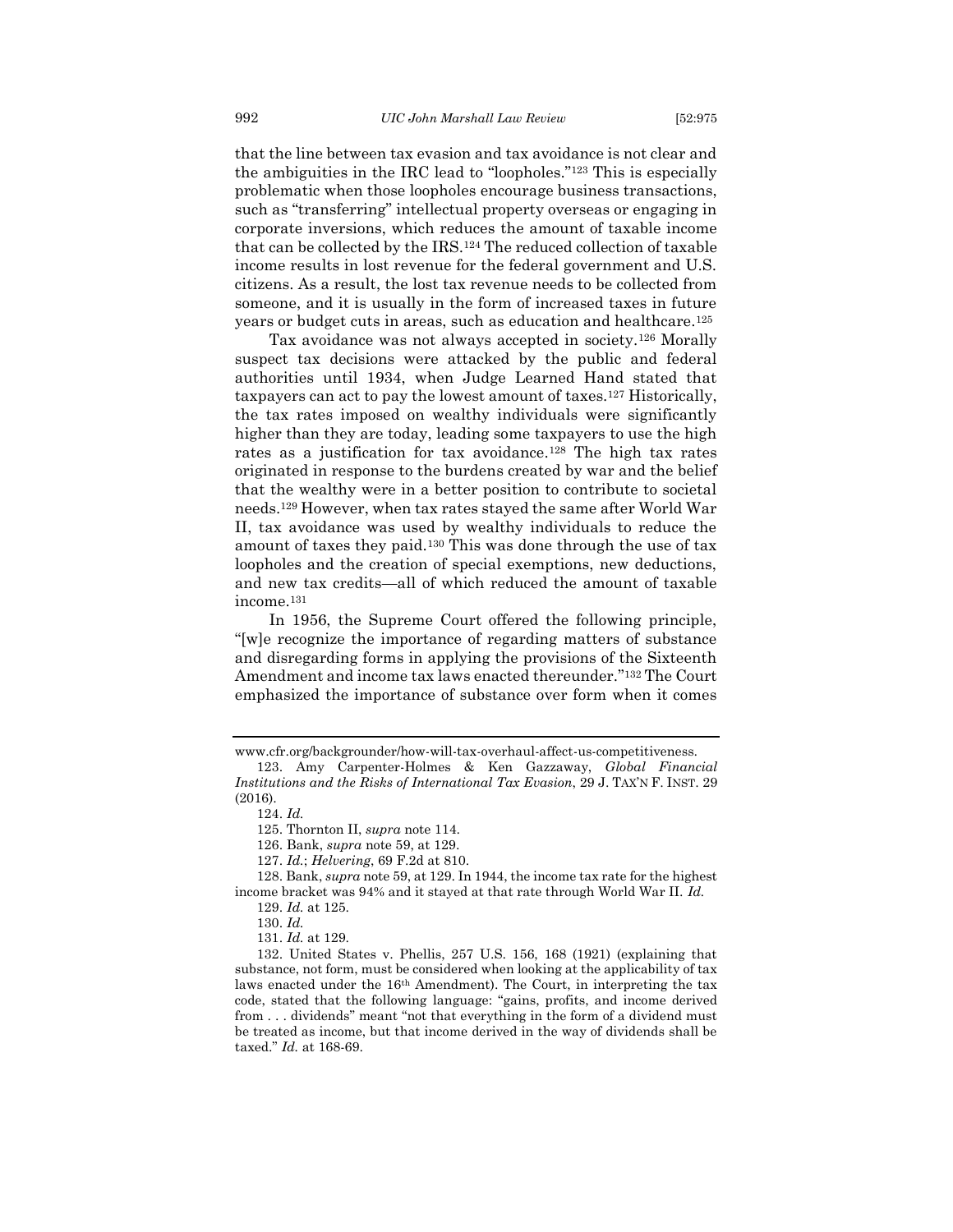to analyzing business strategies with potential tax consequences.<sup>133</sup> That case dealt with a corporate reorganization—where a new company was formed and the old company sold its assets in exchange for, among other things, stock in the new company.<sup>134</sup> The old company then distributed the stock to its shareholders, and one shareholder argued the stock distribution was not a taxable dividend.<sup>135</sup> Acknowledgement

<span id="page-19-0"></span>of substance over form—with regards to taxation—is not limited to the United States. The Organisation for Economic Co-operation and Development ("OECD") urges taxpayers to "comply with both the letter and the spirit of tax laws."<sup>136</sup> That would require taxpayers' consideration and use of congressional intent in their interpretation of the IRC.<sup>137</sup> Only a small percentage of the Tax Court cases go to trial.<sup>138</sup> Even so, knowing the Supreme Court's stance on substance over form is valuable because tax avoidance strategies often ignore substance and focus on form.<sup>139</sup>

The other side of the morality argument is that taxpayers should not be expected to be morally fair with regards to tax planning if the government is not held to the same standard.<sup>140</sup> The U.S. Treasury did nothing to stop the creation of tax shelters, which directly aided in their popularity and eventual commonplace in tax planning.<sup>141</sup> Additionally, Judge Learned Hand stated, "[a taxpayer] is not bound to choose the pattern which will best pay the Treasury; there is not even a patriotic duty to increase one's

[i]t thus appears that in substance and fact, as well as in appearance, the dividend received by claimant was a gain, a profit, derived from his capital interest in the old company, not in liquidation of the capital but in distribution of accumulated profits of the company; something of exchangeable value produced by and proceeding from his investment therein, severed from it and drawn by him for his separate use. Hence it constituted individual income within the meaning of the income tax law . . .

#### *Id.* at 175.

136. Daniel T. Ostas & Axel Haling, *Global Tax Shelters, the Ethics of Interpretation, and the Need for a Pragmatic Jurisprudence*, 53 AM. BUS. L.J. 745, 760 (2016) (citing OECD Guidelines for Multinational Enterprises).

140. Bank, *supra* note 59, at 129.

<sup>133.</sup> *Id.* at 168.

<sup>134.</sup> *Id.* at 166-67.

<sup>135.</sup> *Id.* In holding that the stock dividend was taxable income the Court said,

<sup>137.</sup> *Id.*

<sup>138.</sup> U.S. Tax Court: About the Court, U.S. TAX CT. (Aug. 6, 2019), www.ustaxcourt.gov/about.htm.

<sup>139.</sup> Kelly Phillips Erb, *Taxes from A to Z (2017): U is For United States Tax Court*, FORBES (Apr. 12, 2017), www.forbes.com/sites/kellyphillipserb/ 2017/04/12/taxes-from-a-to-z-2017-u-is-for-united-states-taxcourt/#51673f226833.

<sup>141.</sup> *Id.*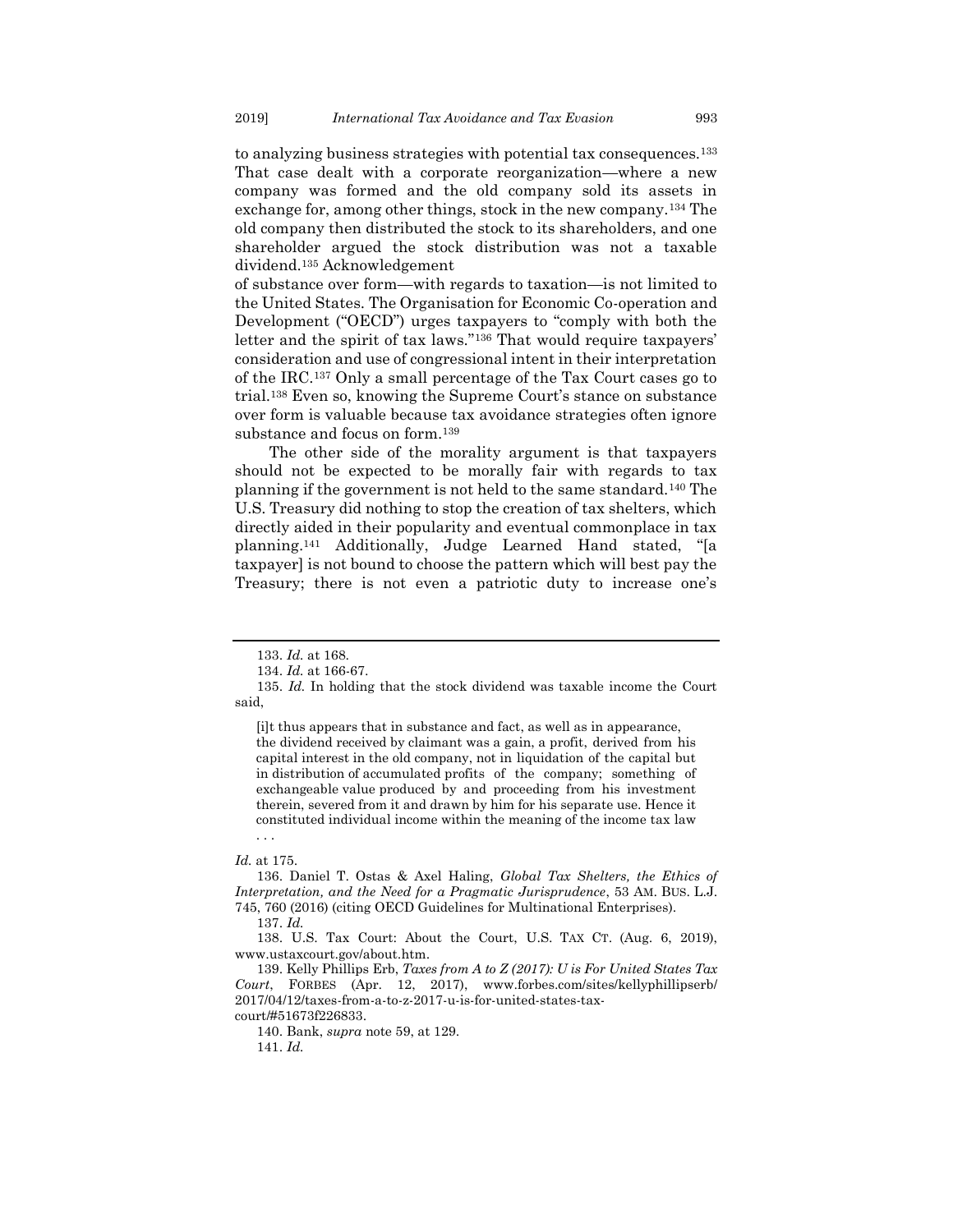taxes."<sup>142</sup> The IRC is ambiguous, which allows taxpayers some legal flexibility in their tax planning.<sup>143</sup> While some individuals think tax avoidance maneuvers are unfair, fairness does not override the legality of the maneuvers.<sup>144</sup> Instead, it is up to the legislature to address the fairness concerns.<sup>145</sup>

#### <span id="page-20-1"></span><span id="page-20-0"></span>*2. Treaties with Other Countries and Information Disclosures are Inadequate to Address Tax Evasion Concerns.*

Treaties and other information disclosure requirements imposed on foreign countries might not be as effective as one would think. After all, the foreign countries and organizations who will make the disclosures are the same parties that stand to lose the most from adequate disclosures.<sup>146</sup> Foreign countries entice U.S. based companies to invest and start businesses in their country by promising low tax rates or other favorable treatment in order to increase their tax revenue.<sup>147</sup> In 2010, the Foreign Account Tax Compliance Act ("FATCA") was enacted, "requiring non-U.S. financial institutions to disclose to the [IRS] the identities of account holders who are presumed to be subject to U.S. reporting based on a wide range of so-called indicia that demonstrate some link to the United States."<sup>148</sup> FATCA has allowed the IRS to collect data from over 77,000 foreign financial institutions.<sup>149</sup>

The OECD created Common Reporting Standards, which allow certain bank information to be shared internationally.<sup>150</sup> Given the frequency and ease of engaging in financial transactions in other countries, being able to access foreign financial records is helpful to catch tax evaders.<sup>151</sup> Access to those records is also important because the U.S. tax system is self-enforced.<sup>152</sup> Although there have been concerns about foreign disclosures, it appears there has been recent progress that seeks to hold financial institutions

145. *Id.*

147. *Id.* at 311-12.

148. Carpenter-Holmes & Gazzaway, *supra* note 123, at 29.

<sup>142.</sup> *Helvering*, 69 F.2d at 810 (stating that taxpayers can use the tax provisions to legally reduce the taxes owed to the government).

<span id="page-20-2"></span><sup>143.</sup> Ostas & Haling, *supra* note 136, at 752.

<sup>144.</sup> Bank, *supra* note 59, at 128.

<sup>146.</sup> Lilian V. Faulhaber, *The Trouble with Tax Competition: From Practice to Theory*, 71 TAX L. REV. 311, 312-13 (2018).

<sup>149.</sup> Karie Davis-Nozemack & Sarah J. Webber, *Lost Opportunities: The Underuse of Tax Whistleblowers*, 67 ADMIN. L. REV. 321, 325 (2015). 150. *Id.* 

<sup>151.</sup> *Foreign Account Tax Compliance Act (FATCA): A Critical Anti-Tax Evasion Tool*, INST. ON TAX'N & ECON. POL'Y (May 2, 2017), itep.org/foreign-

account-tax-compliance-act-fatca-a-critical-anti-tax-evasion-tool/.

<sup>152.</sup> Jeremias Ramos, *Is the U.S. Tax System Voluntary*, THE DAILY CPA (May 31, 2018), www.thedailycpa.com/2018/05/31/is-the-u-s-tax-systemvoluntary/.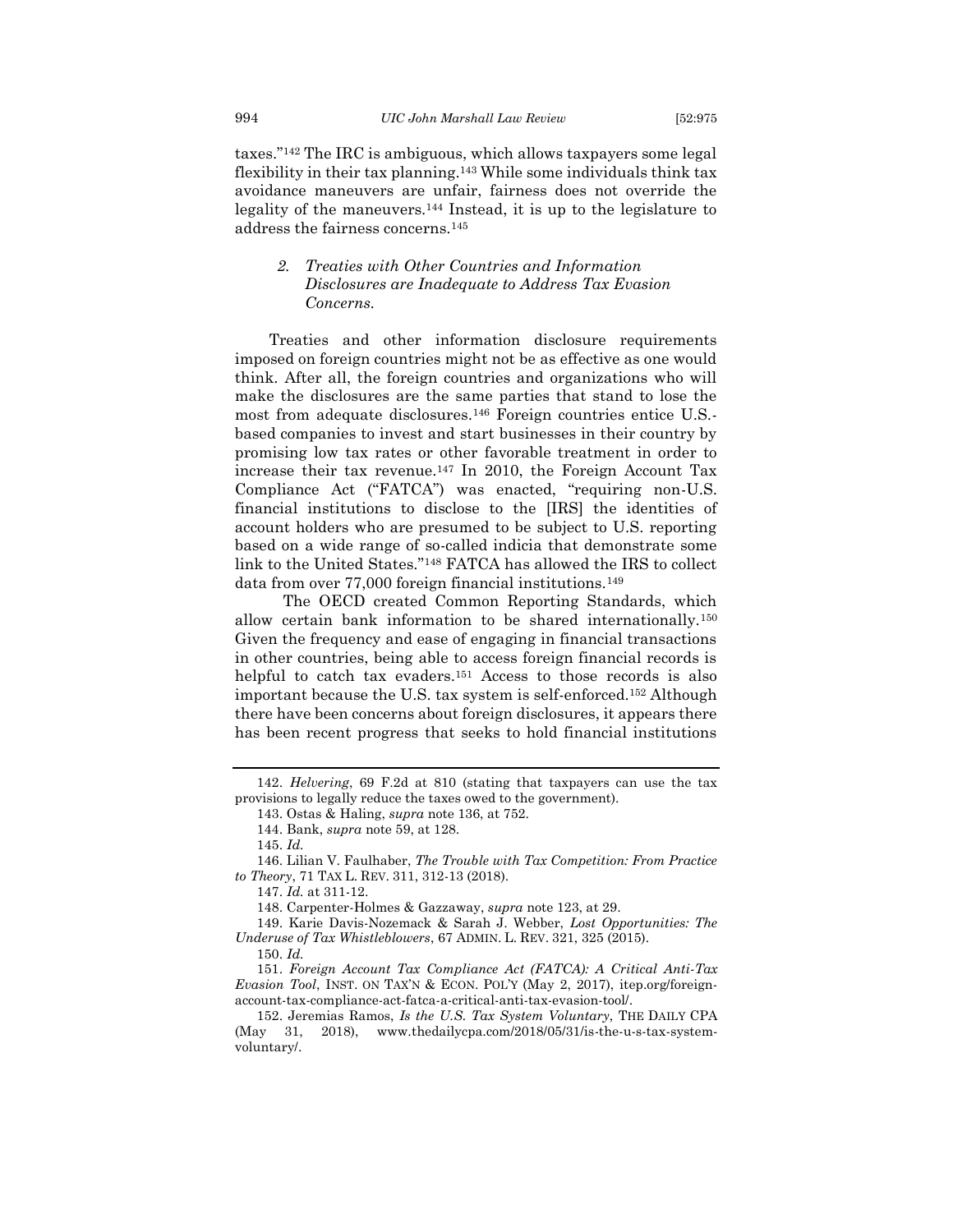responsible if they assist with reporting tax evasion.<sup>153</sup>

#### <span id="page-21-0"></span>*B. TCJA Impacts on Tax Evasion and Tax Avoidance*

The TCJA will impact the way in which U.S. companies structure their international relationships and domestic operations. Companies will look at how they can take advantage of or avoid the negative impacts of the new and modified IRC provisions. The longstanding question of whether there is a better way to structure tax laws in order to prevent the illogical structuring of companies a mechanism designed to help companies use or avoid certain tax provisions—is still unanswered. This section will look at the specific ways the TCJA will impact tax avoidance and tax evasion.

#### <span id="page-21-1"></span>*1. Moving Towards a Territorial System by Utilizing the New Participation Exemption and the Transition Tax.*

<span id="page-21-2"></span>As previously mentioned, the transition tax was created to help transition the U.S. tax system from a worldwide system to a territorial system.<sup>154</sup> It is estimated that there is about \$2.6 trillion in foreign-sourced income that has not been repatriated into the U.S., allowing U.S. companies—often parent companies—to avoid paying U.S. taxes.<sup>155</sup> The transition tax requires U.S. corporations to pay a one-time transition tax, regardless of whether foreign funds are actually brought back to the U.S.<sup>156</sup> The goal is to entice U.S. companies to send the foreign funds to the U.S. and then invest them in the U.S., stimulating the U.S. economy.<sup>157</sup> While the transition tax will help increase the amount of taxable income for fiscal years ending in 2017, it is also a way to mitigate the financial impact of the participation exemption.<sup>158</sup>

The participation exemption can be considered phase two of the move towards a territorial tax system, although it is not available to all taxpayers.<sup>159</sup> The biggest concern is that the participation

<sup>153.</sup> *Id.* The Swiss Bank Program is an example of a new reporting regulation that will hold financial institutions responsible. *Id.* 

<sup>154.</sup> *Id.* at 24.

<sup>155.</sup> Gary Clyde Hufbauer, *Corporate Tax Reforms Will Lead to International Tax Battles*, PETERSON INST. FOR INT'L ECON. (Dec. 14, 2017), www.piie.com/blogs/realtime-economic-issues-watch/corporate-tax-changeswill-lead-international-tax-battles.

<sup>156.</sup> *Id.* It is estimated that the transition tax will raise about \$200 billion, which would partly come from the taxes charged on the amount brought back to the U.S. and the new taxes on any profits made if the money brought back is invested. *Id.* 

<sup>157.</sup> Sczudlo & Jones, *supra* note 79, at 24. Apple is one company that indicated it would be utilizing the TCJA in order to bring back its profits and invest in the U.S. economy. Wakabayashi & Chen, *supra* not[e 23.](#page-5-1)

<sup>158.</sup> Hufbauer, *supra* not[e 155.](#page-21-2)

<sup>159.</sup> *Id.*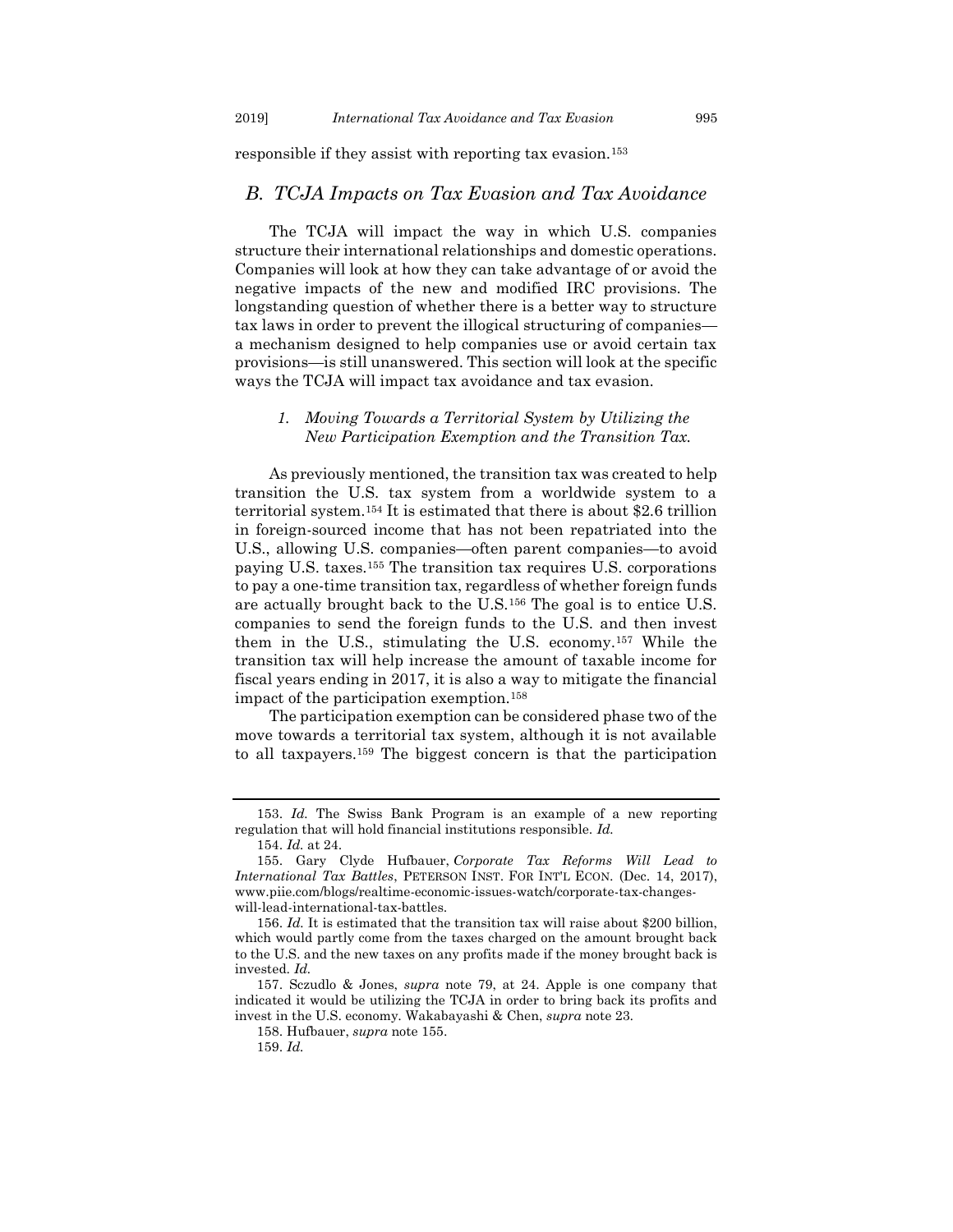exemption will incentivize businesses to continue operating overseas and even start to shift their operations overseas.<sup>160</sup> Even without the repatriation tax on CFCs, there is still an incentive for U.S. corporations to keep operations overseas. This is because the foreign regulations and taxes are still less stringent than the ones in the U.S. and U.S. companies can use the new participation exemption to bring the profits back, tax-free.<sup>161</sup> That concern is addressed by some of the other international TCJA provisions, which will be discussed later in the comment.<sup>162</sup> Another concern is the estimated \$223.6 billion revenue loss that is expected to occur over a period of ten years from distributions qualifying for the participation exemption starting in 2018.<sup>163</sup>

One benefit of the participation exemption is that it could stop businesses from forming disjointed corporate relationships, also known as inversions.<sup>164</sup> Corporate inversions were created to get around the repatriation tax, but that tax is no longer in effect for most corporations. <sup>165</sup> To illustrate how inversions work, entities set up a business structure where there is a U.S. business that acquires a foreign business, that in turn has a U.S. subsidiary, all of which is done in order to avoid the repatriation tax.<sup>166</sup> That structure is no longer necessary because of the elimination of the repatriation tax.<sup>167</sup> The elimination of the tax means that certain qualifying entities can bring back new,<sup>168</sup> foreign-sourced income into the U.S. without worrying about being taxed on the dividends.<sup>169</sup> However, just because the income can be brought back into the U.S. does not mean it will be.<sup>170</sup> Corporations will likely analyze the benefits of

164. Kyle Pomerleau, *Inversions Under the New Tax Law*, TAX FOUND. (Mar. 13, 2018), www.taxfoundation.org/inversions-new-tax-law/. A corporate inversion involves a U.S. corporation locating its parent company abroad and basing its subsidiary in the U.S. *Id.* 

165. Emily L. Foster, *Participation Exemption System Changes Paradigm for CFC Spinoffs*, TAX NOTES (Mar. 13, 2018), www.taxnotes.com/editorspick/participation-exemption-system-changes-paradigm-cfc-spinoffs.

166. *Id.* The disjointed business structures are referred to "as sandwich structures" and usually have two U.S. businesses with a foreign entity in between or two foreign entities with a U.S. business in between. *Id.* Throughout this comment, the terms "business," "company," and "entity" refer generally to "business" structures, whereas, "corporations" denotes a specific structure that has certain tax ramifications.

<sup>160.</sup> Elizabeth V. Zanet & Stanley C. Ruchelman, *A New Tax Regime for CFCs: Who is GILTI?*, 31 J. TAX'N F. INST. 17 (2018).

<sup>161.</sup> Hufbauer, *supra* note 155.

<sup>162.</sup> *Id.* 

<sup>163.</sup> *Tax Reform – KPMG Report on New Tax Law: Analysis and Observations*, KPMG 1, 13 (Feb. 6, 2018), www.home.kpmg.com/content/dam/ kpmg/us/pdf/2018/02/tnf-new-law-book-feb6-2018.pdf.

<sup>167.</sup> *Id.*

<sup>168.</sup> The elimination of the tax on foreign-source dividends applies to foreign-source dividends distributed after December 31, 2017. I.R.C. § 965.

<sup>169.</sup> Foster, *supra* note 165.

<sup>170.</sup> York, *supra* note 27.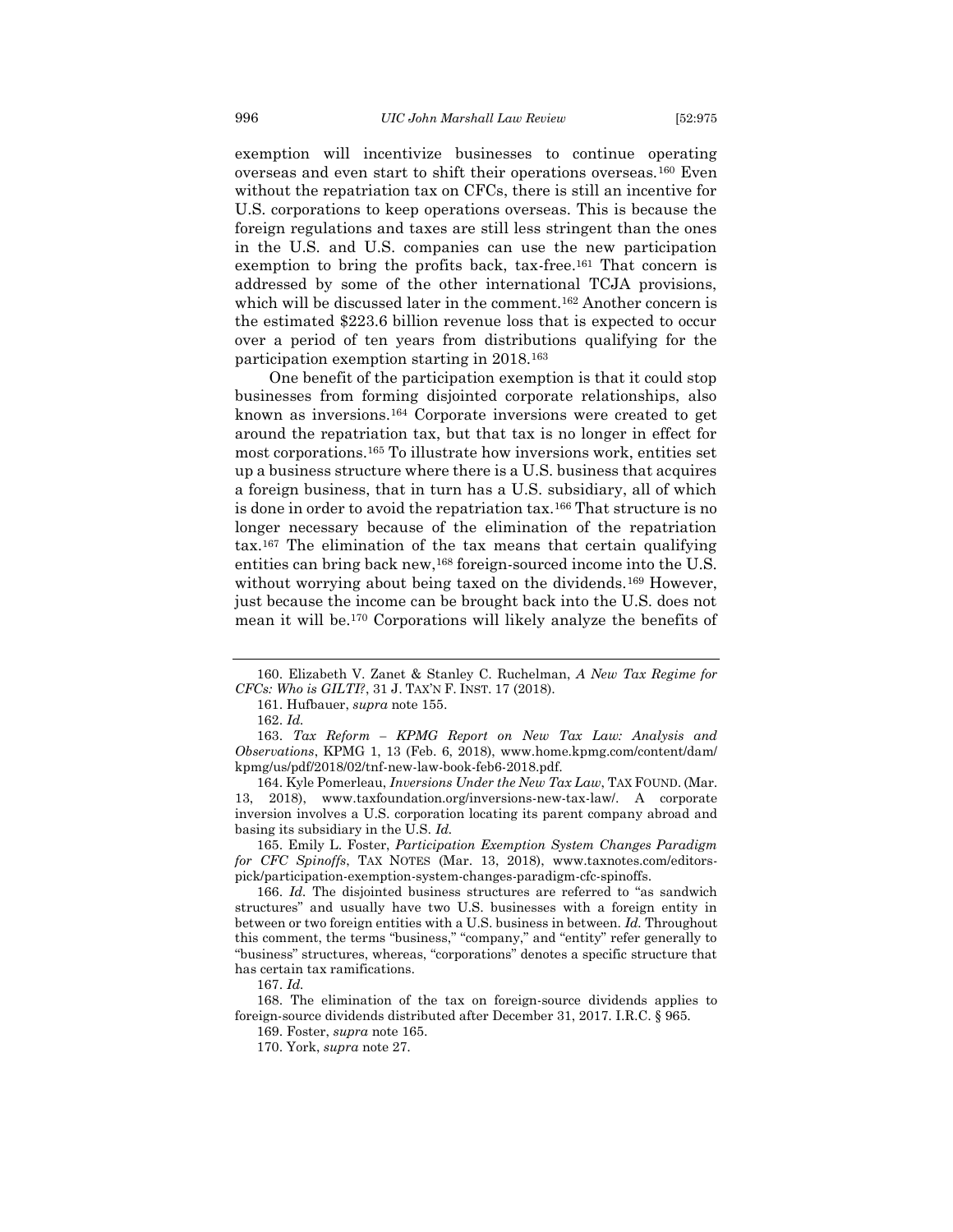using the funds as equity in the U.S. versus acquiring debt in the U.S. and keeping the funds abroad.<sup>171</sup>

#### <span id="page-23-0"></span>*2. If It Sounds Too Good to be True, it Probably is: GILTI's Limiting Effect on the "Territorial"<sup>172</sup> Tax System.*

The preceding sections of this comment laid out major changes to the U.S. tax system, but there are other tax provisions that limit and condition the new tax benefits. For example, any qualifying dividends distributed to domestic corporations from CFCs or other qualifying foreign corporations are no longer taxed in the U.S.<sup>173</sup> However, the new tax imposed on GILTI will result in a tax on income earned overseas from intangible assets that exceeds a 10% return.<sup>174</sup> The tax rate imposed on the foreign income is 10.5%, which is significantly lower than the tax that used to be imposed on repatriations.<sup>175</sup> This is contrary to a territorial tax system because a purely territorial tax system would not tax any income earned from another territory.<sup>176</sup>

There is a lot of uncertainty regarding how other foreign tax credits<sup>177</sup> and business expenses<sup>178</sup> can be utilized to reduce the tax owed on GILTI.<sup>179</sup> There is a formula to calculate the tax, but the variables and qualifications under each component of the formula is still in question.<sup>180</sup> There is also a concern about timing differences between the laws in the U.S. and abroad, which could lead to a mismatch of tax credits and payments.<sup>181</sup> The IRS issued

174. Sczudlo & Jones, *supra* note 79, at 25.

175. Zanet & Ruchelman, *supra* note 160. The tax rate for GILTI will increase to 13.125% in tax years beginning after December 31, 2025. *Id.*

176. Toder, *supra* not[e 57.](#page-9-1)

177. The foreign tax credit, "[i]n the case of a citizen of the United States and of a domestic corporation, [is allowed for] the amount of any income, war profits, and excess profits taxes paid or accrued during the taxable year to any foreign country or to any possession of the United States." I.R.C. § 901 (2018).

178. The IRC allows businesses to deduct "all the ordinary and necessary expenses paid or incurred during the taxable year in carrying on any trade or business." I.R.C. § 162 (2018). Other sections of the code deal with the particularities of what is deductible and what is not, but there is room for taxpayer discretion. *Id.*

179. Laura Davison, et al., *Corporate America 'in limbo' as IRS Punts on Foreign Tax Issue,* ACCT. TODAY (Sep. 14, 2018), www.accountingtoday.com/ articles/corporate-america-in-limbo-as-irs-punts-on-foreign-tax-issue.

180. *Id.*

181. Sczudlo & Jones, *supra* note 79, at 25.

<sup>171.</sup> Robert E. Holo, et al., *Not So Fast: 163(j), 245A, and Leverage in the Post-TCJA World*, 128 YALE L.J. F. 383, 398-99 (Oct. 25, 2018).

<sup>172.</sup> While the TCJA provisions move the U.S. towards a territorial tax system, it is not without exceptions, which is what makes it more of a "quasiterritorial" regime. *Id.* at 393.

<sup>173.</sup> Todd C. Lady, *The New GILTI and Repatriation Taxes: Issues for Flowthroughs*, TAX ADVISOR (June 1, 2018), www.thetaxadviser.com/issues/ 2018/jun/gilti-repatriation-taxes-issues-flowthroughs.html.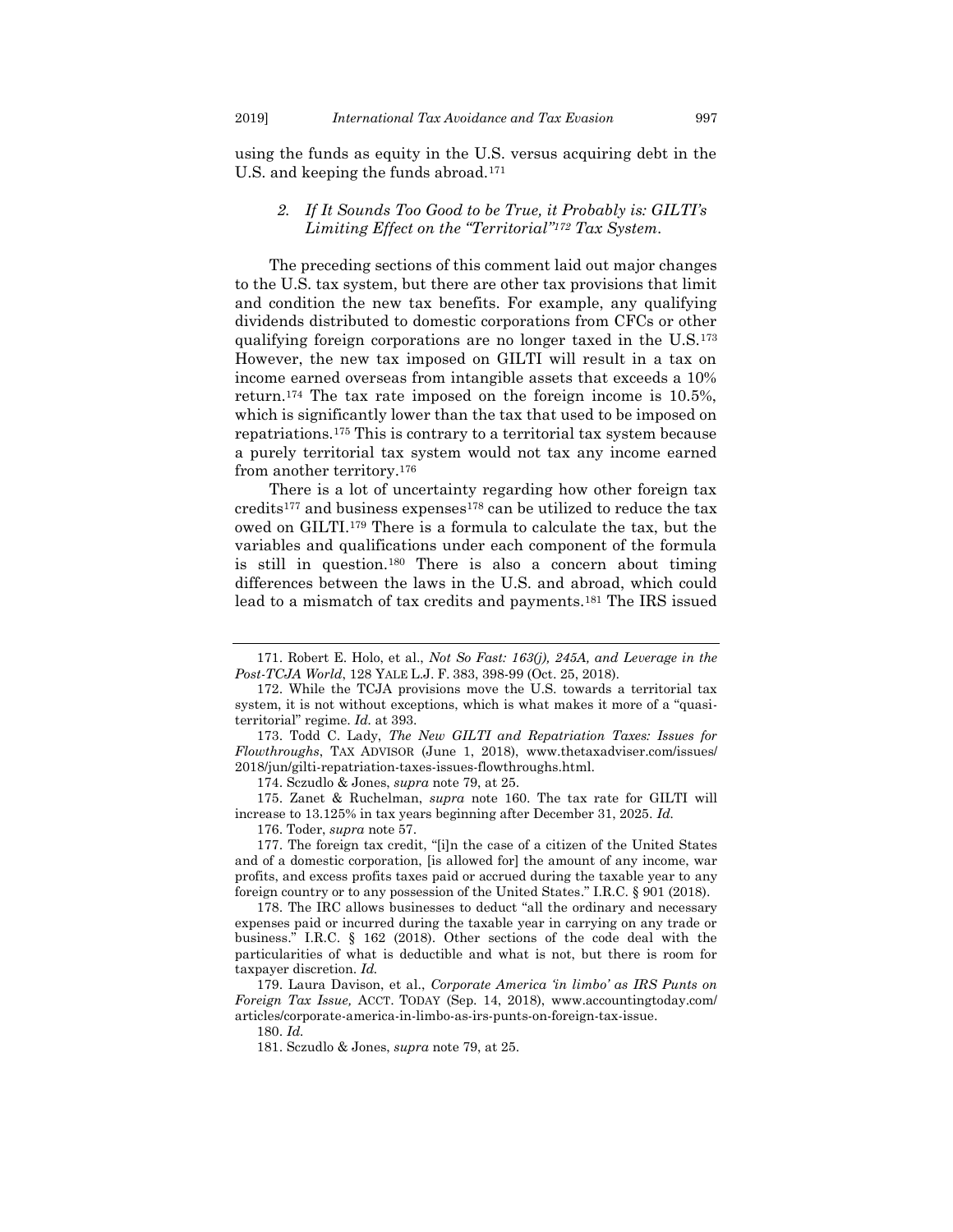157 pages of guidance for the new provision, exhibiting the complexity involved.<sup>182</sup> However, the guidance was limited in scope; it did not address the application of the foreign tax credit and other business expenses in the calculation of the tax owed on GILTI. 183 This is very concerning for multinational corporations because the new tax provisions are interconnected and the "piecemeal guidance" is resulting in the inability to timely estimate quarterly tax installments and determine what aspects of the existing IRC can be utilized in the calculation of the new provisions.<sup>184</sup>

Another concern with the tax on GILTI is that the reduced 10.5% tax rate is an inadequate incentive to get U.S. businesses with established foreign presence to move operations to the U.S.<sup>185</sup> Even though the new corporate tax rate, now 21%, is significantly lower than it had been, the tax on GILTI must also be considered.<sup>186</sup> The goal of the new tax on GILTI was to get U.S. pharmaceutical and technology businesses to bring their valuable intellectual property back to the U.S.<sup>187</sup> The uncertainty of the new tax is resulting in businesses waiting for more guidance before they include GILTI in their quarterly tax installments, which could result in penalties.<sup>188</sup>

<sup>182.</sup> Kirsten Weilobob, *Guidance Related to Section 951A (Global Intangible Low-Taxed Income)*, I.R.S. FED. REG. (Oct. 10, 2018), www.federalregister.gov/documents/2018/10/10/2018-20304/guidance-relatedto-section-951a-global-intangible-low-taxed-income.

<sup>183.</sup> David Morgan, *U.S. Treasury Proposes GILTI Rules Minus Foreign Tax Credit Guidance*, REUTERS (Sep. 13, 2018), www.reuters.com/article/us-usa-taxgilti/us-treasury-proposes-gilti-rules-minus-foreign-tax-credit-guidance-

idUSKCN1LT38J. Although the IRS indicated they would provide clarity on the foreign tax credit in the future, many companies are in disarray and unable to move forward with planning, which could result in lost tax opportunities or tax penalties. *Id.* 

<sup>184.</sup> Davison, et al., *supra* note 179. Once the IRS issues its guidance on the GILTI tax, that will not end the confusion because of the interconnectedness of the other new tax provisions with GILTI. *Id.* Treasury officials at the IRS stated they are planning to issue further regulations for the FDII deduction and BEAT later in 2018. *Id.* 

<sup>185.</sup> Zanet & Ruchelman, *supra* note 160.

<sup>186.</sup> *Id.* GILTI is not the only tax that will be imposed on foreign-sourced income and there are other credits and allowances that must be considered when analyzing which option yields the lowest tax owed. *Id.* Another consideration would be foreign tax rates, which might change in light of the TCJA and actions taken by businesses. Faulhaber, *supra* not[e 146,](#page-20-1) at 346.

<sup>187.</sup> Davison, et al., *supra* note 179.

<sup>188.</sup> *Id.* On September 13th, 2018, treasury officials stated more guidance would be released in about 60 days, but in the meantime businesses with foreign ties are waiting to see what the new provision means for their bottom line. *Id.*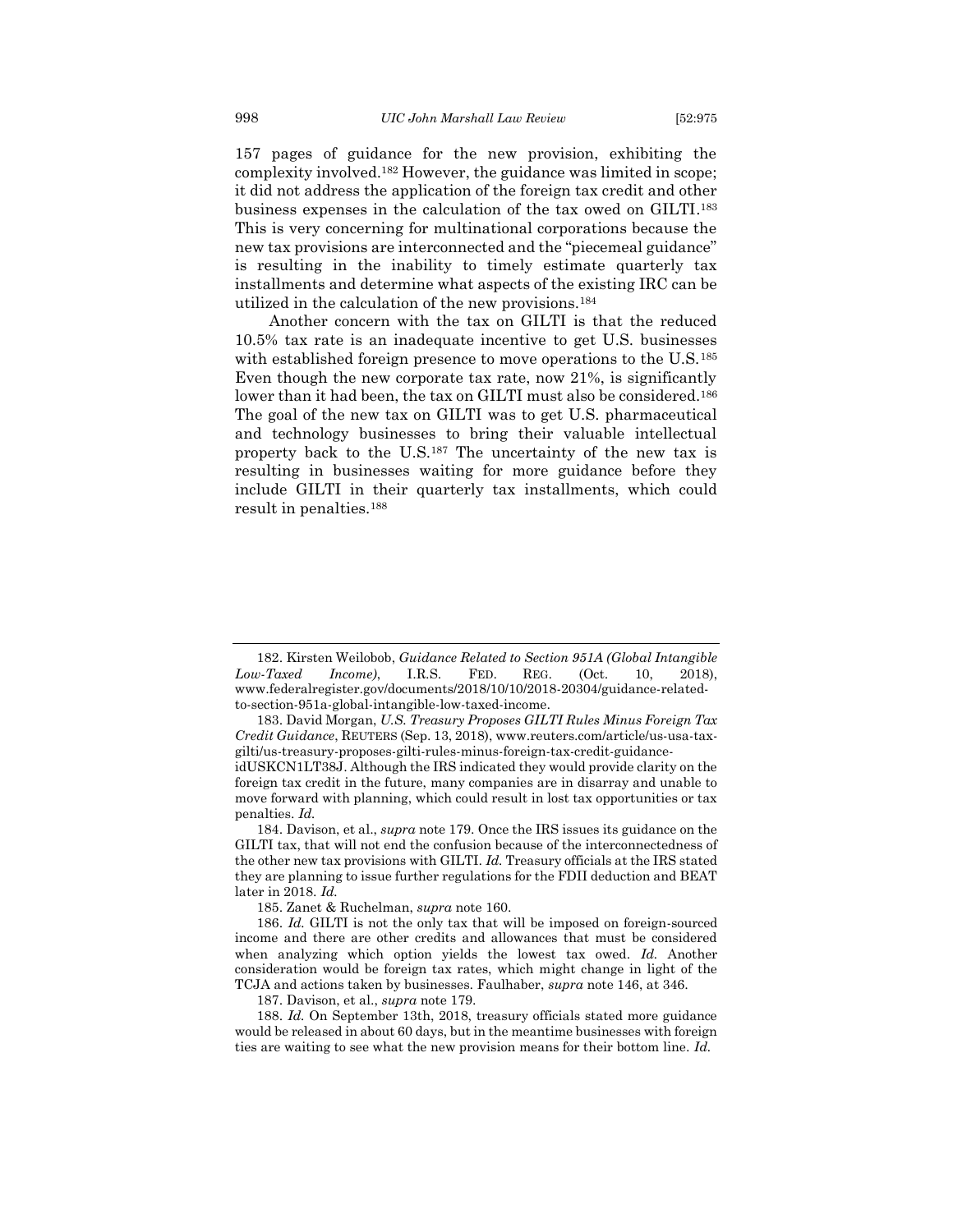#### <span id="page-25-0"></span>*3. FDII Deduction to the Rescue: Will It be Enough to Keep Businesses in the U.S. and Bring Foreign Affiliates Home?*

The FDII deduction can be thought of as the opposite of GILTI because instead of acting as an added tax, it acts as a tax deduction.<sup>189</sup> The goal is to reward U.S. businesses who use "intangible"<sup>190</sup> assets to create products in the U.S. that are subsequently sold abroad.<sup>191</sup> The FDII deduction was designed to even the playing field for U.S. businesses that export their goods and services, but did not have the means to create foreign ties in order to price competitively.<sup>192</sup>

The impact of the TCJA depends on the type of business a company is engaged in, meaning taxpayers will be disproportionately impacted.<sup>193</sup> The industries expected to benefit the most include: technology, software, and pharmaceutical companies because those businesses generate income from foreign sales using "intellectual property" held in the U.S.<sup>194</sup> There are a few concerns that the FDII deduction is counterproductive and more problematic than anticipated.<sup>195</sup>

For example, a U.S. company can artificially increase its FDII deduction by selling more of its products to an unrelated company overseas.<sup>196</sup> Following the sale, the foreign subsidiary of the U.S. company purchases the products from the foreign company the U.S. company sold to.<sup>197</sup> Finally the subsidiary sells those products to someone in the U.S.<sup>198</sup> Although this seems like a round-about way to sell a product, companies are willing to engage in "roundtripping" transactions in order to maximize tax savings.<sup>199</sup> Another concern is that the FDII deduction is an export subsidy<sup>200</sup> that might violate U.S. obligations under its World Trade Organization

194. *Id.* 

195. Thornton, *supra* not[e 63.](#page-10-2)

<sup>189.</sup> Tax deductions are subtracted from gross income to arrive at the taxable income that is used to compute the amount of tax owed. Julia Kagan, *Tax Deduction*, INVESTOPEDIA (June 29, 2019), www.investopedia.com/ terms/t/tax-deduction.asp.

<sup>190.</sup> FDII is not derived directly from intangible assets, but rather it is the income generated from products produced in the U.S. and sold abroad or services conducted outside the U.S. Sczudlo & Jones, *supra* note 79, at 26.

<sup>191.</sup> *Id.* at 25-26.

<sup>192.</sup> Vari, *supra* not[e 102.](#page-15-1)

<sup>193.</sup> *Id.*

<sup>196.</sup> *Id.*

<sup>197.</sup> *Id.*

<sup>198.</sup> *Id.*

<sup>199.</sup> *Id.*

<sup>200.</sup> "Export subsidies are subsidies given to traders to cover the difference between internal market prices and world market prices." *Glossary of Statistical Terms: Export Subsidies*, OECD (Mar. 5, 2013), www.stats.oecd.org/ glossary/detail.asp?ID=915.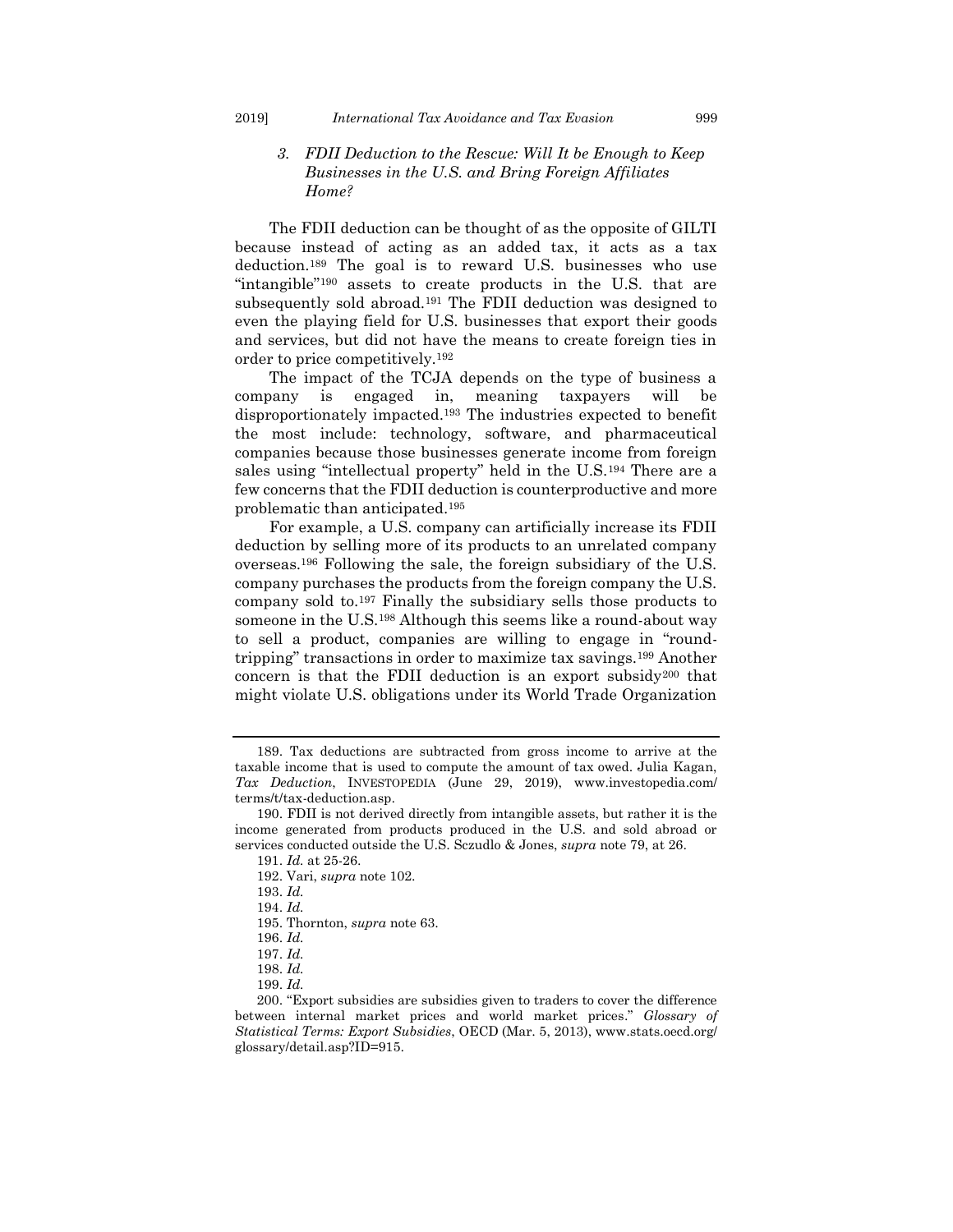commitments.<sup>201</sup> Companies must also keep in mind that the effective tax rate resulting from the deduction will be increased to just over 16% starting in tax years beginning after December 31, 2025.<sup>202</sup>

The disadvantages of the FDII deduction have resulted in people questioning whether the FDII deduction should be repealed.<sup>203</sup> More specifically, multinational corporations' ability to take advantage of the deduction makes it counterintuitive to its purpose of leveling the playing field for U.S. based businesses.<sup>204</sup> However, repealing the deduction would create a disjointed tax system, as it was intended to work along with the tax on GILTI.<sup>205</sup> In other words, the tax on GILTI is supposed to penalize multinational corporations and the FDII deduction is supposed to reward them.<sup>206</sup>

#### <span id="page-26-0"></span>*4. BEAT Is Not Expansive Enough, Most Taxpayers Can "BEAT" It*

BEAT will not impact the amount of taxes owed by many taxpayers because it only applies to U.S. businesses with "average annual gross receipts in excess of \$500 million over three years."<sup>207</sup> However, it is estimated that BEAT will result in about \$149.6 billion in tax revenue between 2018 and 2027.<sup>208</sup> While its scope is

*Id.*

202. Sczudlo & Jones, *supra* note 79, at 26.

203. Kysar, *supra* note 107, at 354.

204. *Id.* It has been said, "[i]f GILTI is the stick that discourages earning income from intangibles abroad, then FDII is the carrot that encourages earning that income in the United States." *Id.* at 350. However, the FDII deduction as currently interpreted leaves room for multinational corporations to qualify for the deduction even though that was not the intent. Martin A. Sullivan, *Economic Analysis: What Economic Purpose Does FDII Serve?*, TAX NOTES (Oct. 16, 2018), www.taxnotes.com/tax-reform/economic-analysis-what-economicpurpose-does-fdii-serve.

205. Vari, *supra* note 102.

206. Kartikeya Singh & Aparna Mathur, *The Impact of GILTI and FDII on the Investment Location Choice of U.S. Multinationals*, AEI ECON. WORKING PAPER (May 17, 2018), www.aei.org/wp-content/uploads/2018/05/GILTI-and-FDII-Working-Paper-Final.pdf.

207. Kysar, *supra* note 107, at 356.

208. Sullivan, *supra* note [110.](#page-16-1)

<sup>201.</sup> Kysar, *supra* not[e 107,](#page-15-2) at 352. Additionally, research notes:

<sup>[</sup>b]ecause the FDII regime benefits exports, it likely violates Article 3 of the Agreement on Subsidies and Countervailing Measures (SCM Agreement), which prohibits (a) subsidies that are contingent, in law or fact, upon export performance, and (b) subsidies that are contingent upon the use of domestic over imported goods. Article 1 of the SCM Agreement defines a subsidy as a financial contribution by a government, including the non-collection or forgiveness of taxes otherwise due.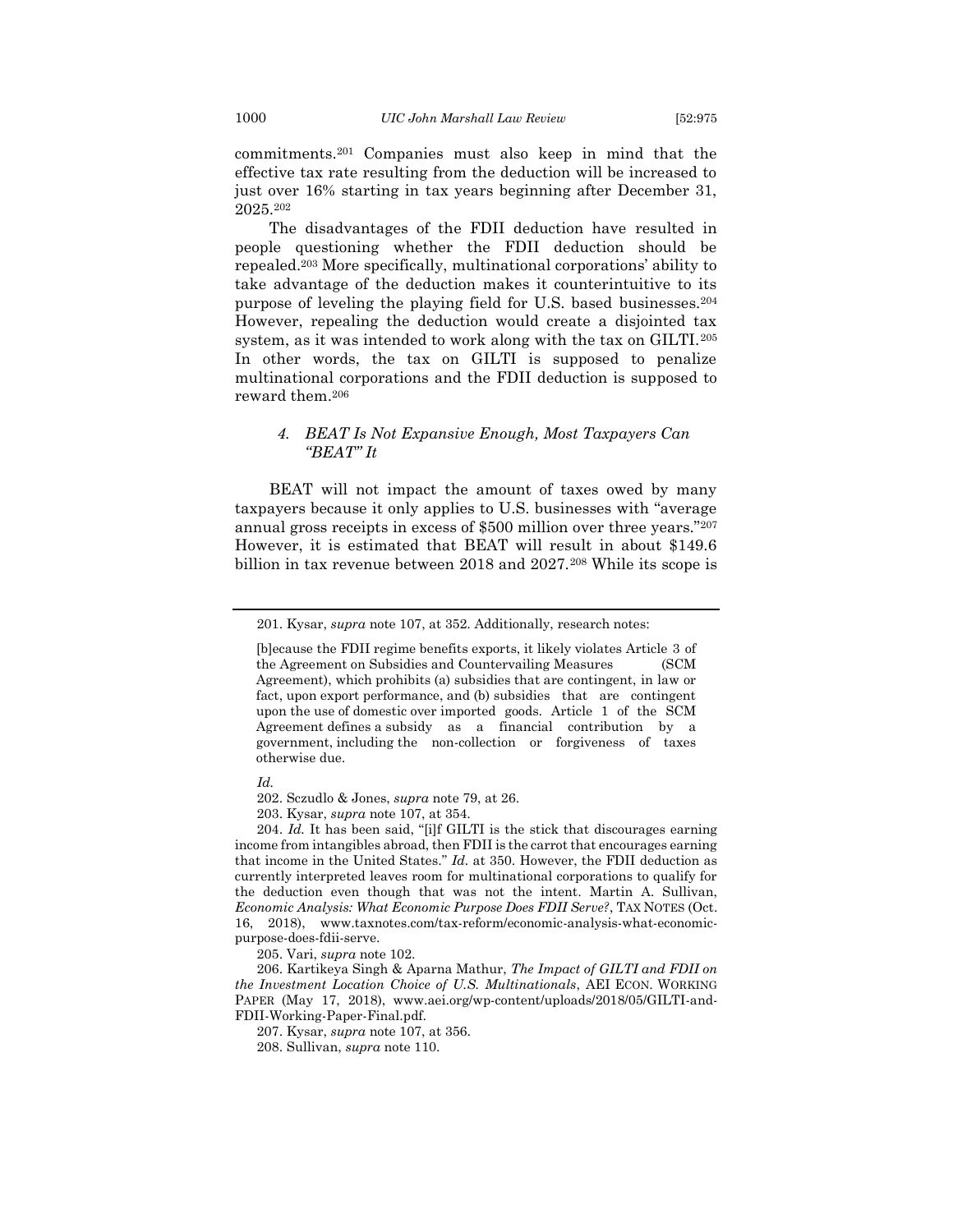not expansive, the estimated tax revenue to be collected is significant.<sup>209</sup> Another important consideration is that the minimum tax rate will increase starting in 2018 as follows: 10% in 2017210, 5% in 2018, 10% from 2019 to 2025, and 12.5% starting in 2026.<sup>211</sup> Large multinational companies will have to consider restructuring their operations, but the exact impact of the BEAT is still unknown.<sup>212</sup> One possible way to restructure the tax is by changing the recipient of the payment from the U.S. corporation to the foreign affiliate.<sup>213</sup> Instead of eliminating the tax, structuring it with different threshold requirements and phase-outs could result in a more uniform application that actually results in tax collection.<sup>214</sup>

Like the FDII deduction, there is a possibility that the BEAT violates certain international tax treaties.<sup>215</sup> Also concerning is that the BEAT could result in double taxation, once in the recipient's jurisdiction and then again in the U.S. without any deductions for the amounts paid in the other jurisdiction.<sup>216</sup> It could result in foreign businesses that operate in the U.S. to completely eliminate their U.S. presence to avoid potentially large tax payments to the IRS.<sup>217</sup>

The final sections of this comment will explore various suggestions regarding the confusion and uncertainty created by the TCJA. The comment will also review other methods that could be employed to ensure tax avoidance does not turn into tax evasion. Finally, there will be a brief summary of the main items from the comment and a future outlook.

<sup>209.</sup> *Id.*

<sup>210.</sup> Pomerleau I, *supra* note [15.](#page-4-0)

<sup>211.</sup> Sam Schechner & Nina Trentmann, *Beat Up? U.S. Tax Provision May Sting Foreign Firms*, WALL STREET J. (Feb. 13, 2018), www.wsj.com/articles/ beat-up-u-s-tax-provision-may-sting-foreign-firms-1518526800. The fact that the tax rates will increase in the coming years is not the only thing businesses will need to worry about, "many of the provisions of the TCJA will sunset on January 1, 2027, although some provisions are permanent." Jerald D. August, *Tax Act First Look: The Complex New World of the Qualified Business Deduction Rule: Implications for Partnerships, S Corporations, and Sole Proprietorships*, CPA J. (2018), www.cpajournal.com/2018/01/22/tax-act-first-look-complex-newworld-qualified-business-deduction-rule/. This furthers the point that corporations who use tax provisions for purposes that conflict with Congressional intent could later be adversely impacted if the IRC is not renewed or is changed. *Id.* 

<sup>212.</sup> August, *supra* note 211.

<sup>213.</sup> Richard Rubin, *Companies Hope to Beat a New Tax Called the BEAT,* WALL STREET J. (June 26, 2018), www.wsj.com/articles/companies-hope-tobeat-a-new-tax-called-the-beat-1530005401.

<sup>214.</sup> Kysar, *supra* note 107, at 358.

<sup>215.</sup> Hufbauer, *supra* not[e 155.](#page-21-2)

<sup>216.</sup> Sczudlo & Jones, *supra* note 79, at 26.

<sup>217.</sup> Schechner & Trentmann, *supra* note 211.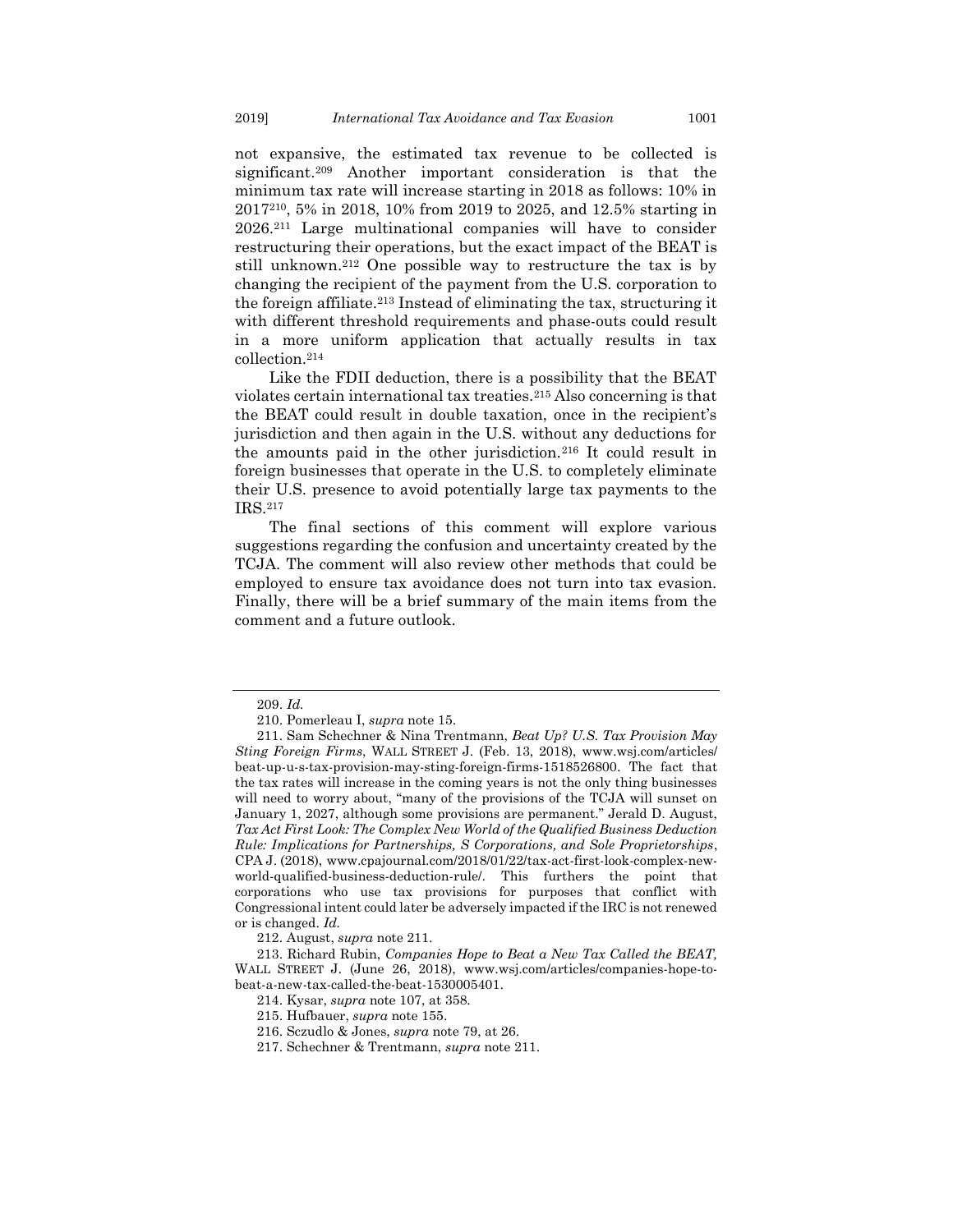#### IV. PROPOSAL

<span id="page-28-0"></span>Like most complex issues, there is not a single solution to reducing international tax evasion or avoidance. The multitude of possible approaches does not render progress towards a solution unattainable. Instead, the approaches allow for flexibility and the implementation of multiple strategies. The problems will not be solved overnight, but by considering multiple approaches there could be meaningful change.

International tax evasion and avoidance impact more than just the U.S. economy; they impact business strategies and employment, development and growth, and political tensions.<sup>218</sup> There have been countless domestic and international efforts to combat tax evasion and tax avoidance that have gone too far.<sup>219</sup> A lot of these proposed solutions sound feasible, yet the problem still exists and is featured in various news articles and broadcasts year after year.

This section will explore the various ways that tax avoidance and tax evasion in the international context can be addressed. This section will not focus on one solution because that approach can be easily ignored through taxpayers' utilization of one of many existing strategies to evade or avoid taxes. Instead, this section will propose a few strategies that can help build a more transparent and comprehensive approach addressing the many facets of tax evasion and tax avoidance.

Knowledge and comprehension are key to addressing tax evasion and tax avoidance. Before any solution is effective, individuals need to be able to grasp the basic tax concepts and role of international tax planning strategies. The solution cannot rely solely on U.S. efforts, but rather requires communication with other countries and programs that will lead to the effective exchange of information. The legislative intent behind the IRC should also be considered by taxpayers and their advisors when deciding the most efficient and legal tax strategy. The IRS budget should be reviewed and adjusted based on the need and the efficiency of the IRS. Finally, the impact of the TCJA provisions on international tax evasion and tax avoidance should be analyzed.

## <span id="page-28-1"></span>*A. Comprehension is the Key to Working Towards a Resolution*

Many taxpayers dread tax season or anything to do with taxes,

<sup>218.</sup> Emmanuele Bobbio, *The Forgotten Cost of Tax Evasion*, WORLD ECON. F. (Nov. 8, 2016), www.weforum.org/agenda/2016/11/the-forgotten-cost-of-taxevasion/.

<sup>219.</sup> Reuven Avi-Yonah, *International Tax Evasion: What Can Be Done?*, AM. PROSPECT (May 26, 2016), www.prospect.org/article/international-taxevasion-what-can-be-done.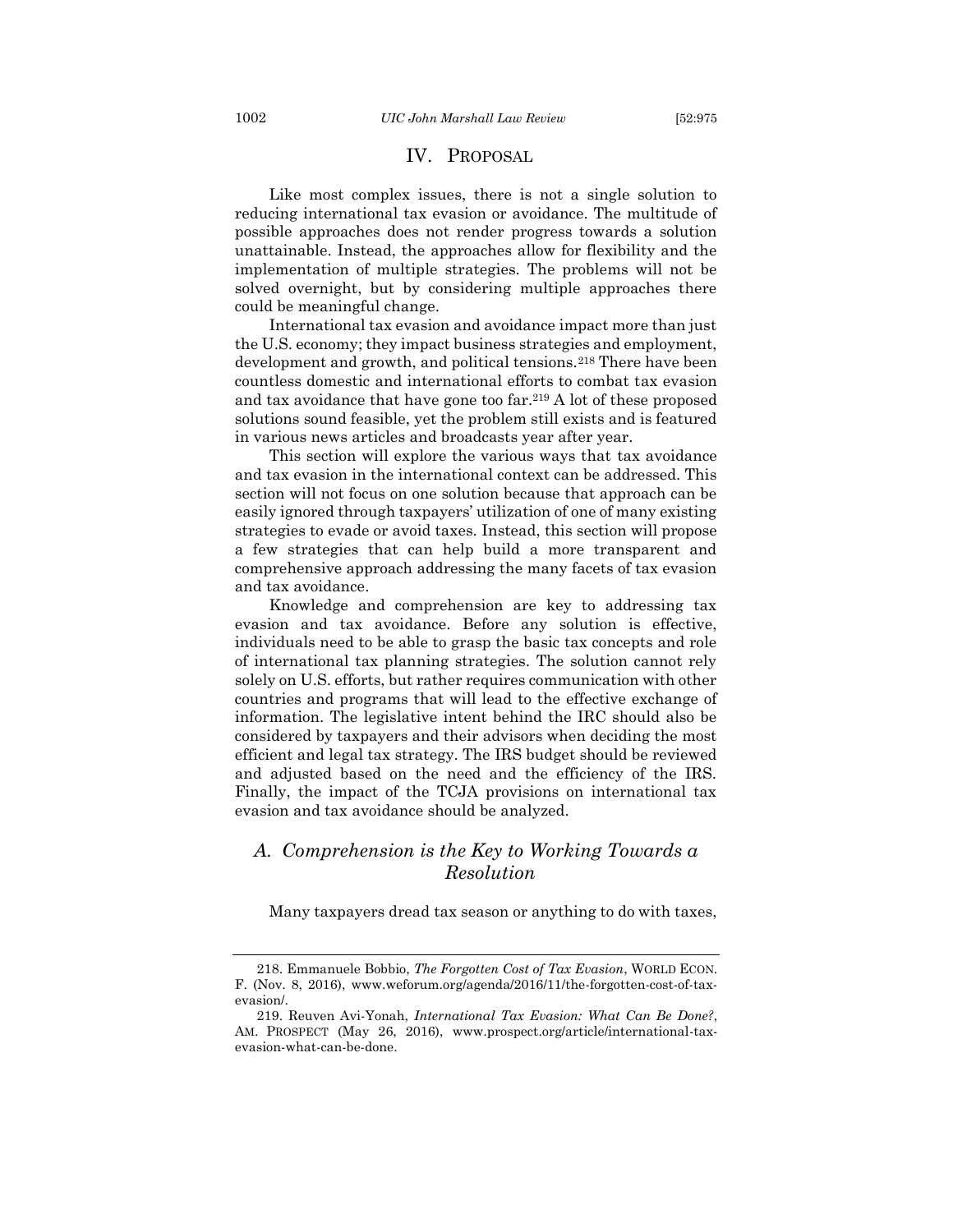but that fear is inhibiting comprehension of important tax issues.<sup>220</sup> Numerous global efforts have been created to address international tax avoidance and evasion, but without the participation and understanding of taxpayers, those efforts will only go so far.<sup>221</sup> Instead of focusing primarily on organizational efforts, individuals should obtain a general understanding of tax avoidance and evasion. Tax accountants and other community groups can volunteer their time and knowledge of the tax system to their community. Even though the tax system is complex and can lead to frustration and confusion, there are certain principles that can be easily taught and understood.<sup>222</sup> For example, taxpayers can be educated about where their tax dollars are spent and the general differences between individuals who pay taxes and businesses that pay taxes.

While educating taxpayers will not solve the overarching problem of tax evasion, education will provide a strong base understanding of tax, which is needed before any other solution can be explored. The more people who understand the tax system, the more people there will be to come up with creative solutions to bridge the disconnect between tax collection and international tax planning. The first paragraph of this comment revealed that Amazon—a company with a market value of over \$1 trillion<sup>223</sup>—did not pay any federal income taxes.<sup>224</sup> That information alone will prompt certain individuals who pay federal income taxes to question what is going on or how that could be possible. Education, especially when it comes to tax, does not have to be formal or in the form of an educational degree. Although some individuals may choose to become experts in the industry, others can learn a great deal by asking questions and calling out situations that do not make sense.

Regardless of the methodology, education is crucial to future success and it is important to start educating people when they are young.<sup>225</sup> There are already a variety of free educational resources

<sup>220.</sup> Kelly Phillips Erb, *5 Things Taxpayers Are Irrationally Afraid Of - And Shouldn't Be*, FORBES (Apr. 12, 2015), www.forbes.com/sites/ kellyphillipserb/2015/04/12/5-things-taxpayers-are-irrationally-afraid-of-andshouldnt-be/#3be7cbcf2954.

<sup>221.</sup> *The Platform for Collaboration on Tax*, WORLD BANK 1, 4 (Apr. 19, 2016), www.documents.worldbank.org/curated/en/801891468196141038/pdf/ 104902-SECOND-REVISION-concept-note-platform-for-collaboration-ontax.pdf. The following organizations launched the Platform for Collaboration on Tax in April of 2016: International Monetary Fund, Organization for Economic Co-operation and Development, United Nations, and World Bank Group. *Id.*

<sup>222.</sup> *Briefing Book: A Citizen's Guide to the Fascinating (Though Often Complex) Elements of the US Tax System*, TAX POL'Y CTR., www.taxpolicycenter.org/briefing-book/why-are-taxes-so-complicated (last updated 2016).

<sup>223.</sup> Streitfeld, *supra* not[e 2.](#page-2-1)

<sup>224.</sup> Gardner, *supra* note [3.](#page-2-2)

<sup>225.</sup> Valerie Strauss, *What's the Purpose of Education in the 21st Century?*,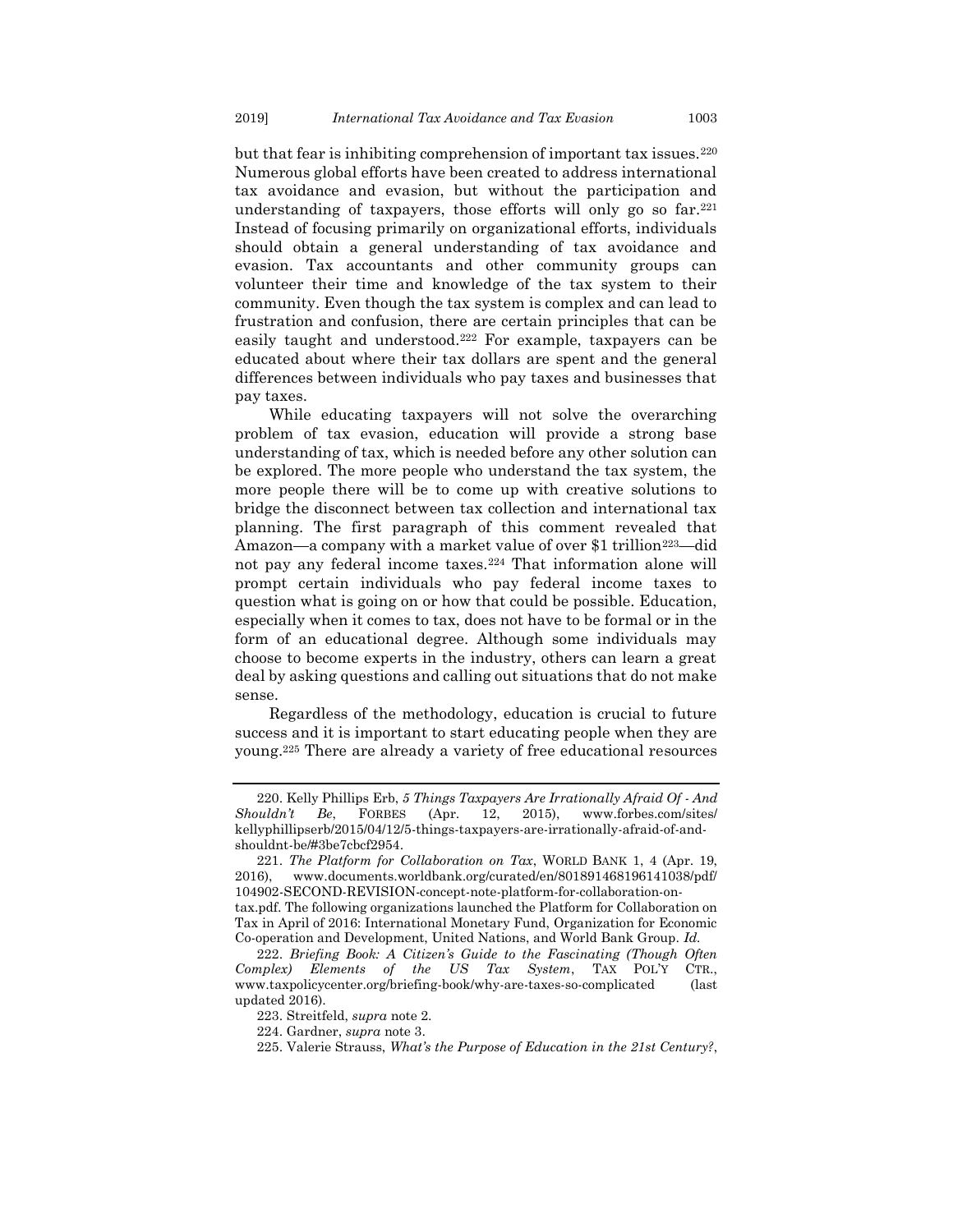available for students and teachers.<sup>226</sup> While knowledge is powerful, tax is a complex topic that has fostered an entire industry dedicated to tax planning. In other words, early education and comprehension alone will not fix the flaws in the tax system, but they can help prompt collaboration and put pressure on taxpayers who cross the line and become tax evaders.<sup>227</sup> The educational opportunities are endless and whether they involve explaining how the tax system works or tax terminology, the goal is to get everyone talking. Informed collaboration is the key to widespread ideas and feedback.<sup>228</sup>

## <span id="page-30-0"></span>*B. Global Exchange of Information and Mandatory Disclosures*

As previously mentioned, education at the individual level is important, but there also needs to be international cooperation and collaboration. The voluntary reporting system used for multinational corporations' foreign profits is not effective, whether that is because they are not as concerned about getting caught or they do not want to support the U.S. via their tax dollars.<sup>229</sup> The U.S. has already been communicating with other countries regarding potential tax evaders for some time, but more needs to be done.<sup>230</sup> It is understandable that there will be some red tape that needs to be crossed before foreign countries are willing to give up the financial information of U.S. taxpayers in their jurisdiction. However, foreign countries' willingness to work with the U.S. has already been exemplified in "Country-by-Country Reporting and Common Reporting Standard initiatives."<sup>231</sup>

WASH. POST (Feb. 12, 2015), www.washingtonpost.com/news/answersheet/wp/2015/02/12/whats-the-purpose-of-education-in-the-21st-century/.

<sup>226.</sup> The IRS has a site for teachers and students that provides a variety of information and tools that can be used to educate students. *Understanding Taxes: The Quick and Simple Way to Understand Your Taxes*, I.R.S., apps.irs.gov/app/understandingTaxes/index.jsp (last visited Jan. 8, 2020). The American Institute of Certified Public Accountants also provides tax resources for educational purposes. *Tax Education Resources for Students and Teachers*, AICPA (Aug. 2, 2018), www.aicpa.org/interestareas/tax/careers/tax-educationresources-for-students-and-teachers.html.

<sup>227.</sup> Davida Connon, *Corporate Tax Avoidance in an Era or Changing Firms*, WORLD BANK (Nov. 12, 2018), www.blogs.worldbank.org/ developmenttalk/corporate-tax-avoidance-era-changing-firms.

<sup>228.</sup> *Supporting the Development of More Effective Tax Systems: A Report to the G-20 Development Working Group by the IMF, OECD, UN and World Bank*, OECD 1, 12 (2001), www.oecd.org/ctp/48993634.pdf.

<sup>229.</sup> *Filing Requirements - International Individual Taxpayers*, I.R.S. (NOV. 9, 2018), www.irs.gov/businesses/the-tax-gap-and-international-taxpayers.

<sup>230.</sup> Alan I. Appel, *Expanded Reporting Obligations for Financial Institutions in the New World of Tax Transparency*, 30 J. TAX'N F. INST. 17 (2017).

<sup>231.</sup> Arthur J. Cockfield, *Shaping International Tax Law and Policy in*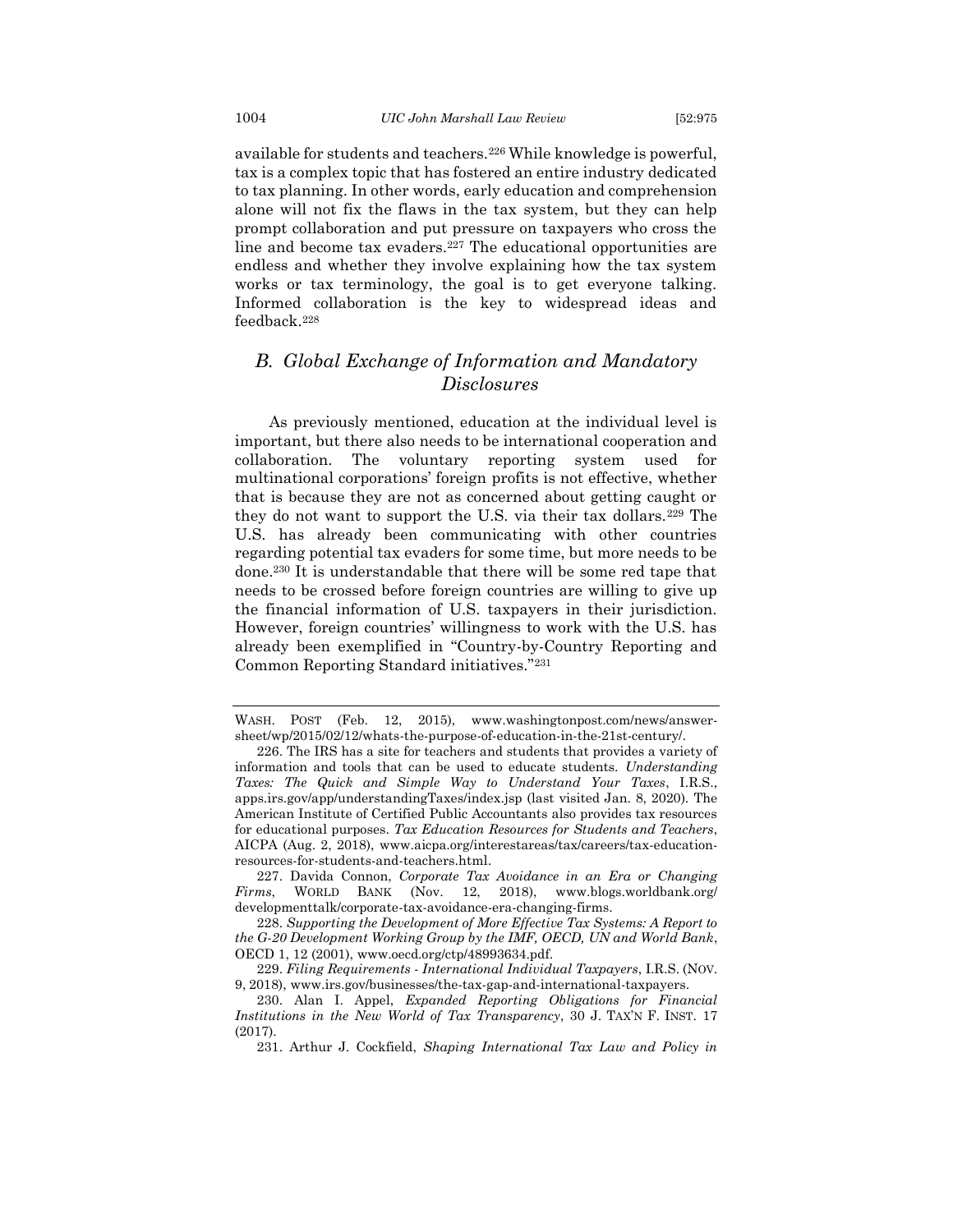One concern is determining whether monitoring compliance with international tax agreements is worth the necessary resources, such as money and time.<sup>232</sup> Given the amount of money that is kept overseas to avoid taxes, the answer to that question appears to be that it is worth the effort. Another concern would be the longevity of international collaboration and disclosures, particularly in the event that political tensions get in the way and foreign countries stop complying with agreements. While those are valid future concerns, there does not appear to be any immediate harm in continuing to cooperate with other countries. Instead, international collaboration will help Congress and the IRS better understand and combat illegal international tax planning strategies.

Mandating disclosure will be hard to do because of privacy concerns, but there should still be an attempt to work with foreign countries to see what they are willing to do. On the other hand, it cannot be forgotten that the foreign countries receive taxes from businesses who are "sheltered" in their country.<sup>233</sup> However, there has been a recent and ongoing effort by the European Commission to collect taxes from multinational corporations, such as Apple and Amazon.<sup>234</sup> This is based on the assertion that those corporations are avoiding and evading not just U.S. taxes, but also foreign taxes.<sup>235</sup> In the end, collaborating with other countries and organizations that focus on international tax transparency is key to identifying and remedying tax evasion and avoidance that have gone too far.

## <span id="page-31-0"></span>*C. Require the Policy Motivations Behind the IRC to be a Part of the Interpretation of What is and What is Not Allowed Under the IRC*

Aside from increasing collaboration at the individual and organizational level, reevaluating the IRC is also important. Just because the IRC does not explicitly forbid a tax strategy or action does not mean that strategy or action is legal.<sup>236</sup> The IRC is complex

*Challenging Times*, 54 STAN. J. INT'L L. 223, 225 (2018).

<sup>232.</sup> Appel, *supra* note 230.

<sup>233.</sup> Andres Knobel, *It's Time for Countries to Start Publishing the Data They're Collecting Under OECD's Common Reporting Standard*, TAX JUST. NETWORK (July 11, 2018), www.taxjustice.net/2018/07/11/its-time-forcountries-to-start-publishing-the-data-theyre-collecting-under-oecds-commonreporting-standard/.

<sup>234.</sup> Patricia Cohen, *U.S. and Europe May Collide on Taxing Apple and Amazon*, N.Y. TIMES (Oct. 13, 2017), www.nytimes.com/2017/10/13/business/ economy/corporate-tax.html.

<sup>235.</sup> Chantal C. Renta, *A Cute Cowboy Stole Our Money: Apple, Ireland, and Why the Court of Justice of the European Union Should Reverse the European Commission's Decision*, 24 SW. J. INT'L L. 177, 179, 203 (2018).

<sup>236.</sup> The IRS has published various resources explaining various frivolous tax arguments that are based on misunderstandings of the IRC or other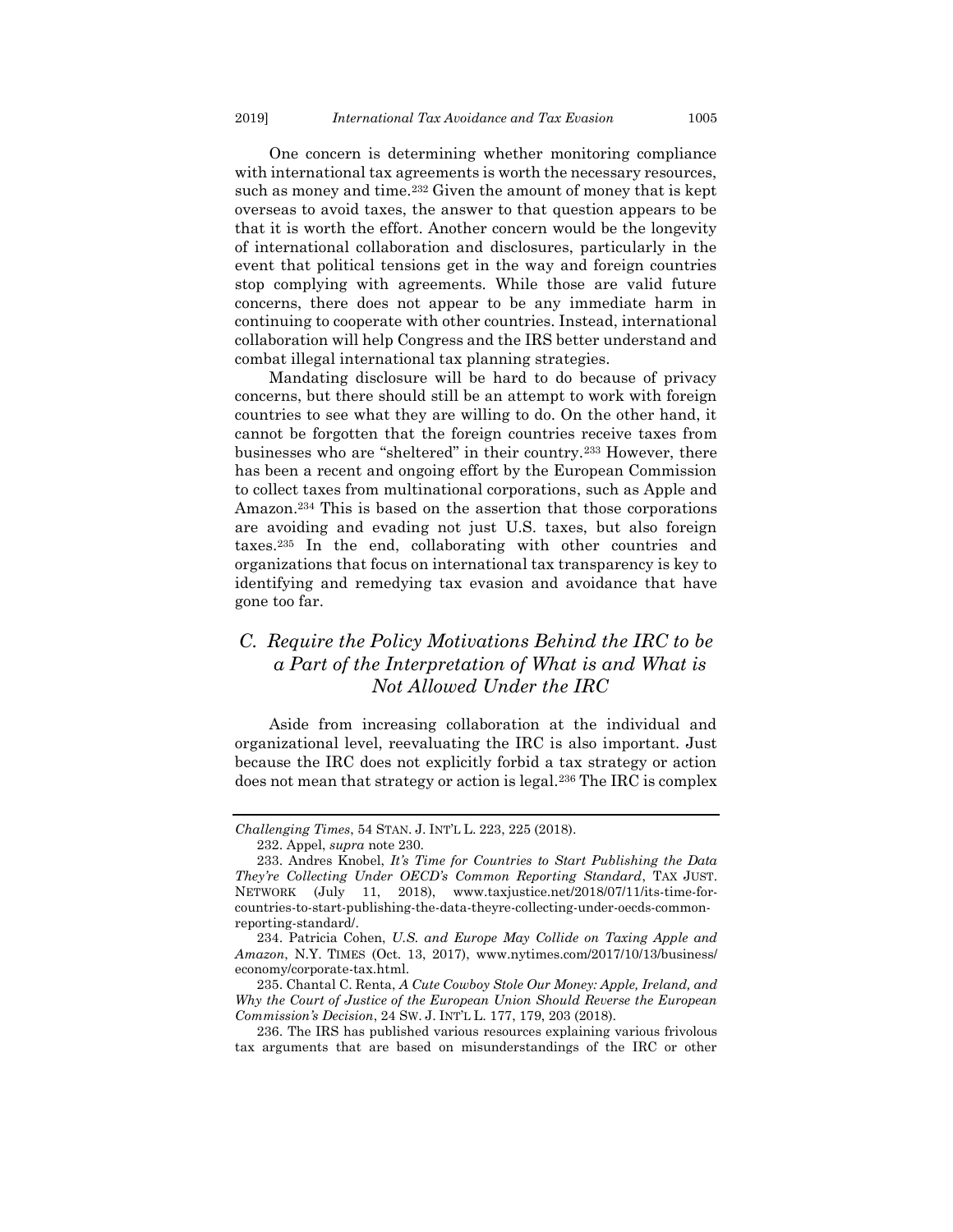and usually requires multiple IRC sections to be read together in order to fully understand what a taxpayer can and cannot do.<sup>237</sup> As explained earlier, multinational corporations have resorted to creating arguably illogical and convoluted business structures.<sup>238</sup> Those structures are formed in order to take advantage of ambiguities in the IRC that do not expressly forbid certain actions, but that also do not expressly allow them.<sup>239</sup>

One way to bridge the gap between the IRC and multinational corporation's actions is by mandating taxpayers to comply with the "spirit of tax laws."<sup>240</sup> Some IRC sections are in place to prevent certain behavior (cigarette tax IRC Section 5701 and other excise taxes), while others are in place to encourage and reward behavior (charitable contributions and gifts IRC Section 170). It would be extremely taxing and inefficient to require the IRC to be written in a way that addresses every ambiguity that may be exploited.<sup>241</sup> Instead, Congress could enact a new IRC section that explicitly addresses taxpayers use of loopholes that lead to tax planning that is contrary to the intent of the IRC.<sup>242</sup> Additionally, even though the flexibility in the IRC allows for strategic tax planning, taxpayers can be adversely impacted in the long-term if the IRC is later amended to close a loophole or clarify an ambiguous provision.<sup>243</sup> When there is a legitimate purpose for structuring business transactions in a way to legally minimize taxes, there likely will not be any major compliance issues if the IRC is later amended.<sup>244</sup>

239. Thornton, *supra* not[e 63](#page-10-2)

240. Ostas & Haling, *supra* note [136,](#page-19-0) at 760.

241. It is important to note that describing taxpayers tax planning strategies as exploitative is only one way to classify taxpayers who take advantage of ambiguities in the IRC. Others believe that there is nothing wrong with paying the lowest amount of taxes, as long as their actions do not cross the line into tax evasion. Bank, *supra* note 59, at 129. Additionally, requiring Congress to address every loophole in the IRC is impractical because it takes time and money to address loopholes*. Id.* Also, as noted earlier, as one loophole is closed, another is opened. *Id.* That does not mean loopholes should not be addressed, but rather, they need to be addressed strategically.

242. The issue with creating a new IRC provision is that it would need to be broad enough to deal with a variety of the tax evasion concerns, but it also would need to be narrow enough so that it could be applied.

243. Batchelder & Kamin, *supra* not[e 65.](#page-11-1)

244. Thornton, *supra* note [63.](#page-10-2) Depending on the way loopholes are addressed, a taxpayer that structures their business in a way to use the loophole could face adverse impacts when the loophole is closed. For example, the

schemes to avoid paying taxes. Some of the scams include: offshore tax avoidance, frivolous tax arguments, abusive tax shelters, inflated refund claims, etc. *IRS Concludes "Dirty Dozen" List of Tax Scams for 2019: Agency Encourages Taxpayers to Remain Vigilant Year-Round*, I.R.S. (Mar. 20, 2019), www.irs.gov/newsroom/irs-concludes-dirty-dozen-list-of-tax-scams-for-2019 agency-encourages-taxpayers-to-remain-vigilant-year-round.

<sup>237.</sup> Gregory Korte, *Even the IRS Chief Says Tax Code is Too Complex*, USA TODAY (Apr. 2, 2014), www.usatoday.com/story/news/politics/2014/04/02/irscommissioner-urges-congress-to-simplify-tax-code/7215107/.

<sup>238.</sup> Thornton, *supra* not[e 63;](#page-10-2) *see supra* Section III.B.1.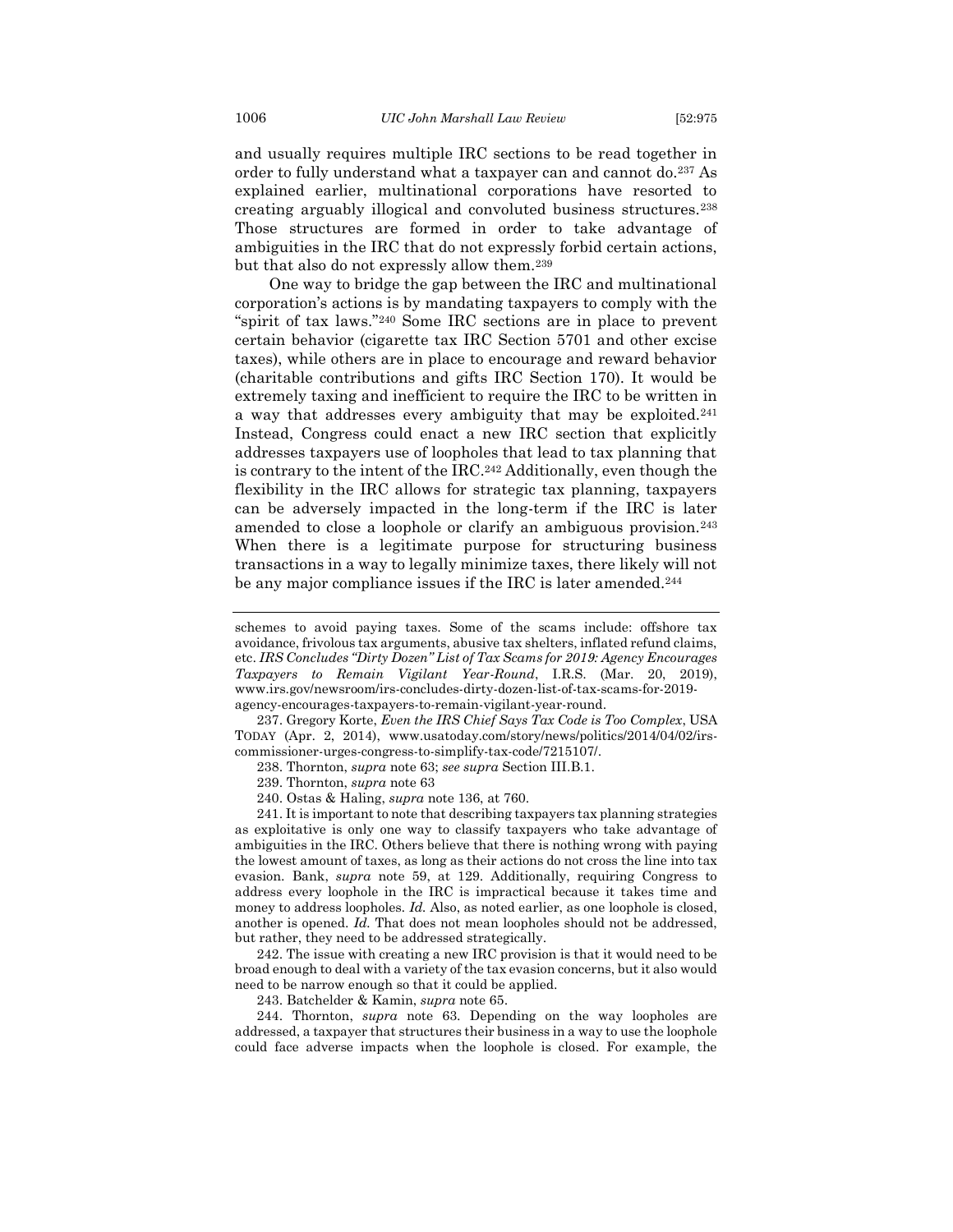Requiring taxpayers to consider the Congressional intent<sup>245</sup> behind the IRC may lead to more confusion, but it would shift the burden away from Congress and onto taxpayers. In other words, instead of requiring Congress to expressly incorporate their intent into the IRC or create less ambiguous provisions, taxpayers would have the burden of determining and considering Congressional intent. Taxpayers would need to spend extra time and money aligning their reason for utilizing an IRC provision with their best interpretation as to why it was enacted. This will not solve all problems because at the end of the day the IRS enforces the laws. Therefore, unless the IRS receives more resources, the IRS may not be able to enforce the IRC, which would disincentivize taxpayers from considering Congressional intent.

## <span id="page-33-0"></span>*D. Increase the IRS Budget in Order to Allow for More Audits and Tax Collection*

In 2017 "[t]he I.R.S. audited almost 1.1 million tax returns, approximately 0.5% of all returns filed in Calendar Year 2016."<sup>246</sup> Although only a small percentage of the tax returns filed are audited, the IRS is efficient when it comes to collecting taxes.<sup>247</sup> The IRS continues to be "one of the most efficient tax administrators in the world. For every \$100 collected in taxes, the IRS spends only thirty-five Cents."<sup>248</sup> The IRS budget in the next fiscal year will be  $$11.4$  billion, which is lower than the  $$12.1$  billion budget in 2010.<sup>249</sup> Although Congress announced that it would give the IRS an

247. *Congressional Justification for Appropriations and Annual Performance Report and Plan*, DEP'T. OF THE TREASURY (2018), www.treasury.gov/about/budget-performance/CJ18/FY%202018%20Treasury% 20CJ%20FINAL.PDF [hereinafter Congressional Justification]. *See also* James Thorne, *Years of Budget Cuts Shrink the IRS, and Corporations are the Big Winners*, CNBC (May 12, 2018), www.cnbc.com/2018/05/11/budget-cuts-shrinkthe-irs-and-corporations-are-the-big-winners.html (explaining IRS efficiency).

248. Congressional Justification, s*upra* note 247. *See also* Doyle McManus, *Republicans Love to Hate the IRS, but It's a Model of Efficiency*, L.A. TIMES (Mar. 31, 2015), www.latimes.com/nation/la-oe-0401-mcmanus-irs-20150401 column.html.

249. Jeff Stein, *The IRS Gets Help from Congress as it Tries to Implement the New GOP Tax Law*, WASH. POST (Mar. 27, 2018), www.washingtonpost.com/ news/wonk/wp/2018/03/27/the-irs-gets-help-from-congress-as-it-tries-to-

implement-the-new-gop-tax-law/?utm\_term=.286b8e5d54f5. The IRS budget has, for the most part, been trending down each year since 2010, which seems counterintuitive given all the recent changes to the IRC and the likely need for more funding in order to staff more employees and train them on the new laws. *I.R.S. Data Book: I.R.S. Budget and Workforce*, I.R.S. (Mar. 29, 2018), www.irs.gov/statistics/irs-budget-and-workforce.

taxpayer might have a hard time justifying their business structure after the loophole is closed.

<sup>245.</sup> Ostas & Haling, *supra* note [136](#page-19-0)**Error! Bookmark not defined.**.

<sup>246.</sup> *I.R.S. Data Book: Enforcement: Examinations*, I.R.S. (Mar. 29, 2018), www.irs.gov/statistics/enforcement-examinations.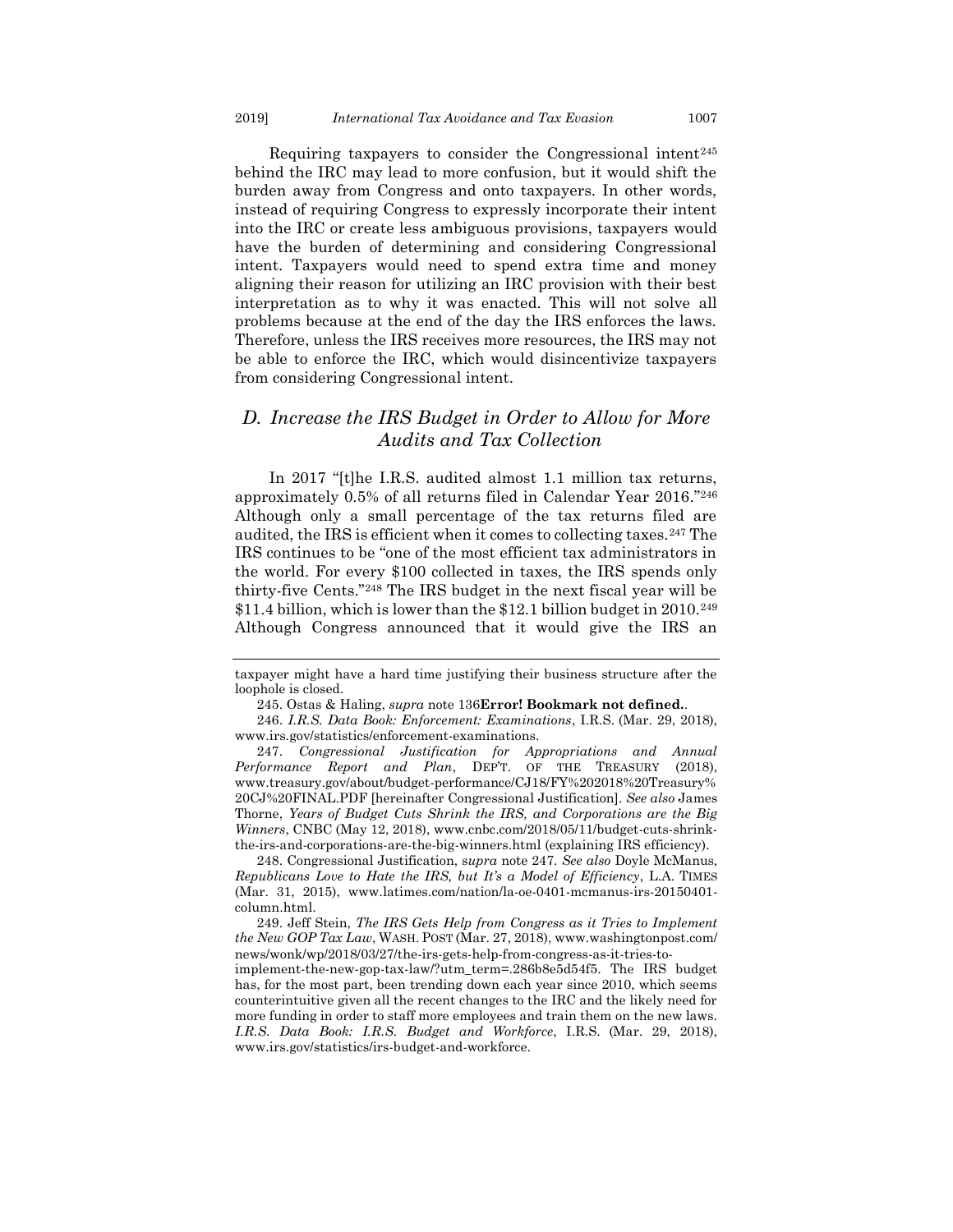additional \$320 million to help with the implementation of the TCJA, that may not be enough.<sup>250</sup> Not only will the IRS need more resources to help taxpayers understand the TCJA, more resources will be required to implement policies, train employees, and hire new staff.

Increasing the budget would not be wise, unless certain safeguards are implemented to make sure the funds are used to help address the issues associated with international tax evasion.<sup>251</sup> Given that less than 1% of all tax returns filed in 2017, for 2016 income, were audited, the tax system is largely self-enforced by taxpayers.<sup>252</sup> Because of the reported and recognized efficiency of the IRS, it makes sense to strategically allocate more resources to training. This would allow the IRS to audit more tax returns and possibly implement new policies or software that recognizes certain tax evasion patterns and trends. The increased IRS budget would have to come from somewhere and it is important to be mindful that it might come from all taxpayers by increasing certain taxes. A cost benefit analysis would be important to make sure that raising the IRS budget does not hinder the ultimate goal of reducing international tax evasion and increasing the collection of taxes.

## <span id="page-34-0"></span>*E. Wait for More Guidance on the New Tax Provisions Before Acting*

The aforementioned approaches to combatting international tax evasion, although not exhaustive, are key to obtaining more accountability when it comes to paying taxes. The primary focus of this comment was on multinational corporations and the TCJA provisions that will impact those corporations. However, timing is everything in this context. For example, multinational companies, such as Apple, have decided to bring back large amounts of cash which for the longest time was kept out of the U.S. to avoid the repatriation tax—as a result of the TJCA.<sup>253</sup> Even though the participation exemption could incentivize taxpayers to bring foreign-sourced income back to the U.S., there are other taxpayers who will not have the same incentive.<sup>254</sup> However, those other

<sup>250.</sup> Stein, *supra* note 249.

<sup>251.</sup> Throwing money at a problem usually is not the best solution, but in this case, the IRS is very efficient in its spending to collect taxes. While it is likely that giving more money to the IRS would result in the IRS collecting more taxes, there is no guarantee that the money will be used in that way. As a result, the IRS should be required to use the money for a specific purpose and issue quarterly reports on their spending/collection ratio.

<sup>252.</sup> Ramos, *supra* not[e 152.](#page-20-2)

<sup>253.</sup> Wakabayashi & Chen, *supra* not[e 23.](#page-5-1)

<sup>254.</sup> Wealthy individuals also are part of the international tax evasion problem and they will not be directly incentivized by the new international TCJA provisions. Additionally, the new TCJA provisions do not completely change the U.S. tax system to a territorial one. Profits made overseas will still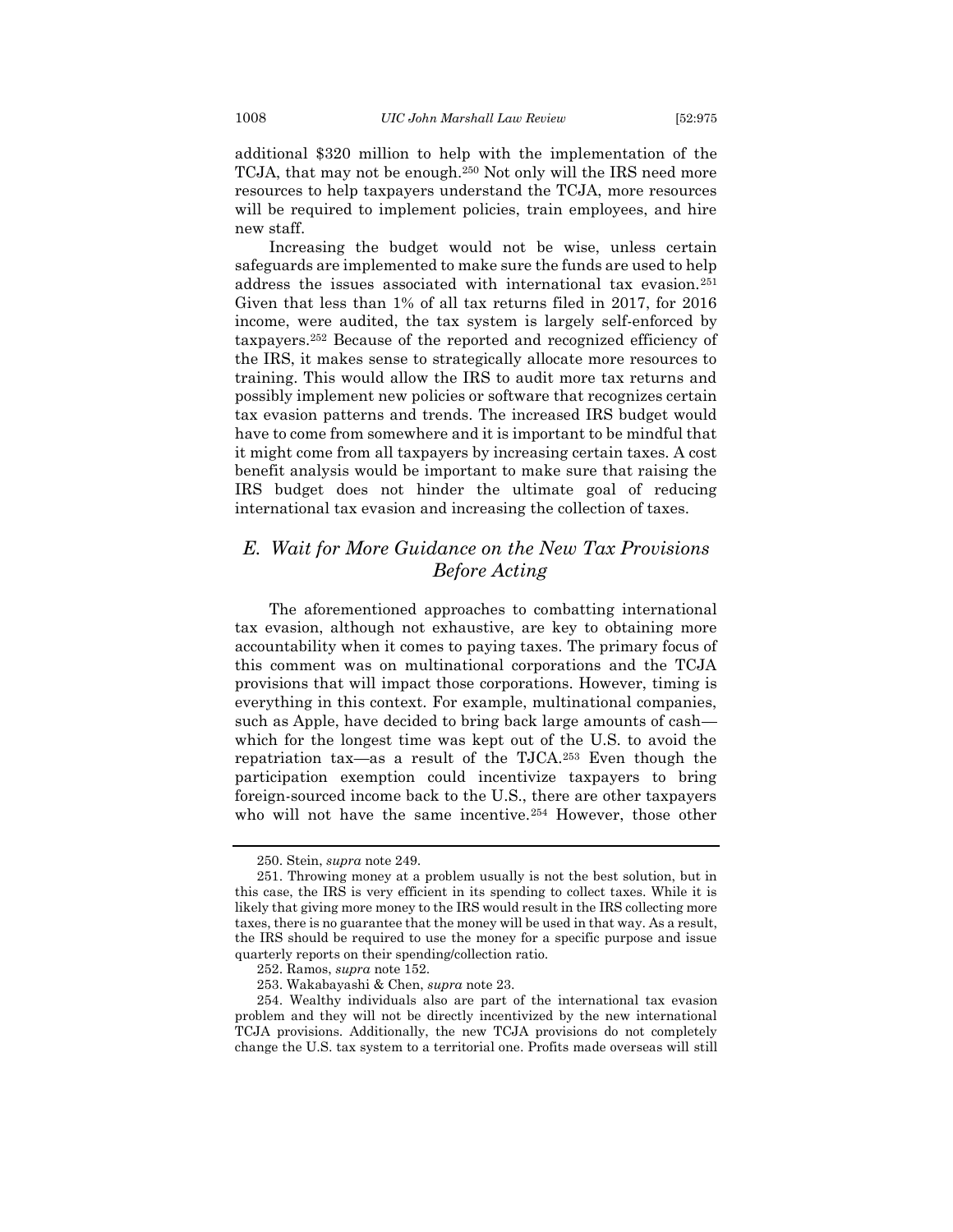taxpayers might change their position as more TCJA provisions are interpreted and loopholes are closed.

Also, although the participation exemption eliminates the tax on repatriated profits, the BEAT and the GILTI tax act as extra safeguards and tax certain income generated overseas regardless of whether it is brought back to the U.S.<sup>255</sup> The provisions work simultaneously to entice U.S. multinational corporations to bring revenue back to the U.S. and tax abusive strategies.

It is important to monitor multinational corporations' response to the TCJA and, based on that response, see if the proposed solutions need to be adjusted. Even more important than the solutions, is strategically determining the amount and nature of the resources to be allocated because an abundance of tax issues continue to be prevalent. Just like the saying "it takes money to make money," it also takes money to combat international tax evasion. Money should not be a reason to ignore the problem, but it should be factored into proposed solutions.

#### V. CONCLUSION

<span id="page-35-0"></span>The TCJA resulted in various changes to the IRC and nothing suggests taxes will be abolished in the near future. Keeping that in mind, the TCJA and IRC cannot be ignored. International tax avoidance and evasion impact the U.S. in ways other than loss of tax revenue. The Supreme Court wrote in its opinion that, "[w]hile it is certainly true that a central objective of for-profit corporations is to make money, modern corporate law does not require for-profit corporations to pursue profit at the expense of everything else, and many do not do so." <sup>256</sup> Companies are in the business of making money and maximizing profits for shareholders, but that cannot be the central focus when it clashes with the IRC.<sup>257</sup>

There are a variety of reasons why tax loopholes are continuously exploited, allowing multinational corporations to avoid paying significant taxes in the U.S. Every year as the IRS

be subject to taxation, although the tax rate is significantly lower than what it used to be. As a result, relying on the TCJA to solve international tax evasion would not be wise; however, it is wise to see how it changes taxpayer accountability before more resources are allocated. Again, this does not mean that Congress and the IRS should wait to see what happens before expending resources to help combat the issue, but rather the resources should be allocated strategically.

<sup>255.</sup> Pomerleau I, *supra* note [15.](#page-4-0)

<sup>256.</sup> Burwell v. Hobby Lobby Stores, 573 U.S. 682, 711-12 (2014) (analyzing the Religious Freedom Restoration Act of 1993 and a for-profit business' right to refuse healthcare coverage for contraceptives).

<sup>257.</sup> Lynn Stout, *Corporations Don't Have to Maximize Profits*, N.Y. TIMES (Apr. 16, 2015), www.nytimes.com/roomfordebate/2015/04/16/what-arecorporations-obligations-to-shareholders/corporations-dont-have-to-maximizeprofits.